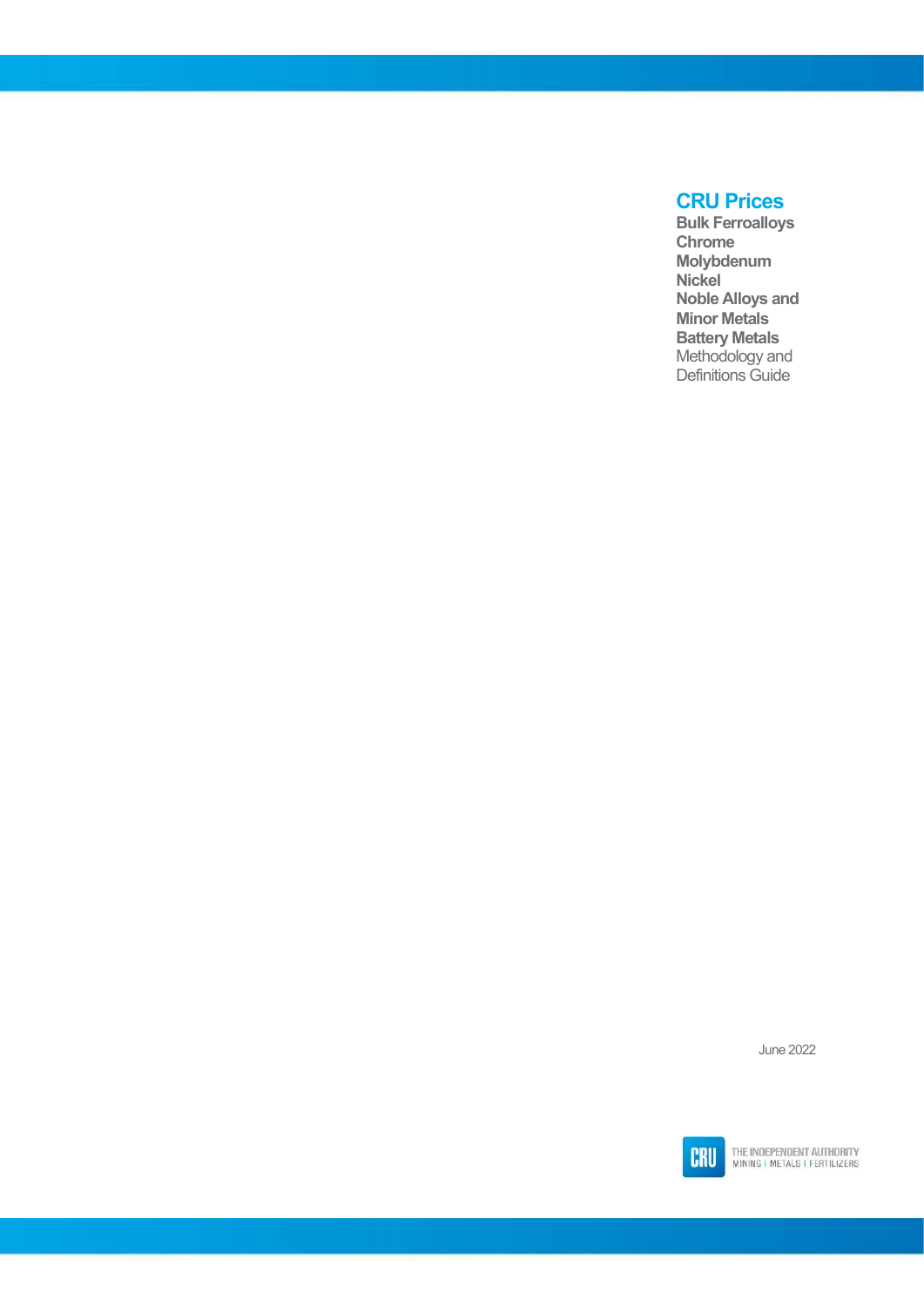

### Methodology and Definitions Guide

#### **Scope**

This guide covers prices in all geographical markets for CRU's bulk ferroalloys, chrome, molybdenum, nickel, noble alloys & minor metals and battery metals assessments. It should be read in conjunction with the CRU Group Compliance Framework and Methodology Guide. It details a commodity-specific methodology which has precedence, with all other aspects covered by the Group methodology guide.

#### Methodology

CRU's price assessments for bulk ferroalloys, chrome, molybdenum, nickel, noble alloys & minor metals and battery metals are based only on transactions. Use of transaction data alone as data inputs ensures that our assessments accurately reflect the spot market with no risk of information from sentiment, errant opinion, speculative or even confirmed, but ultimately unexecuted bids and offers entering the final published price. This approach is appropriate for prices used extensively in physical contracts.

Our methodology blends strict adherence to transaction data and other methodological rules with limited but necessary application of expert judgement, detailed below, in order to produce a price that benefits from rigour, and analyst expertise and discretion in equal measure.

#### Data providers

Assessments are based on regular contact with a wide network of market participants including producers, buyers, and traders at critical nodes in the supply chain. This network is constantly reviewed and maintained to seek a balance of buyers and sellers.

#### Data submitted and submission processes

All prices are based exclusively on transaction data (actual deals concluded) and to that extent there is no hierarchy of acceptable price types. CRU seeks to verify each deal with both parties but where this is not possible, deals will be accepted by one party of a transaction. Information relating to bids/offers or an opinion of the prevailing market price will strictly not be used in the final price assessment calculation.

Admissible price data is limited to transactions concluded at arms-length. This means a trade must be between companies who are unrelated in ownership and/or where the transaction is not part of any other arrangement. This therefore necessarily excludes intra-company transfers.

Data providers provide CRU with one or more single price figures, each relating to an individual spot deal (a sale or a purchase) concluded within a defined trading period (the period since the last assessment). Data Providers also include information such as the chemical composition, delivery date, volume and payment terms.

Producer-to-trader, producer-to-consumer, and trader-to-consumer transactions may all be included in CRU's price assessments, but no trader-to-trader (inter-trade) transactions are used in a final assessment. Market participants can submit prices to CRU by telephone, email, private one-to-one instant messenger services or other private means of communication. All price data is confidential and stored securely.

CRU seeks to ensure that its assessed prices reflect repeatable business that originates from an open inquiry to the market at large. We will scrutinise information given to us, or seek further information, in order to establish if this condition is met. If not, such data may be completely excluded from the final price assessment.

#### Final assessment calculation

Process

The high and low values of the published price range are established as follows:

- 1. All data points submitted are assessed against admissibility criteria in the relevant product specification and the criteria stated in this methodology.
	- a. Data points which meet the criteria without normalisation are determined as admissible.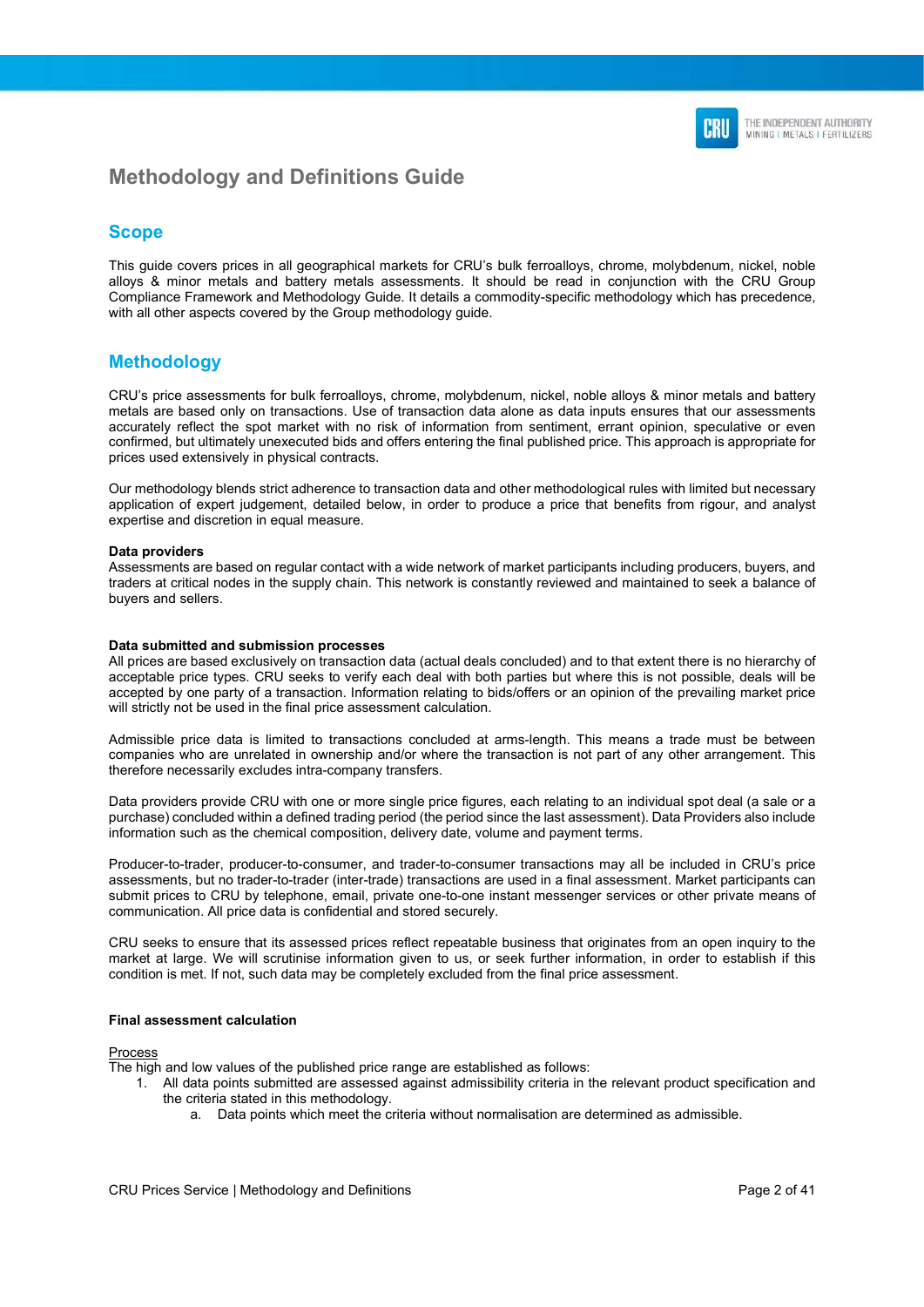

- b. Data points that require normalisation and can be normalised are normalised, and the resulting data determined as admissible.
- c. All other data points are rejected as inadmissible and will not be used in subsequent price evaluation.<br>Of the data points that remain outliers (defined below) may also be rejected as inadmissible if they Of the data points that remain, outliers (defined below) may also be rejected as inadmissible if they otherwise do not meet acceptability criteria, for example are not established as repeatable business.
- 2. The mid-point of remaining admissible data points is typically calculated as the volume-weighted average. In the unlikely event that a price is provided without associated volume, the average volume associated with all other trades with volumes will be used as the weighting for that price. If no prices have associated volumes, a straight average calculation will be used.
- 3. Expert judgement is used to establish the high and low values of the published price range by reference to the distribution of admissible data points around the mid-point and values of the lowest and highest data admissible points, in the current and prior assessment periods. Metrics such as the standard deviation may be used as a guide to this process, but not as a sole determinant of the range.

This means the high and low of the published range are not necessarily set equal to the highest and lowest admissible data points because to do so would:

- a. Introduce excessive volatility in the high and low of the published range over time.
- b. Define the range by individual deals which may carry little volume weight and ignore other admissible data points.

#### Normalisation

Data which meets the precise methodology specification is eligible for admission to the price without any adjustments. Data which does not fit the specification may still be eligible as an input to the price, but would be subject to a normalisation process in order to adjust its - primary chemical content; incoterms; loading location; vessel size; grade; duties or tariffs by the application of a premium or discount to an initial given price.

The value of this premium or discount is determined by applying one or more estimates of value-in-use or grade; freight; tariff or trade costs adjustments. Parameters used to make these adjustments are updated upon consultation with data providers. Where seen, normalisation is usually limited to adjustment for primary chemical content, deriving netbacks on incoterms and estimated or actual freight rates.

Normalisation is an essential price adjustment process used to align reported market information with a pricing methodology. Decisions to normalise a price and/or choice of values used in the normalisation process are forms of expert judgement.

#### Exclusion of outliers

A pricing analyst may use expert judgement in the exclusion of a data point as an input to the calculation of the final price. In doing so they would consider the range and distribution of data collected in the same timeframe from other data providers; previous data received from the same data provider; non-price information received from the data provider and the current market state from any other source. Inclusion or exclusion of input data in the final price is recorded.

Any transaction that deviates from the previous assessed price range or the collected price data for the trading period will receive extra scrutiny from a pricing analyst. For example, if a transaction is considered to be a potential outlier, supporting documentation as a means of further authentication may be asked for. Transactions may also be excluded until a transaction is established to be repeatable business. Supporting documentation is typically a contract or purchase/sales order, but other documentation may be accepted. Supporting documentation may not be asked for when, in CRU's judgement, the data is otherwise corroborated or deemed valid.

Transactions verified by both buyer and seller or authenticated with supporting documentation will normally carry more weight in a final assessment than transactions reported without any supporting documentation.

#### Price determination in an illiquid market

In the case that there are no submissions that meet, or after normalisation can meet, the methodology pricing definition in any price assessment time period, the previous published price will be rolled over and used as the final assessment value for the published price.

#### Silicon metal

For silicon metal only, the following mechanism is employed to ensure the correct relationship between grades applies at times of low market liquidity:

1. EU 98.5% Si 5-5-3 DDP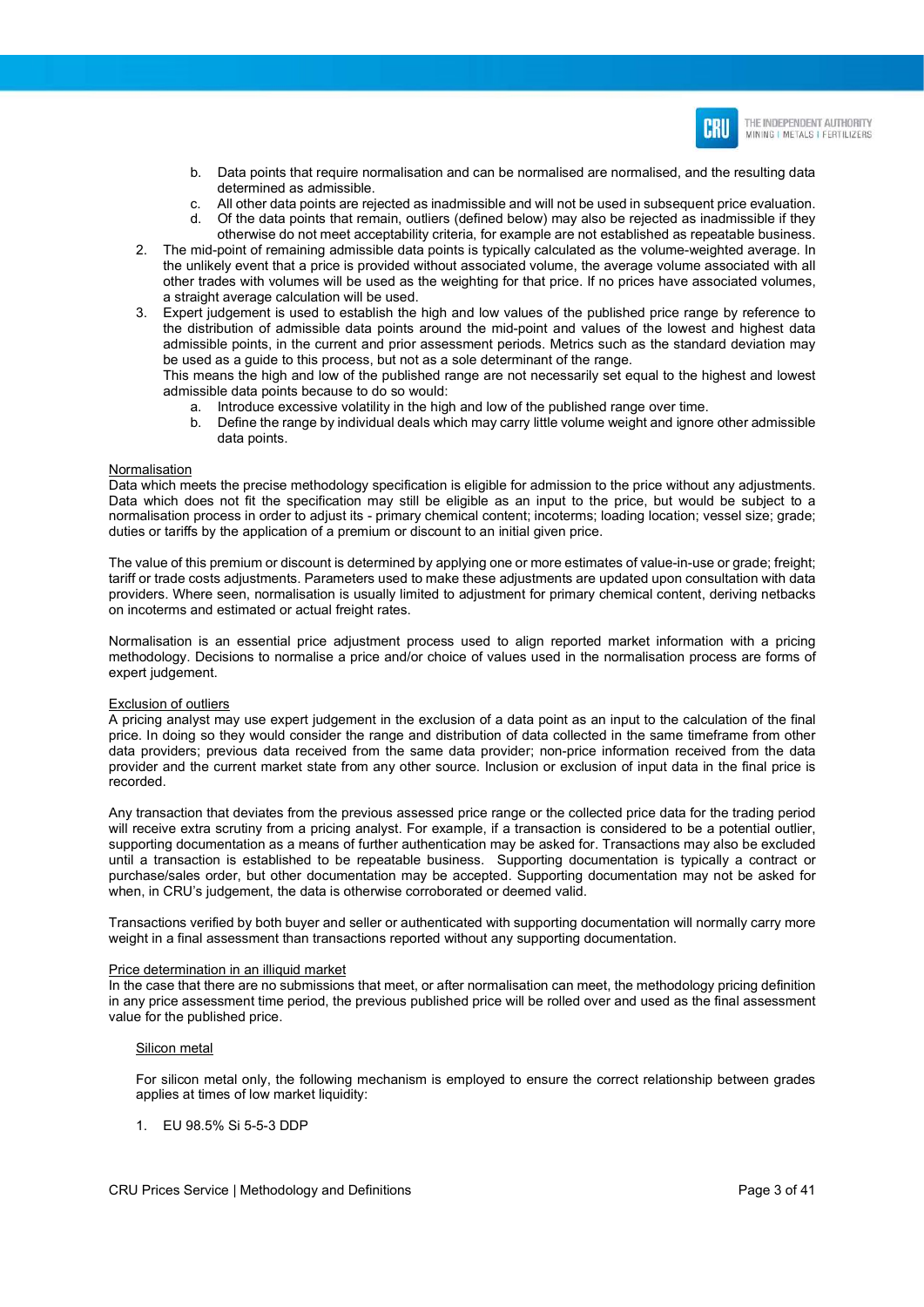

By definition of end use and purity, prices for 5-5-3 silicon metal (5-5-3) should almost always be lower than those for 4-4-1 silicon metal (4-4-1). To avoid situations where prices for 5-5-3 and 4-4-1 may become misaligned due to a lack of liquidity in the spot market, CRU uses the following mechanism to align its European silicon metal price assessments.

- $-$  If the price of 4-4-1 drops below that of 5-5-3 and there are then no new admissible transaction data for either product recorded in the following 14 days, CRU will lower the price of 5-5-3 to reflect its historical discount to 4-4-1
- The price of 5-5-3 will remain at this discount until further admissible transaction data is collected for it

The historical discount/premium between the products will be established by inspection of transaction prices over a relevant historical period determined by expert judgement. In the unlikely event that CRU receives transaction data that supports 4-4-1 being assessed below 5-5-3 at the same point in time, these levels will be maintained until there is another transaction recorded for either product. The above mechanism will then be deployed again if required.

#### 2. EU 99% Si 4-4-1 DDP

By definition of end use and purity, prices for 5-5-3 silicon metal (5-5-3) should almost always be lower than those for 4-4-1 silicon metal (4-4-1). To avoid situations where prices for 5-5-3 and 4-4-1 may become misaligned due to a lack of liquidity in the spot market, CRU uses the following mechanism to align its European silicon metal price assessments.

- $-$  If the price of 5-5-3 rises above that of 4-4-1 and there are then no new admissible transaction data for either product recorded in the following 14 days, CRU will increase the price of 4-4-1 to reflect its historical premium to 5-5-3
- The price of 4-4-1 will remain at this premium until further admissible transaction data is collected for it

The historical discount/premium between the products will be established by inspection of transaction prices over a relevant historical period determined by expert judgement. In the unlikely event that CRU receives transaction data that supports 5-5-3 being assessed above 4-4-1 at the same point in time, these levels will be maintained until there is another transaction recorded for either product. The above mechanism will then be deployed again if required.

#### Expert judgement

Expert judgement may apply to decisions on whether price data submitted relates to actual deals concluded; if the deal is executed at arms-length; if normalisation of price data submitted is required; the means of any normalisation, and; the inclusion of a data point in the calculation of the final price (exclusion of outliers).

Expert judgement is usually limited to gauging premiums or discounts associated with trades reported on a different incoterm or where the primary chemical composition differs to the specification. A pricing analyst will consult with one or more colleagues before any application of expert judgement if in any doubt or where collective input would improve the quality of a judgement.

Consistency in the application of expert judgement is achieved through a combination of selection, formal and informal training and review, supervisions and control processes as detailed in section 2.5 of the Group Compliance Framework and Methodology Guide.

#### Verification

Input data points, calculations and the final price for publication are checked and verified by a second pricing analyst at each critical stage (i.e. where there is scope for error or when any application of expert judgment is required to be verified) in the process from data collection to final publication, and this verification is documented including the identity of the verifier.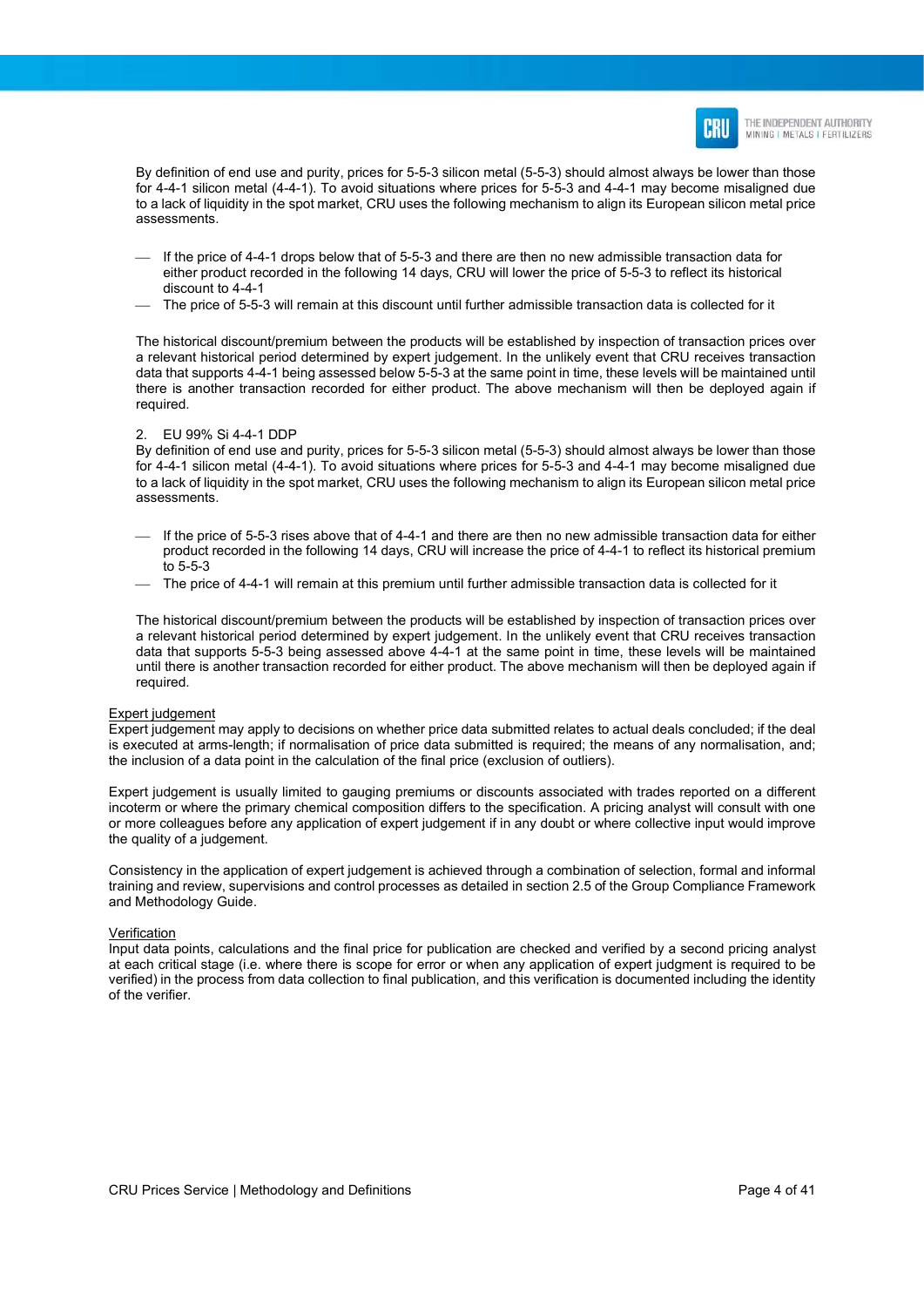

| <b>Manganese Ore</b> |  |
|----------------------|--|
|                      |  |
|                      |  |
|                      |  |
|                      |  |
|                      |  |
|                      |  |
|                      |  |
|                      |  |
|                      |  |
|                      |  |
|                      |  |
|                      |  |
|                      |  |
|                      |  |
|                      |  |
|                      |  |
|                      |  |
|                      |  |
|                      |  |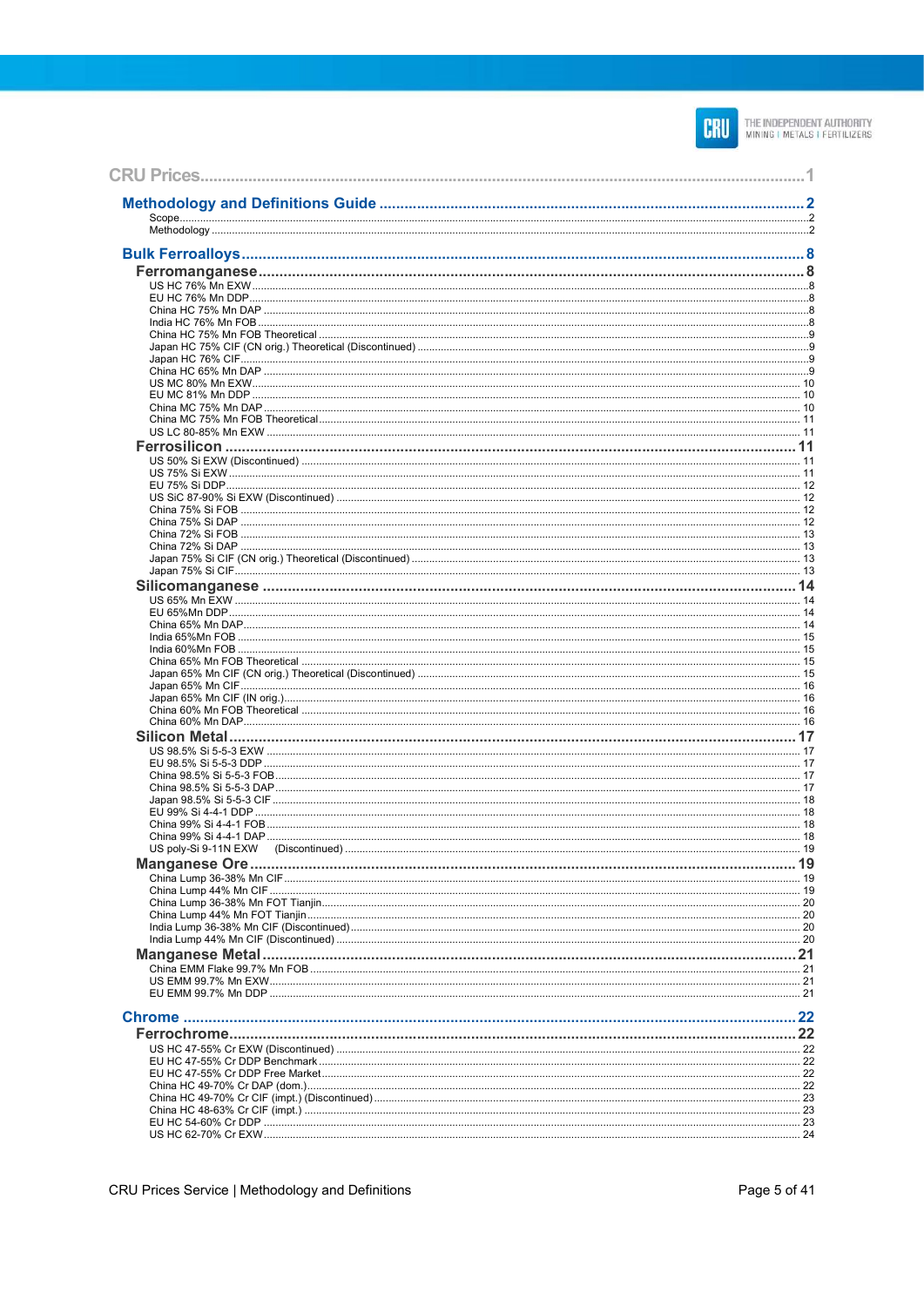

| <b>Tungsten</b> | 35 |
|-----------------|----|
|                 |    |
|                 |    |
|                 |    |
|                 |    |
|                 |    |
|                 |    |
|                 |    |
|                 |    |
|                 |    |
|                 |    |
|                 |    |
|                 |    |
|                 |    |
|                 |    |
|                 |    |
|                 |    |
|                 |    |
|                 |    |
|                 |    |
|                 |    |
|                 |    |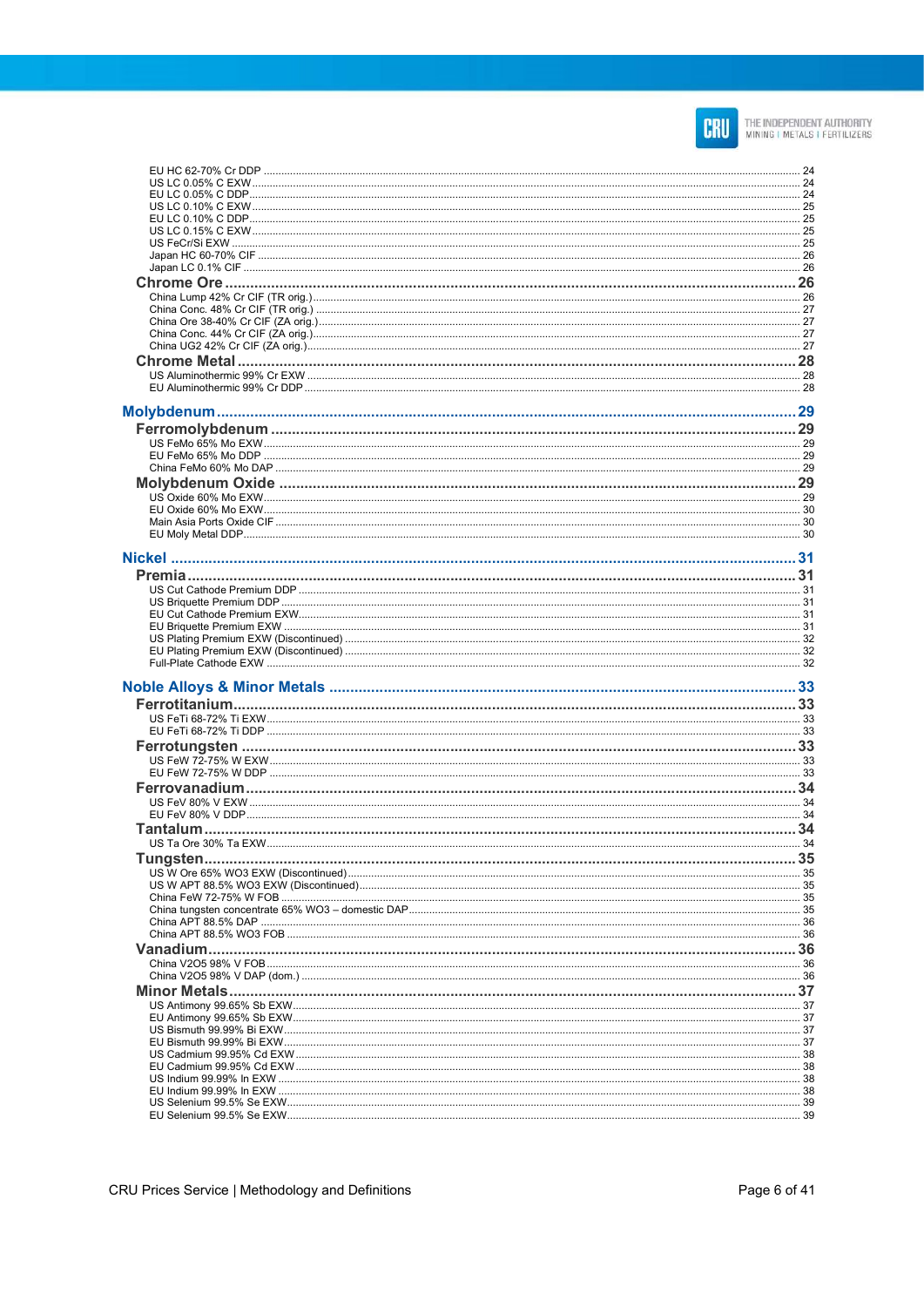

| о в село в село на применении с применения с применения с применения с применения с применения с применения и д<br>С применения в состоительности с применения с применения с применения с применения с применения с применения |  |
|---------------------------------------------------------------------------------------------------------------------------------------------------------------------------------------------------------------------------------|--|
|                                                                                                                                                                                                                                 |  |
|                                                                                                                                                                                                                                 |  |
|                                                                                                                                                                                                                                 |  |
|                                                                                                                                                                                                                                 |  |
|                                                                                                                                                                                                                                 |  |
|                                                                                                                                                                                                                                 |  |
|                                                                                                                                                                                                                                 |  |
|                                                                                                                                                                                                                                 |  |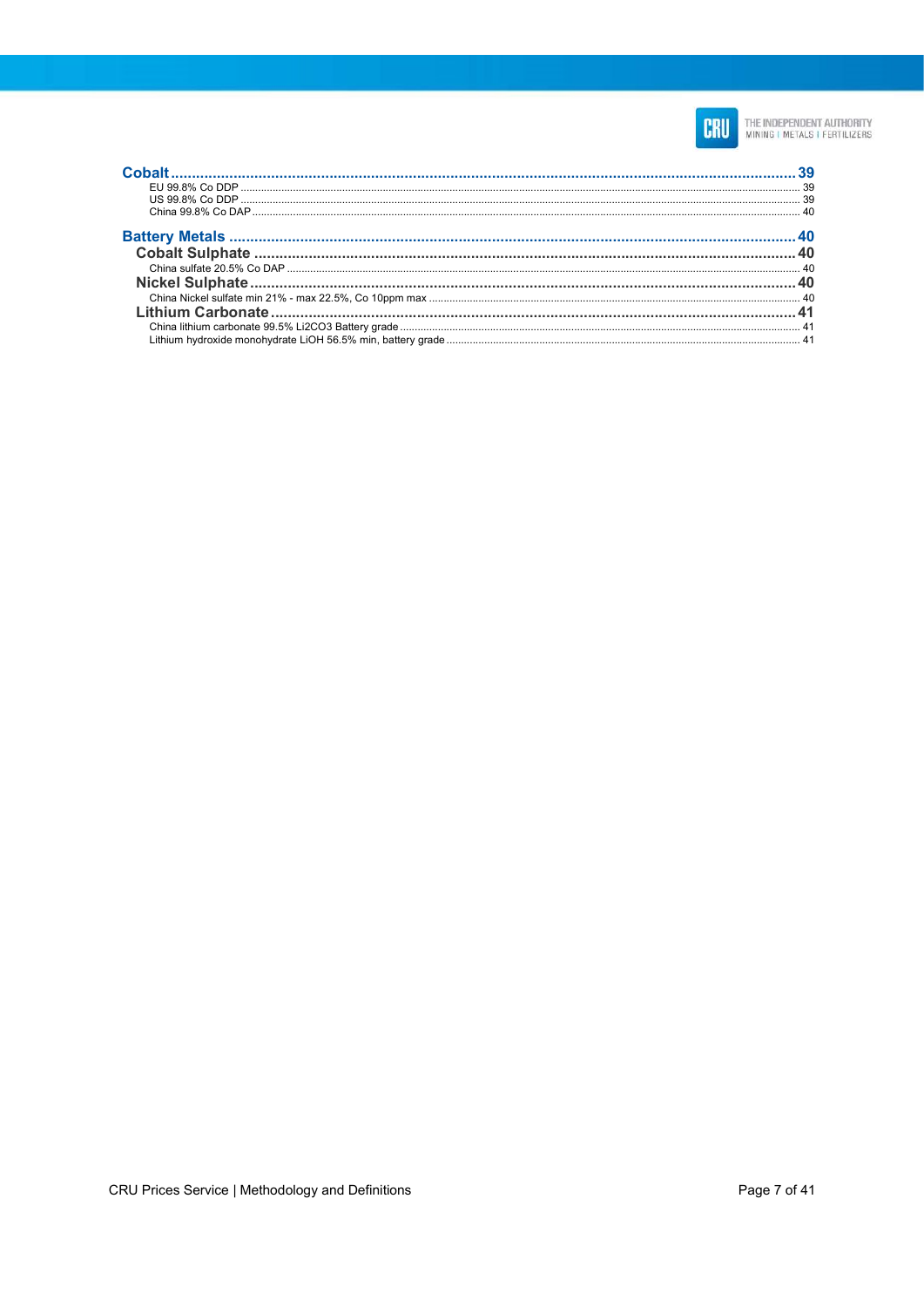

### Bulk Ferroalloys

#### Ferromanganese

## US HC 76% Mn EXW<br>Former RN name:

Credit/Payment terms: Cash/Net 30-60 standard Packaging: Bulk Type:<br>Currency: Weight Unit: Long ton Size: Multiple truckloads Duties/Tariffs: Duty paid

#### EU HC 76% Mn DDP

# Former RN name: Euro High-Carbon FeMn

Credit/Payment terms: Cash/Net 30-60 standard Packaging: Bulk<br>
Loading Location: Rott Type: Spot<br>Currencv: Euro Currency: Weight Unit: Tonne Size: Multiple truckloads<br>
Timing: Timing: Timing: Timing: The Momore than 12 w Duties/Tariffs: Duty paid

## China HC 75% Mn DAP

Grade: 75% Mn<br>Price basis: The Contract Per mt. c Credit/Payment terms: n/a Loading Location: Producing plant Type: Spot Currency: RMB Weight Unit: Tonne Size: 100 t + Timing: n/a Main Consumer Markets: Northern China

#### India HC 76% Mn FOB

#### **N.A High-Carbon FeMn**

### Former Monitor name:<br> $\frac{High-carbon \text{ ferromang} }{76\% \text{ Mn } 7\% \text{ C } 1.5\% \text{ Si } \text{May } 0.25\% \text{ P } 0.3\% \text{ S}}$

76% Mn, 7% C, 1.5% Si, Max 0.25% P, 0.3% S Price basis: US ex-warehouse, per long ton of material Loading Location: US warehouse, typically Pittsburgh or Chicago, producer plant US dollar in cents Timing: No more than 12 weeks forward Main Consumer Markets: US inland terminals/locations Pricing: Business reported by sellers to buyers, including producers to traders

- High-carbon ferromanganese WE CRU spot Grade: 76% Mn, 7% C, 1.5% Si, Max 0.25% P, 0.3% S Price basis: Delivered, duty paid, per Tonne of material Rotterdam warehouse or producing plant, additional locations No more than 12 weeks forward Main Consumer Markets: European inland terminals/locations<br>Pricing: European inland terminals/locations<br>Business reported by sellers to buye Business reported by sellers to buyers, including producers to traders
- Per mt, delivered steel mill, mainly Hebei Pricing: Fricing: Exercise of Business reported by sellers to buyers, including producers to traders<br>Duties/Tariffs: The VAT included, any other duties excluded Duties/Tariffs: VAT included, any other duties excluded<br>
Frequency: Si-weekly, every Tuesday and Thursday Bi-weekly, every Tuesday and Thursday

Grade: 76% Mn, 7% C, 1.5% Si, Max 0.25% P, 0.3% S<br>Price basis: FOR India per Tonne of material FOB India, per Tonne of material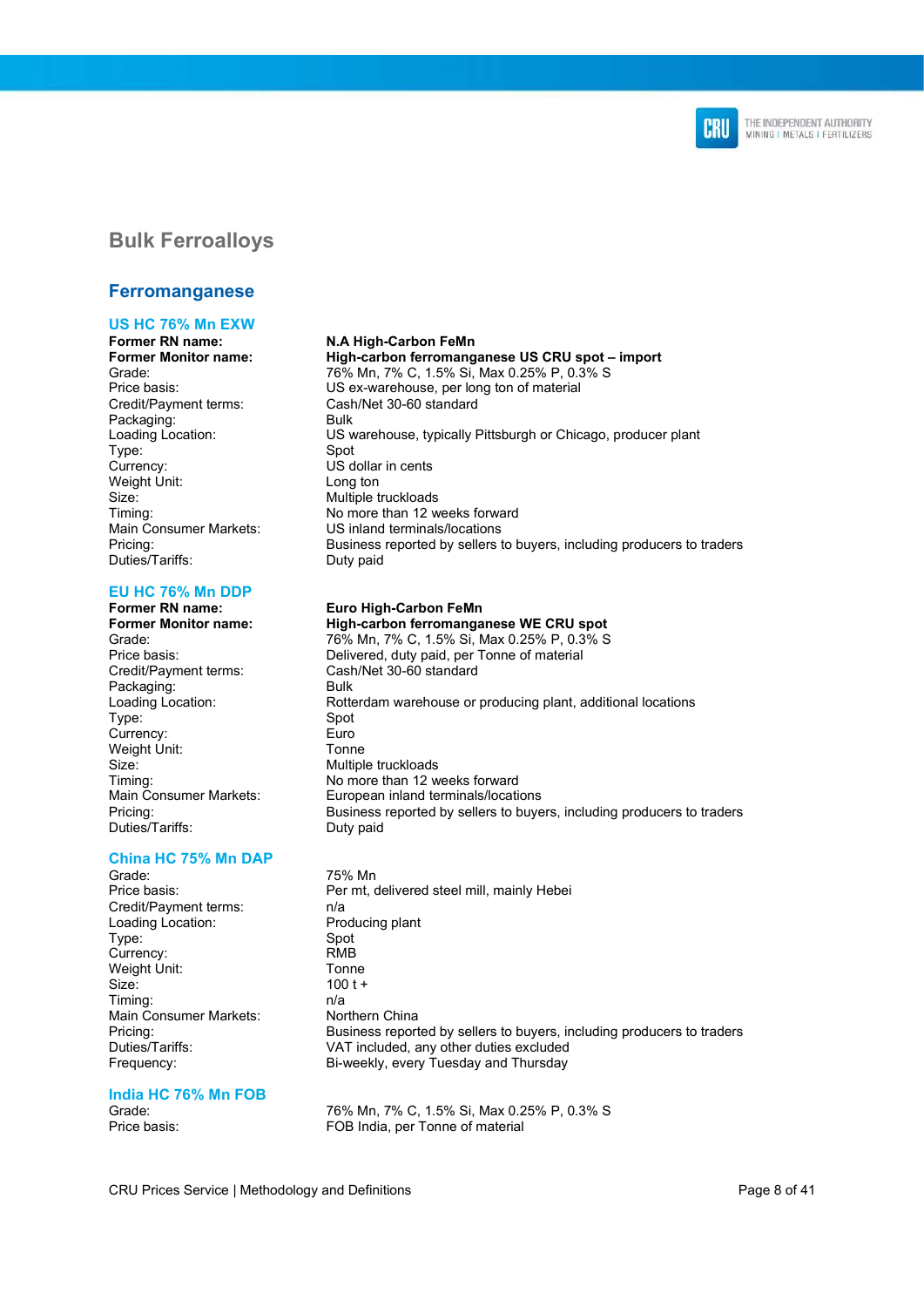

- Credit/Payment terms: Cash/Net 30-60 standard Packaging: Bulk Type: Currency: Dollar<br>
Weight Unit: Tonne Weight Unit: Size: Multiple truckloads Duties/Tariffs: Duty paid
- Loading Location: Producing plant, additional locations<br>
Type: Spot<br>
Spot Timing: No more than 12 weeks forward Main Consumer Markets: Europe, Middle East, South East Asia Pricing: Business reported by sellers to buyers, including producers to traders

#### China HC 75% Mn FOB Theoretical

Grade: Mn 75%; C 8% max Loading Location: Chine<br>Type: Spot Type: Spot<br>Currency: Spot US dollar Currency: US dol<br>
Weight Unit: Tonne Weight Unit: Main Consumer Markets: No markets currently exist Pricing: Calculated<br>
Duties/Tariffs: Calculated<br>
Duties/Tariffs: Calculated B Frequency: Bi-weekly, every Tuesday and Thursday

Former RN name: Chinese High-Carbon FeMn High-carbon ferromanganese China CRU spot - export Price basis: Price basis: Per mt, FOB port, mainly Tianjin and Fangcheng Credit/Payment terms: Letter of credit or Wire Transfer Size: Bulk, typically 25 mt container<br>Timina: Timina: 4-8 weeks 4-8 weeks Export duty paid

## Japan HC 75% CIF (CN orig.) Theoretical (Discontinued)

75% Mn

#### Former Monitor name: High-carbon ferromanganese Japan CRU theoretical China import<br>
T5% Mn<br>
T5% Mn Price basis: CIF Japan Credit/Payment terms: n/a<br>
Loading Location: Chinese port Loading Location: Type: Spot<br>Currency: Spot<br>USD Currency: Weight Unit: Tonne Size: 100+ t Timing: n/a Main Consumer Markets: Japan Pricing: Calculated<br>
Duties/Tariffs: Calculated<br>
Export duty

### Japan HC 76% CIF<br>Grade

Price basis: CIF Japan Loading Location: Producer main port Type: Spot<br>Currency: Spot Currency: Weight Unit: Tonne Main Consumer Markets: Japan Duties/Tariffs: Export duty paid

Export duty paid 76% Mn Credit/Payment terms: Line of credit/Wire transfer Size: Bulk, typically 25 mt container<br>Timing: Timing: Research Momore than 12 weeks forwa No more than 12 weeks forward Pricing: Business reported by sellers to buyers, including producers to traders

### China HC 65% Mn DAP

Grade: 65% Mn

High-carbon ferromanganese China CRU - domestic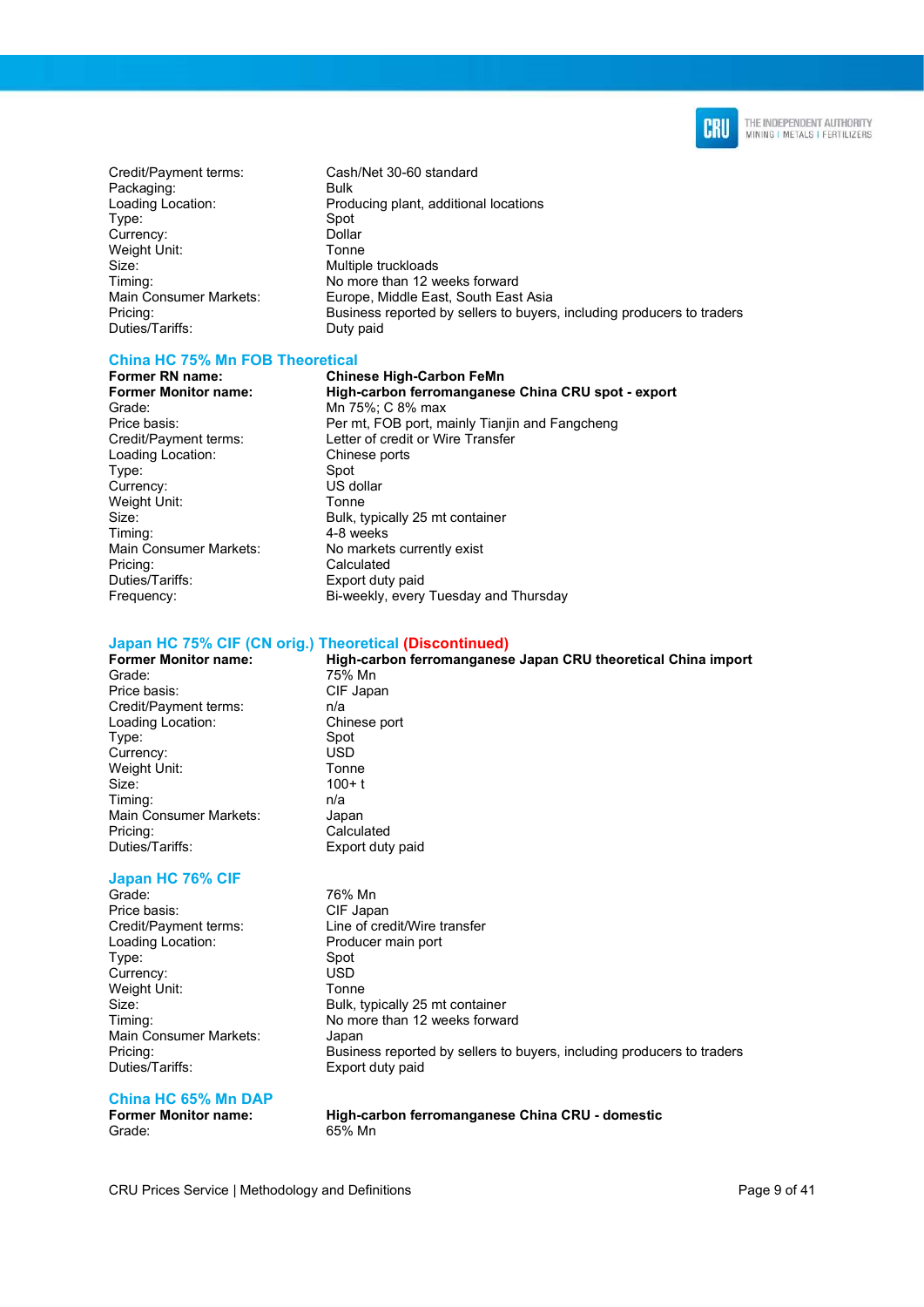

Credit/Payment terms: n/a Loading Location: Producing plant<br>
Type: Spot Type: Currency: RMB Weight Unit: Tonne Size: 100+ t Timing: n/a<br>Main Consumer Markets: n/a Northern China Main Consumer Markets:

## US MC 80% Mn EXW<br>Former RN name:

Former RN name: N.A Medium-Carbon FeMn<br>
Former Monitor name: Medium-carbon ferromang Credit/Payment terms: Cash<br>//Packaging: Cash Packaging: Type: Currency: US dollar in cents Weight Unit: Pounds Size: Multiple truckloads Duties/Tariffs:

## EU MC 81% Mn DDP<br>Former RN name:

Former RN name: Euro Medium-Carbon FeMn Packaging: Bulk<br>
Loading Location: Rotte Type: Spot Currency: Euros Weight Unit: Tonne Size: Multiple truckloads Duties/Tariffs: Duty paid

#### China MC 75% Mn DAP

Grade: 75% Mn, 2% max C<br>Price basis: 75% Per mt. delivered ste Credit/Payment terms: n/a Loading Location: Producer plant Type: Spot Currency: RMB Weight Unit: Tonne Size: 100t + Timing: n/a Main Consumer Markets: Northern China<br>Pricing: Business repor

Price basis: Price basis: Per mt, delivered steel mill, mainly Hebei Pricing: Business reported by sellers to buyers – no inter-trade activity<br>Duties/Tariffs: VAT included, any other duties excluded VAT included, any other duties excluded Frequency: Bi-weekly, every Tuesday and Thursday

Medium-carbon ferromanganese US CRU spot - import Grade: 80% Mn, 1.5% C, Max 0.3% P, 0.2% S, 1% Si Price basis: US ex-warehouse, per pound Mn<br>Credit/Payment terms: Cash/Net 30-60 standard Loading Location: US warehouse, typically Pittsburgh or Chicago, producer plant<br>
Type: Spot Timing: Timing: No more than 12 weeks forward<br>
Main Consumer Markets: US inland terminals/locations US inland terminals/locations Pricing: Business reported by sellers to buyers, including producers to traders<br>Duties/Tariffs: Duty paid

#### Medium-carbon ferromanganese WE CRU spot (81% Mn)

Grade: 81% Mn, 1.5% C, Max 0.3% P, 0.2% S, 1% Si Price basis: Delivered, duty paid, per pound of material Credit/Payment terms: Cash/Net 30-60 standard Cash/Net 30-60 standard Rotterdam warehouse or producing plant, additional locations Timing: No more than 12 weeks forward Main Consumer Markets: European inland terminals/locations Pricing: Business reported by sellers to buyers, including producers to traders

Per mt, delivered steel mill, mainly Hebei Pricing: Eventual Business reported by sellers to buyers – no inter-trade<br>
Duties/Tariffs: VAT included. any other duties excluded VAT included, any other duties excluded Frequency: Bi-weekly, every Tuesday and Thursday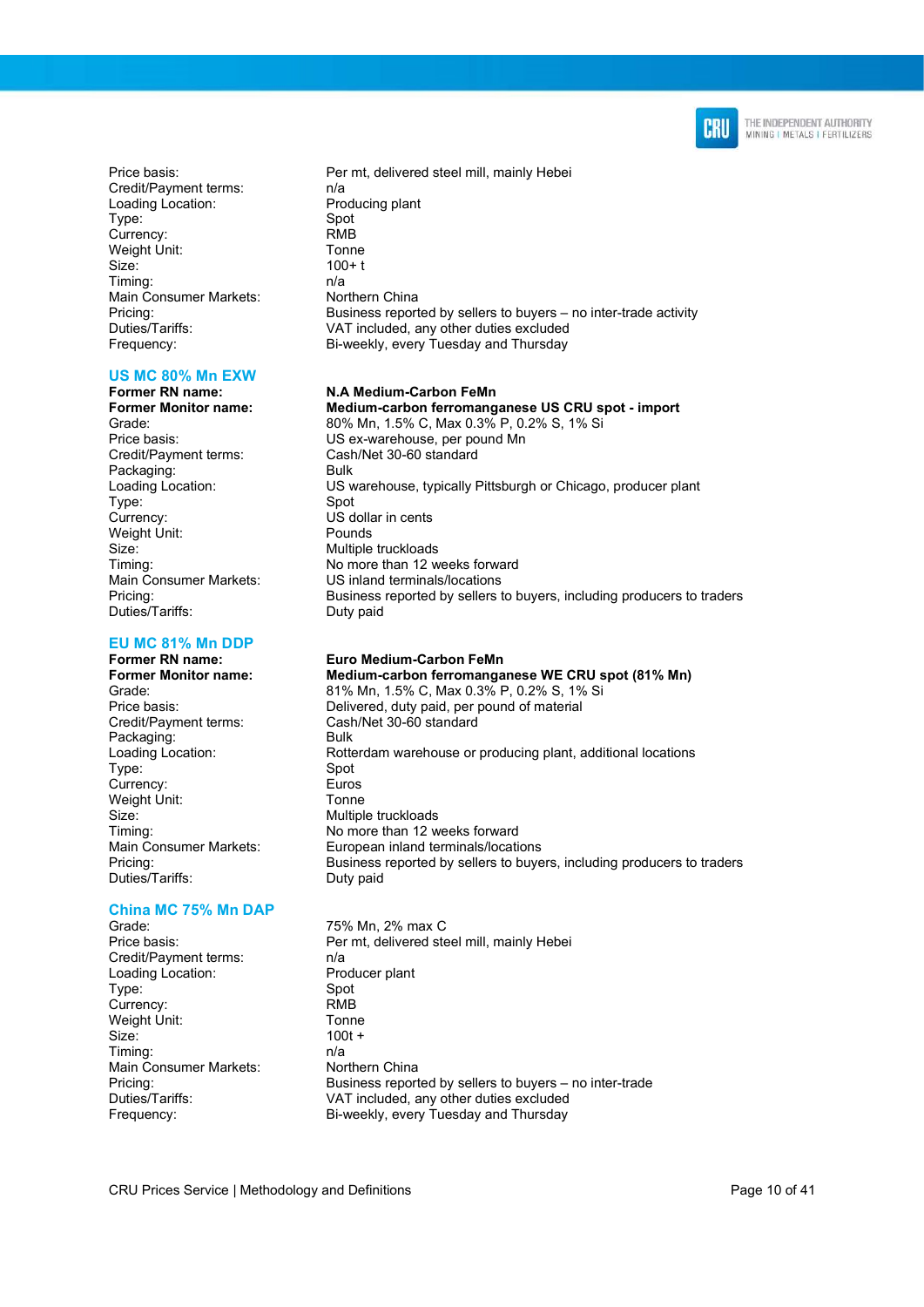

#### China MC 75% Mn FOB Theoretical

Former RN name: Chinese Medium-Carbon FeMn Grade: Mn 75%, 2% max C<br>Price basis: FOB China ports Loading Location: Foreign destination ports Type: Spot Currency: US dollar Weight Unit: Tonne Main Consumer Markets: No markets currently exist Pricing: Calculated Duties/Tariffs: Export duty paid

### US LC 80-85% Mn EXW<br>Former RN name:

Former RN name: N.A Low-Carbon FeMn<br>Grade: 80-85% Mn Max 0.5% C Credit/Payment terms: Cash/Net 30-60 standard Packaging: Bulk Type: Spot Currency: US dollar in cents Weight Unit: Pounds Size: Multiple truckloads Duties/Tariffs: Duty paid

### **Ferrosilicon**

#### US 50% Si EXW (Discontinued)

Former RN name: N.A FeSi (50%) Grade: 50% Si Credit/Payment terms: Cash/Net 30-60 standard Packaging: Bulk Type: Spot Currency: US dollar in cents<br>
Weight Unit: The Pounds<br>
Pounds Weight Unit: Size: Size: Truckload or larger Duties/Tariffs:

#### US 75% Si EXW

Credit/Payment terms: Cash/Net 30-60 standard Packaging: Bulk Type: Spot Currency: US dollar in cents

Medium-carbon ferromanganese China CRU spot - export FOB China ports Credit/Payment terms: Line of credit/Wire Transfer Size: Bulk, typically 25 mt container<br>
Timing: Timing: 4-8 weeks  $4-8$  weeks Frequency: Bi-weekly, every Tuesday and Thursday

Grade: 80-85% Mn, Max 0.5% C, 2% Si, 0.3% P, 0.3% S<br>Price basis: 11S ex-warehouse per pound Mn US ex-warehouse, per pound Mn Loading Location: US warehouse, typically Pittsburgh or Chicago, producer plant Timing: Timing: No more than 12 weeks forward<br>
Main Consumer Markets: US inland terminals/locations US inland terminals/locations Pricing: Business reported by sellers to buyers, including producers to traders

Price basis: US ex-warehouse or producing plant, per pound Si Loading Location: US warehouse, typically Pittsburgh or Chicago, producer plant Timing: No more than 12 weeks forward Main Consumer Markets: US inland terminals/locations Pricing: Business reported by sellers to buyers, including producers to traders<br>Duties/Tariffs: Duty paid

#### Former RN name: N.A. FeSi (75%)

Former Monitor name: Ferrosilicon US CRU spot - import Grade: 75% Si, Max 0.1% V, Max 1.5% Al (Standard 2" X 1/2") Price basis: US ex-warehouse or producing plant, per pound Si Loading Location: US warehouse, typically Pittsburgh or Chicago, producer plant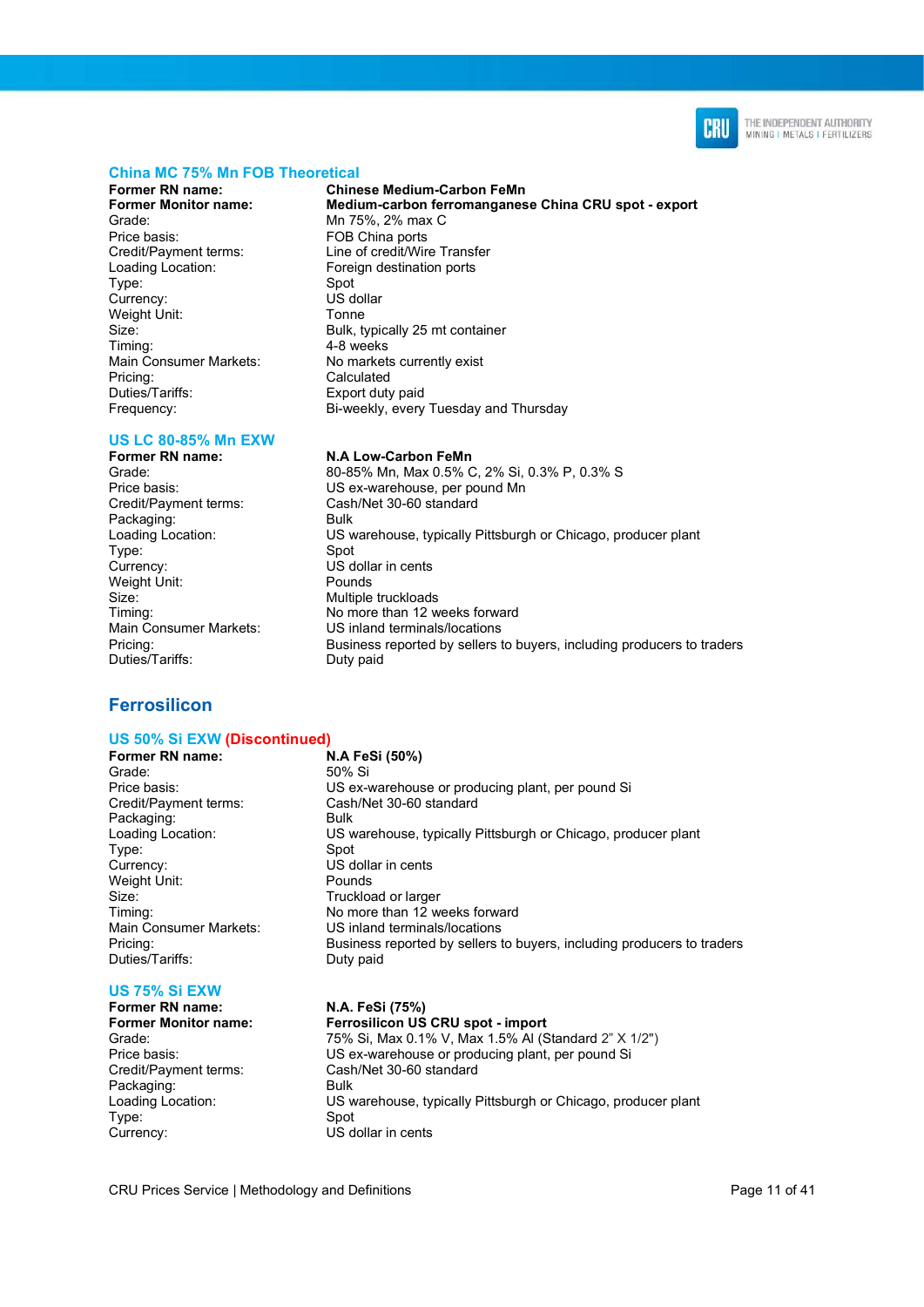

Weight Unit: Pounds Size: Size: Multiple truckloads Duties/Tariffs: Duty paid

#### EU 75% Si DDP

Former RN name: Euro FeSi (75%)<br>Former Monitor name: Ferrosilicon EU Credit/Payment terms: Cash/Net 30-60 standard Packaging: Bulk Type: Spot Currency: Euro Weight Unit: Tonne Size: Multiple truckloads<br>
Timing: Timing: No more than 12 w Duties/Tariffs: Duty paid

#### US SiC 87-90% Si EXW (Discontinued)

Grade: 87-90% Si, 2-5% C Credit/Payment terms: Cash/Net 30-60 standard Packaging: 50 lbs bags Type: Spot<br>Currency: Spot US dollar Currency: Weight Unit: Short tons Size: Multiple truckloads Main Consumer Markets:<br>Pricing: Duties/Tariffs: Duty paid

#### China 75% Si FOB

Former RN name: Chinese FeSi Grade: 74-80% Si<br>Price basis: The Contract of Transic Type: Spot Currency: US dollar Weight Unit: Tonne Size: Size: Typically 25 mt container Timing: Timing: Typically 4-8 weeks

#### China 75% Si DAP

Grade: 75% Si<br>Price basis: The Permit

Timing: Timing: No more than 12 weeks forward<br>
Main Consumer Markets: US inland terminals/locations US inland terminals/locations Pricing: Business reported by sellers to buyers, including producers to traders

Ferrosilicon EU CRU spot - import Grade: 75% Si, Max 1.5% Al, 0.10% C, 0.04% P, 0.01% S (Standard 10-50mm) Price basis: DDP, per mt of material (not Si) Rotterdam warehouse or producing plant, additional locations No more than 12 weeks forward Main Consumer Markets: European inland terminals/locations<br>Pricing: European inland terminals/locations<br>Business reported by sellers to buye Business reported by sellers to buyers, including producers to traders

Former RN name: N.A Silicon Carbide Price basis: US ex-warehouse, per pound gross material Loading Location: US warehouse, typically Pittsburgh or Chicago, plant Timing:  $\frac{1}{2}$  No more than 12 weeks forward<br>
Main Consumer Markets: US inland terminals/locations Business reported by sellers to buyers, including producers to traders

## Ferrosilicon China CRU spot - export FOB Tianjin port, China Credit/Payment terms: Line of credit/Wire Transfer Loading Location: Chinese ports - foreign destination ports Main Consumer Markets: Japan, South Korea, the US, India and Southeast Asia Pricing:<br>
Duties/Tariffs: Business reported by sellers to buyers, including producers to traders<br>
Duties/Tariffs: Export duty paid

Frequency: Bi-weekly, every Tuesday and Thursday

### Former Monitor name: Ferrosilicon China CRU - domestic Per mt, delivered steel mill, mainly Hebei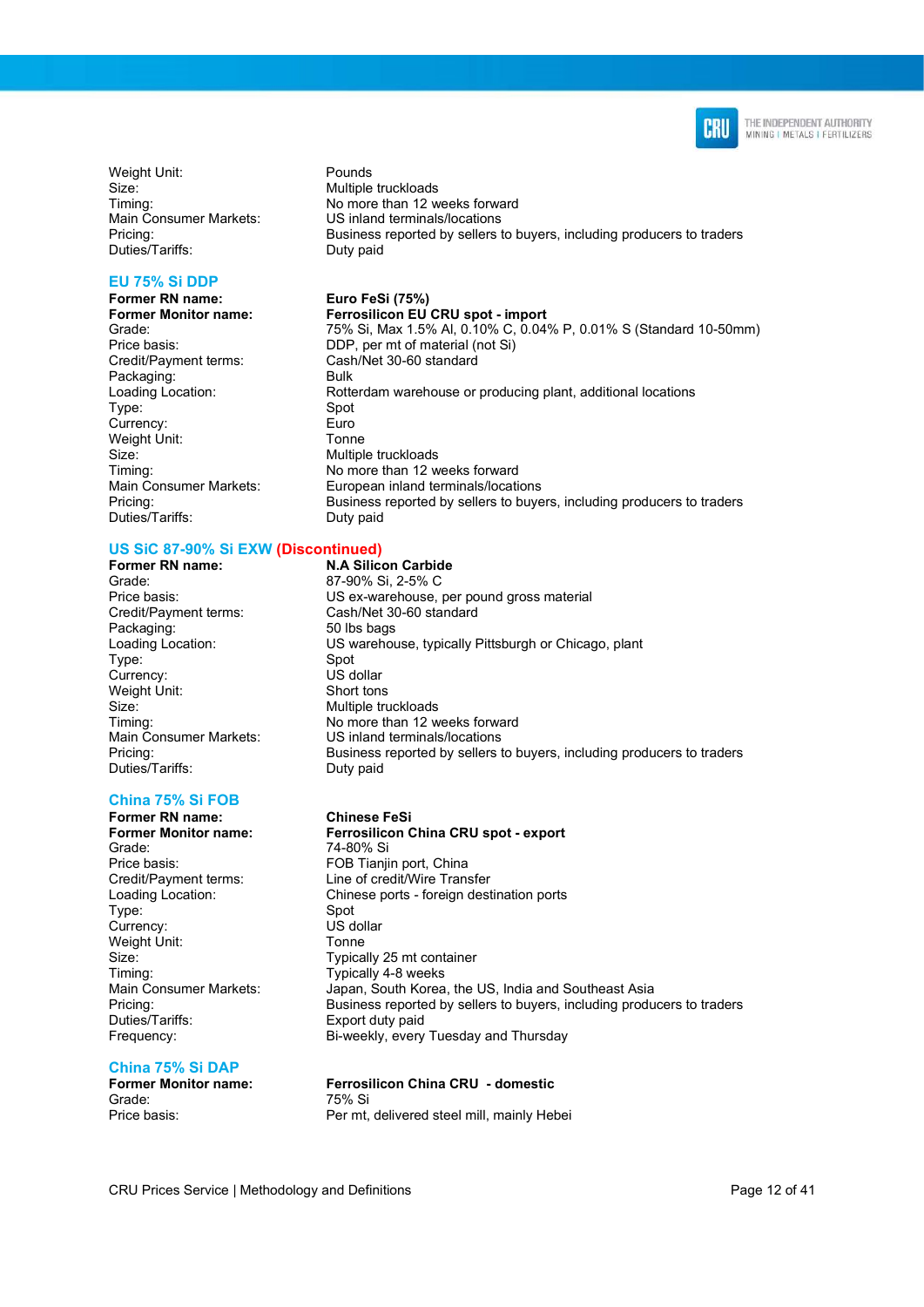

Credit/Payment terms: n/a Loading Location: Producing plant Type: Spot<br>Currency: Spot RMB Currency: Weight Unit: Tonne  $Size<sup>2</sup>$  100t + Timing: n/a Main Consumer Markets: Northern China<br>Pricing: Business report

#### China 72% Si FOB

Grade: 72-74% Si<br>Price basis: 76 Terminal Service basis: Type: Spot<br>Currency: Spot US dollar Currency: US dol<br>
Weight Unit: Tonne Weight Unit: Size: 100t +<br>Timing: 100t +<br>4-8 we Duties/Tariffs: Export duty paid

#### China 72% Si DAP

Grade: 72-74% Si Credit/Payment terms: n/a Loading Location: Producing plant Type: Spot Currency: RMB Weight Unit: Tonne Size: 100t + Timing: n/a<br>
Main Consumer Markets: Northern China Main Consumer Markets:

Business reported by sellers to buyers – no inter-trade Duties/Tariffs: VAT included, any other duties excluded Frequency: Bi-weekly, every Tuesday and Thursday

FOB major ports, China Credit/Payment terms: Line of credit/Wire Transfer Loading Location: Chinese ports - foreign destination ports 4-8 weeks Main Consumer Markets: Japan, South Korea, the US, India and Southeast Asia<br>Pricing: Fricing: Fricing: Business reported by sellers to buyers, including produ Business reported by sellers to buyers, including producers to traders Frequency: Bi-weekly, every Tuesday and Thursday

Price basis: Price basis: Per mt, delivered steel mill, mainly Hebei Pricing: Business reported by sellers to buyers – no inter-trade Duties/Tariffs: VAT included, any other duties excluded Frequency: Bi-weekly, every Tuesday and Thursday

## Japan 75% Si CIF (CN orig.) Theoretical (Discontinued)<br>Former Monitor name: Ferrosilicon Japan CRU sp

Price basis: CIF Japan<br>Credit/Payment terms: Line of cre Loading Location: Chinese port Type: Spot<br>Currency: Spot US dollar Currency: Weight Unit: Tonne Timing: Timing: Typically 4-8 weeks Main Consumer Markets: Japan<br>Pricing: Busine Duties/Tariffs: Export duty paid

Former Monitor name:<br>Grade: Si 75%<br>Si 75% Si 75% Line of credit/Wire Transfer Size: Bulk, typically 25 mt container Business reported by sellers to buyers, including producers to traders

#### Japan 75% Si CIF

Grade: Si 75%<br>Price basis: Si 75%<br>CIF Jar

Former Monitor name: Ferrosilicon Japan CRU spot - import CIF Japan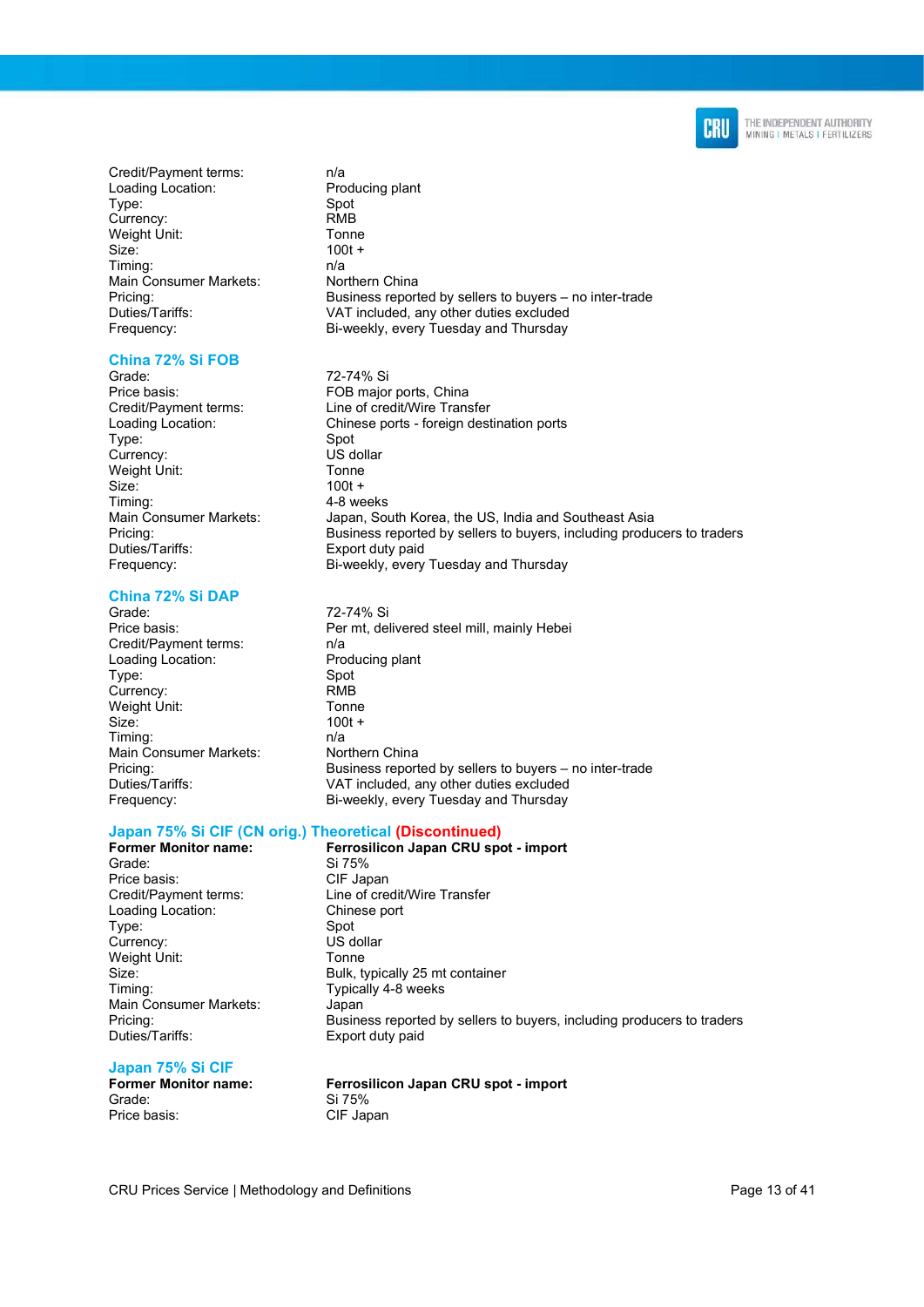

Loading Location: Producer main port Type: Spot<br>Currency: Spot US dollar Currency: Weight Unit: Tonne Size: Size: Typically 25 mt container Main Consumer Markets: Japan<br>Pricing: Busine Duties/Tariffs: Export duty paid

Credit/Payment terms: Line of credit/Wire transfer Timing: Timing: No more than 12 weeks forward Business reported by sellers to buyers, including producers to traders

### Silicomanganese

#### US 65% Mn EXW

### Former RN name: N.A SiMn

Grade: 65-68% Mn, 16-18.5% Si<br>Price basis: exercise of the US ex-warehouse or proc Credit/Payment terms: Cash/Net 30-60 standard Packaging: Type: Spot<br>Currency: Spot<br>US d Weight Unit: Pounds Size: Multiple truckloads Duties/Tariffs: Duty paid

#### EU 65%Mn DDP

Former RN name: Euro SiMn<br>Former Monitor name: Silico-man Packaging: Bulk Type: Spot Currency: Euro Weight Unit: Tonne Size: Multiple truckloads<br>
Timing: Timing: Timing: Timing: The Momore than 12 w Duties/Tariffs: Duty paid

## China 65% Mn DAP

Grade: 65% Mn, 16% Si Credit/Payment terms: n/a Loading Location: Producing plant Type: Spot Currency: RMB Weight Unit: Tonne Size: 100t + Timing: n/a<br>
Main Consumer Markets: Northern China Main Consumer Markets:

## Former Monitor name: Silico-manganese US CRU spot - import

US ex-warehouse or producing plant, per pound Loading Location: US warehouse, typically Pittsburgh or Chicago US dollar in cents Timing: No more than 12 weeks forward Main Consumer Markets: US inland terminals/locations<br>
Pricing: Business reported by sellers t Business reported by sellers to buyers, including producers to traders

Former Monitor name: Silico-manganese WE CRU spot<br>Grade: 65-68% Mn, 16% Si, 2% C, 0.3% F Grade: 65-68% Mn, 16% Si, 2% C, 0.3% P, 0.03% S Price basis: Delivered, duty paid, per Tonne<br>
Credit/Payment terms: Cash/Net 30-60 standard Cash/Net 30-60 standard Loading Location: Rotterdam or producing plant No more than 12 weeks forward Main Consumer Markets: European inland terminals/locations Pricing: Business reported by sellers to buyers, including producers to traders

#### Silico-manganese China CRU – domestic

Price basis: Price basis: Per mt, delivered steel mill, mainly Hebei Pricing: Business reported by sellers to buyers, including producers to traders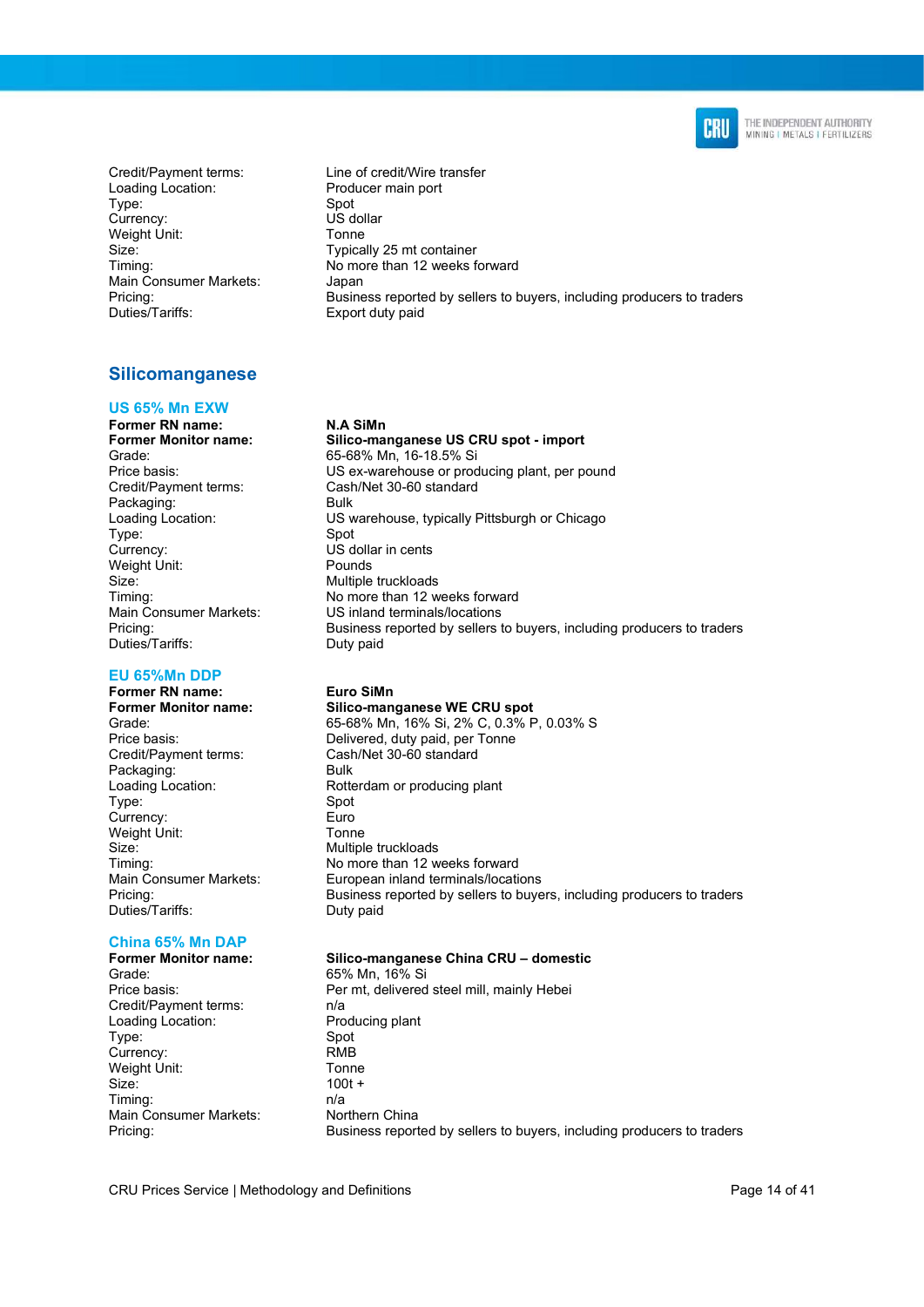

Duties/Tariffs: VAT included, any other duties excluded Frequency: Bi-weekly, every Tuesday and Thursday

#### India 65%Mn FOB

Grade: 65% Mn, 16% Si Price basis: FOB India, per Tonne of material<br>Credit/Payment terms: Cash/Net 30-60 standard Credit/Payment terms: Packaging: Bulk Loading Location: Producing plant<br>
Type: Spot Type: Spot<br>
Currency: Spot Currency: Weight Unit: Tonne Size: Multiple truckloads<br>
Timing: Timing: Timing: Timing: The Momore than 12 w Timing: Timing: No more than 12 weeks forward<br>
Main Consumer Markets: Europe, Middle East, South Eas Pricing: Business reported by sellers to buyers, including producers to traders Duties/Tariffs: Duty paid

### India 60%Mn FOB<br>Grade:

Price basis: FOB India, per Tonne of material<br>Credit/Payment terms: Cash/Net 30-60 standard Packaging: Bulk<br>
Loading Location: Producing plant Loading Location: Type: Spot Currency: Dollar Weight Unit: Tonne Size: Multiple truckloads Timing: No more than 12 weeks forward Main Consumer Markets: Europe, Middle East, South East Asia Pricing: Business reported by sellers to buyers, including producers to traders Duties/Tariffs: Duty paid

## China 65% Mn FOB Theoretical<br>Former RN name: (

Former RN name: Chinese SiMn (65/17)<br>Former Monitor name: Silico-manganese Ch Grade: Mn 65%; Si 17%<br>Price basis: ECB China ports Type: Spot<br>Currency: Summer Summer Summer Section<br>The Summer Summer Summer Summer Section Currency: Weight Unit: Tonne Main Consumer Markets: Japan, Africa and Asia Pricing: Calculated<br>
Duties/Tariffs: Calculated<br>
Export duty

FOB China ports (mostly Tianjin and Fangcheng) Credit/Payment terms: Line of credit/Wire Transfer Loading Location: Chinese ports - foreign destination ports Size: Bulk, typically 25 mt container<br>Timing: Timing: 4-8 weeks  $4-8$  weeks Export duty paid Frequency: Bi-weekly, every Tuesday and Thursday

Silico-manganese China CRU spot - export

Europe, Middle East, South East Asia

60% Mn, 14% Si, 2.5% C

Cash/Net 30-60 standard

## Japan 65% Mn CIF (CN orig.) Theoretical (Discontinued)

Grade: Mn 65%; Si 17% Price basis: CIF Japan Credit/Payment terms: <br>
Loading Location: Chinese ports Loading Location: Type: Spot Currency: US dollar Weight Unit: Tonne Timing: n/a

Silico-manganese Japan CRU theoretical China import Size: Bulk, typically 25 mt container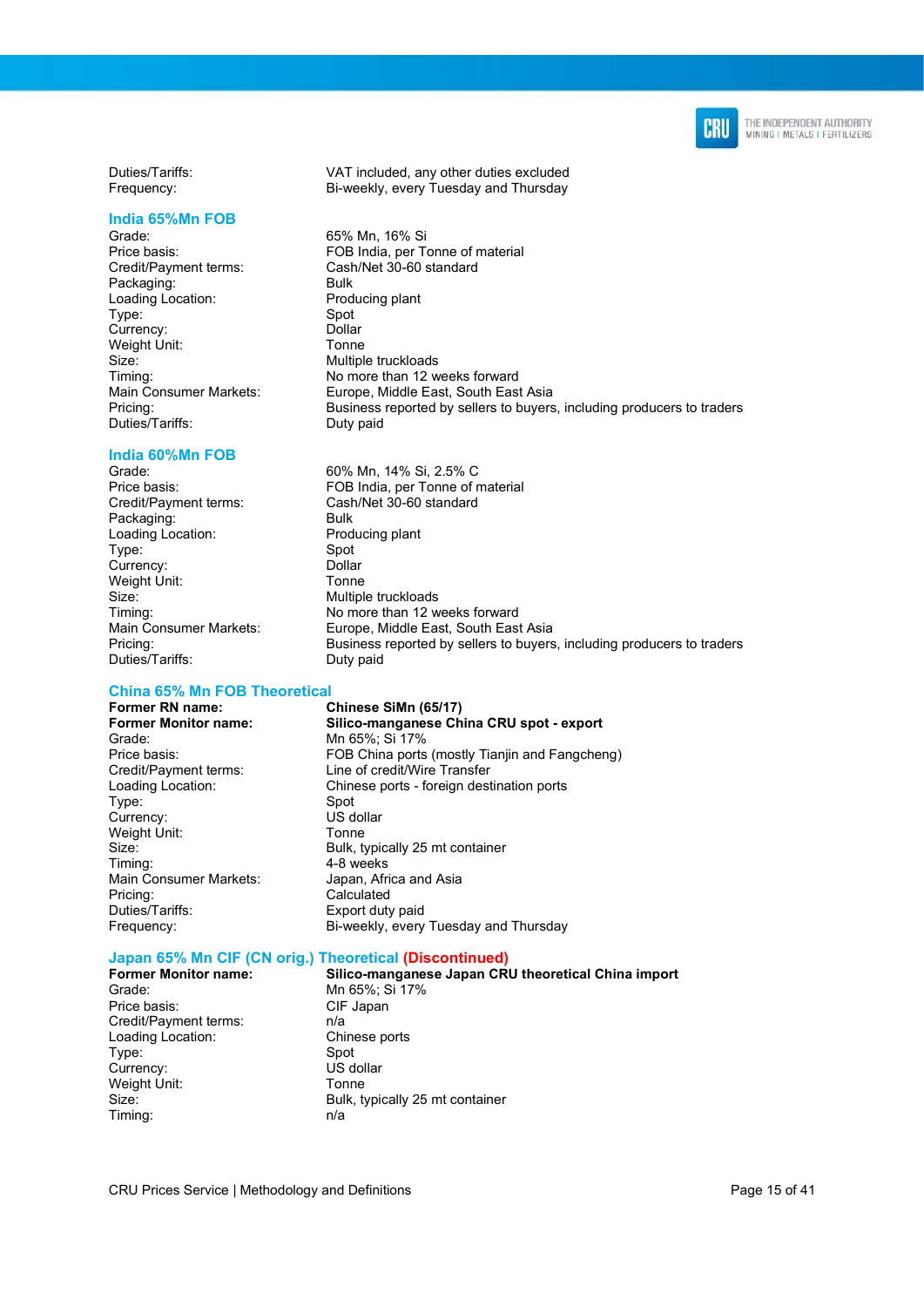

Main Consumer Markets: Japan<br>Pricing: Calcul Duties/Tariffs: Export duty paid

## Japan 65% Mn CIF<br>Grade:

Price basis: CIF Japan Loading Location: Producer main port<br>
Type: Spot<br>
Spot Type: Spot<br>Currency: Spot US dollar Currency: Weight Unit: Tonne Main Consumer Markets: Japan

# Calculated

CIF Japan

Mn 65%; Si 17% Credit/Payment terms: Line of credit/Wire transfer Size: Bulk, typically 25 mt container<br>Timing: Timing: Timing: Research 2009 Momore than 12 weeks forwa No more than 12 weeks forward Pricing: example in the Business reported by sellers to buyers, including producers to traders<br>Duties/Tariffs: Export duty paid Export duty paid

## Japan 65% Mn CIF (IN orig.)<br>Former Monitor name:

Grade: 65% Mn, 16% Si<br>Price basis: CIF Japan Credit/Payment terms: Line of credit/Wire transfer Loading Location: Producer main port Type: Spot Currency: US dollar Weight Unit: Tonne Size: Bulk, typically 25 mt container Timing: No more than 12 weeks forward Main Consumer Markets: Japan Duties/Tariffs: Duties paid

#### China 60% Mn FOB Theoretical

Former RN name: Chinese SiMn (60/14)<br>Grade: Mn 60%: Si 14% Grade: Mn 60%; Si 14%<br>Price basis: FOB China ports Credit/Payment terms: Line of credit/Wire Transfer<br>
Loading Location: Chinese ports - foreign dest Type: Spot Currency: US dollar Weight Unit: Tonne Timing: 4-8 weeks Main Consumer Markets: Japan, Africa and Asia Duties/Tariffs: Export duty paid

### China 60% Mn DAP

Credit/Payment terms: n/a Loading Location: Producing plant Type: Spot Currency: RMB Weight Unit: Tonne Size: 100t + Timing: n/a<br>
Main Consumer Markets: Northern China Main Consumer Markets:<br>Pricing:

Pricing: Business reported by sellers to buyers, including producers to traders FOB China ports (mostly Tianiin and Fangcheng) Chinese ports - foreign destination ports

Silico-manganese Japan CRU spot – import (Indian)

Size: Bulk, typically 25 mt container Pricing: Business reported by sellers to buyers, including producers to traders Frequency: Bi-weekly, every Tuesday and Thursday

60% Mn, 14% Si Price basis: Price basis: Per mt, delivered steel mill, mainly Hebei Pricing:<br>
Duties/Tariffs: Business reported by sellers to buyers, including producers to traders<br>
Duties/Tariffs:<br>
VAT included any other duties excluded VAT included, any other duties excluded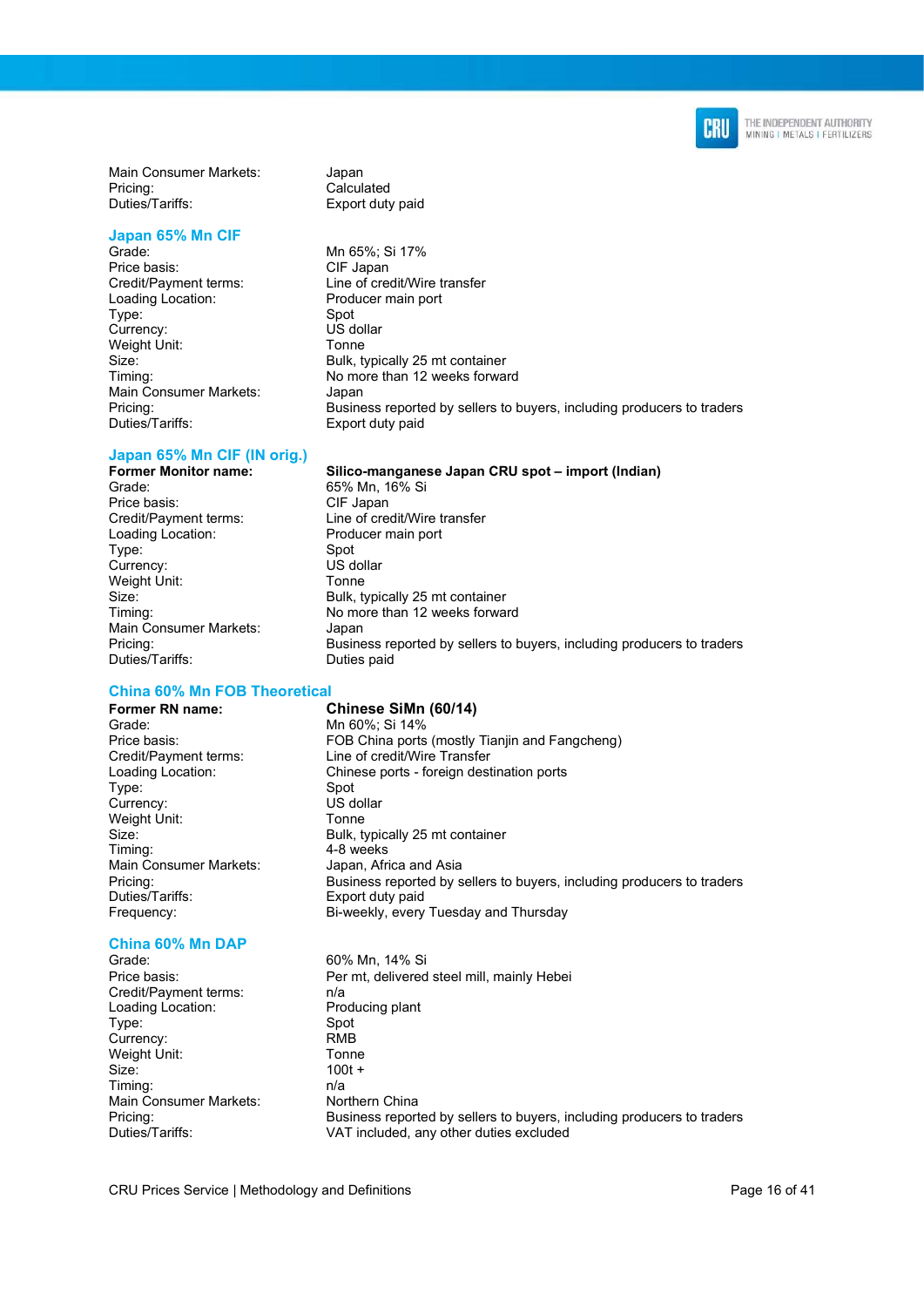

#### Silicon Metal

#### US 98.5% Si 5-5-3 EXW

Former RN name: <br>Former Monitor name: Silicon meta Packaging: Bulk<br>
Loading Location: US w Type: Spot Weight Unit: Pounds Size: Multiple truckloads Duties/Tariffs: Duty paid

#### EU 98.5% Si 5-5-3 DDP

Former RN name: Euro 5-5-3 Si<br>Former Monitor name: Silicon metal Credit/Payment terms: Cash/Net 30-60 standard Packaging: Bulk Type: Spot Currency: Euros Weight Unit: Tonne Size: Multiple truckloads<br>
Timina: Timina: No more than 12 w

#### China 98.5% Si 5-5-3 FOB

Former RN name: Chinese 5-5-3 Si Credit/Payment terms: Line of credit/Wire Transfer<br>
Loading Location: Chinese ports - foreign dest Type: Spot Currency: US dollar Weight Unit: Tonne Timing: 1990<br>Main Consumer Markets: 1991<br>Japan, South Kor Duties/Tariffs: No export duty

#### Frequency: Bi-weekly, every Tuesday and Thursday

Silicon metal US CRU spot - import Grade: 98.5% Si; Max 0.5% Fe; 0.5% Al; 0.3% Ca<br>Price basis: 98.5% US ex-warehouse, per pound Si Price basis: US ex-warehouse, per pound Si<br>Credit/Payment terms: Cash/Net 30-60 standard Cash/Net 30-60 standard US warehouse, typically Pittsburgh or Chicago or producing plant US dollar in cents Timing: No more than 12 weeks forward Main Consumer Markets: US inland terminals/locations<br>
Pricing: Business reported by sellers t Business reported by sellers to buyers, including producers to traders

Silicon metal EU CRU spot Grade: 98.5% Si, Max 0.5% Fe, 0.5% Al, 0.3% Ca Price basis: Delivered, duty paid, per Tonne Loading Location: Rotterdam or producing plant Timing: Timing: No more than 12 weeks forward<br>
Main Consumer Markets: European inland terminals/locating European inland terminals/locations Pricing:<br>
Duties/Tariffs: **Business reported by sellers to buyers**, including producers to traders<br>
Duties/Tariffs: Not applicable

Silicon metal China CRU spot - export Grade: Si 98.5% min; Max 0.5% Fe, 0.5% Al, 0.3% Ca Price basis: FOB Guangzhou Huangpu port, China Chinese ports - foreign destination ports Size: Bulk, typically 25 mt container Japan, South Korea, Southeast Asia, India and Europe Pricing: Business reported by sellers to buyers, including producers to traders Frequency: Bi-weekly, every Tuesday and Thursday

## China 98.5% Si 5-5-3 DAP

### Silicon metal China CRU - domestic

Grade: Si 98.5% min; Max 0.5% Fe, 0.5% Al, 0.3% Ca<br>Price basis: Delivered consumer Delivered consumer Credit/Payment terms: Cash/Bank acceptance bill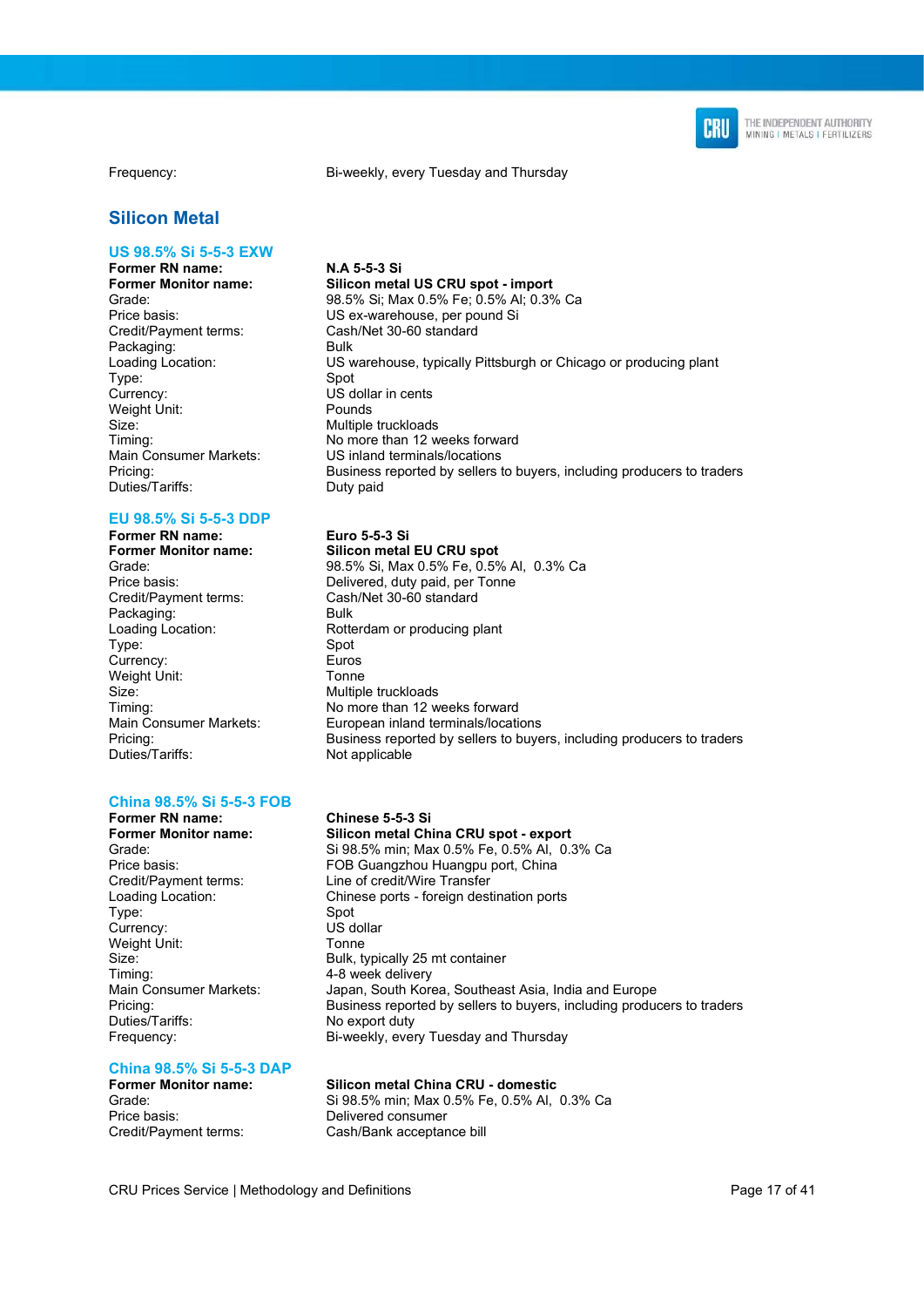

Loading Location: Producing plant Type: Spot Currency: RMB<br>
Weight Unit: Tonne Weight Unit: Size: Multiple truckloads Main Consumer Markets: China inland

#### Japan 98.5% Si 5-5-3 CIF

Price basis: Type: Spot Currency: USD Weight Unit: Size: Multiple containers<br>Timing: Timing: No more than 12 w Duties/Tariffs: Duties paid

#### EU 99% Si 4-4-1 DDP

## Former RN name: Euro 4-4-1 Single Termer Monitor name: Silicon metal

Credit/Payment terms: Cash/Net 30-60 standard Packaging: Type: Spot Currency: Euro Weight Unit:<br>Size: Multipl Duties/Tariffs: Not applicable

### China 99% Si 4-4-1 FOB

Type: Spot Currency: US dollar Weight Unit: Tonne Size: 25 mt per container Timing: 4-8 week delivery Duties/Tariffs: No export duty

### China 99% Si 4-4-1 DAP

Timing: No more than 12 weeks forward Pricing: Business reported by sellers to buyers, including producers to traders<br>Duties/Tariffs: VAT included, any other duties excluded VAT included, any other duties excluded Frequency: Bi-weekly, every Tuesday and Thursday

#### Former Monitor name: Silicon metal Japan CRU spot - import

Grade: Si 98.5% min; Max 0.5% Fe, 0.5% Al, 0.3% Ca Credit/Payment terms: Line of credit/Wire transfer Loading Location: Country of origin, mostly China No more than 12 weeks forward Main Consumer Markets: Japanese terminals/locations<br>Pricina: Distincts Consumers in Business reported by sellers Business reported by sellers to buyers, including producers to traders

Silicon metal EU CRU spot (4.4.1) Grade: 99% Si, Max 0.4% Fe, 0.4% Al, 0.1% Ca Price basis: Delivered, duty paid, per Tonne Loading Location: Rotterdam, producing plant Multiple truckloads Timing: No more than 12 weeks forward Main Consumer Markets: European inland terminals/locations Pricing: Business reported by sellers to buyers, including producers to traders

#### Former RN name: Chinese 4-4-1 Si

Grade: Si 99% min, Max 0.4% Fe, 0.4% Al, 0.1% Ca<br>
FOR Guangzhou Huangpu port China FOB Guangzhou Huangpu port, China Credit/Payment terms: Line of credit/Wire Transfer Loading Location: Chinese ports - foreign destination ports Main Consumer Markets: Japan, South Korea, Southeast Asia, India and Europe Pricing: Business reported by sellers to buyers, including producers to traders Frequency: Bi-weekly, every Tuesday and Thursday

Si 99% min, Max 0.4% Fe, 0.4% Al, 0.1% Ca Price basis: Delivered consumer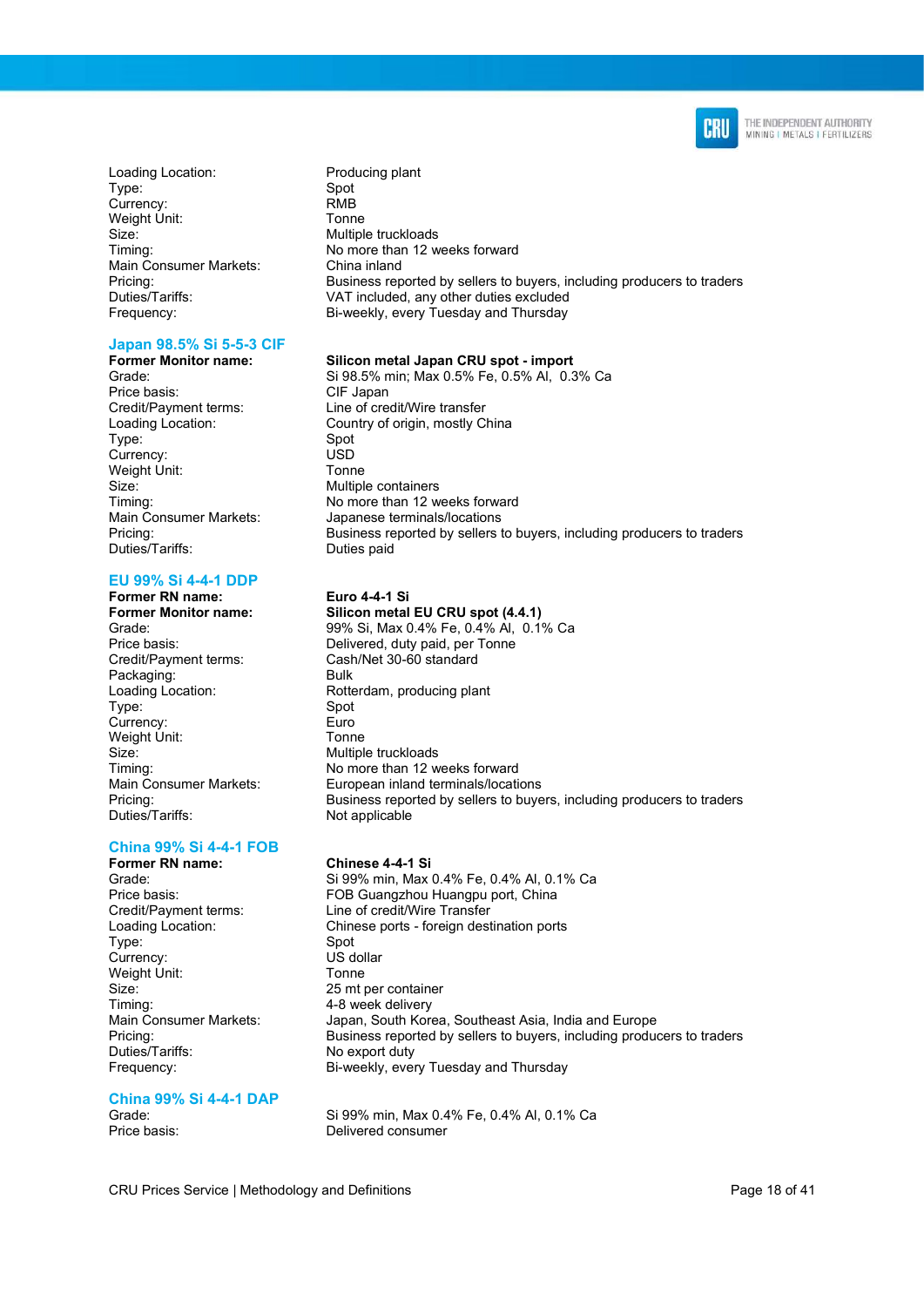

Credit/Payment terms: Cash/Bank acceptance bill Loading Location: Producing plant Type: Spot<br>Currency: Spot RMB Currency: Weight Unit:<br>Size: Tonne

Multiple truckloads Timing: No more than 12 weeks forward Main Consumer Markets: China inland terminals/locations<br>Pricing: China inland terminals/locations<br> $\overline{\phantom{a}}$ Business reported by sellers to buyers, including producers to traders Duties/Tariffs: VAT included, any other duties excluded Frequency: Bi-weekly, every Tuesday and Thursday

#### US poly-Si 9-11N EXW (Discontinued)

**Former RN name:** Polysilicon Trans<br>Grade: 9-11N Si Credit/Payment terms: Cash/Net 30-60 standard Packaging: Big bags Type: Spot Currency: US dollar<br>
Weight Unit: 
Weight Unit: Weight Unit: Size: Tonne s chunks<br>
Timing: Timing: Timing: The Solution of the Solution of the Solution of the Solution of the Solution of Tene<br>
The Solution of the Solution of the Solution of the Solution of the Solution of the Soluti

### 9-11N Si Price basis: US ex-warehouse, per kilogram Loading Location: US warehouse, producer plants No more than 12 weeks forward Main Consumer Markets: US inland terminals, international procurements Pricing: example in the Business reported by sellers to buyers, including producers to traders<br>Duties/Tariffs: example and Not applicable in US Not applicable in US

### Manganese Ore

## China Lump 36-38% Mn CIF

Grade: 36-38% Mn<br>Price basis: 36-38% Mn<br>CIF main Cl Packaging: Bulk, container<br>
Loading Location: Producer main port Loading Location: Type: Spot Currency: US dollar Weight Unit: Dry Tonne Duties/Tariffs: No

### China Lump 44% Mn CIF

Former RN name: Mn Ore 44% lumpy<br>Former Monitor name: Manganese ore CR Grade: 44% Mn (Range 42-45%) Credit/Payment terms: Cash/Net 30-60 standard Type: Spot Currency: US dollar Weight Unit: Dry Tonne

#### Mn Ore 36-39% lumpy

Price basis: CIF main Chinese port, per dmtu<br>Credit/Payment terms: Cash/Net 30-60 standard Cash/Net 30-60 standard Size: **Multiple containers or larger** Timing: No more than 12 weeks forward Main Consumer Markets: China inland terminals/locations<br>Pricina: China inland terminals/locations<br>Rusiness reported by sellers to t Business reported by sellers to buyers, including producers to traders Frequency: Bi-weekly, every Tuesday and Thursday

### Manganese ore CRU – spot import (44% Mn)

Price basis: Per dmtu, CIF Chinese main port Bulk, container Loading Location: Producing nation's main port Size: Multiple containers or larger<br>
Timing: Timing: No more than 12 weeks forw No more than 12 weeks forward Main Consumer Markets: China inland terminals/locations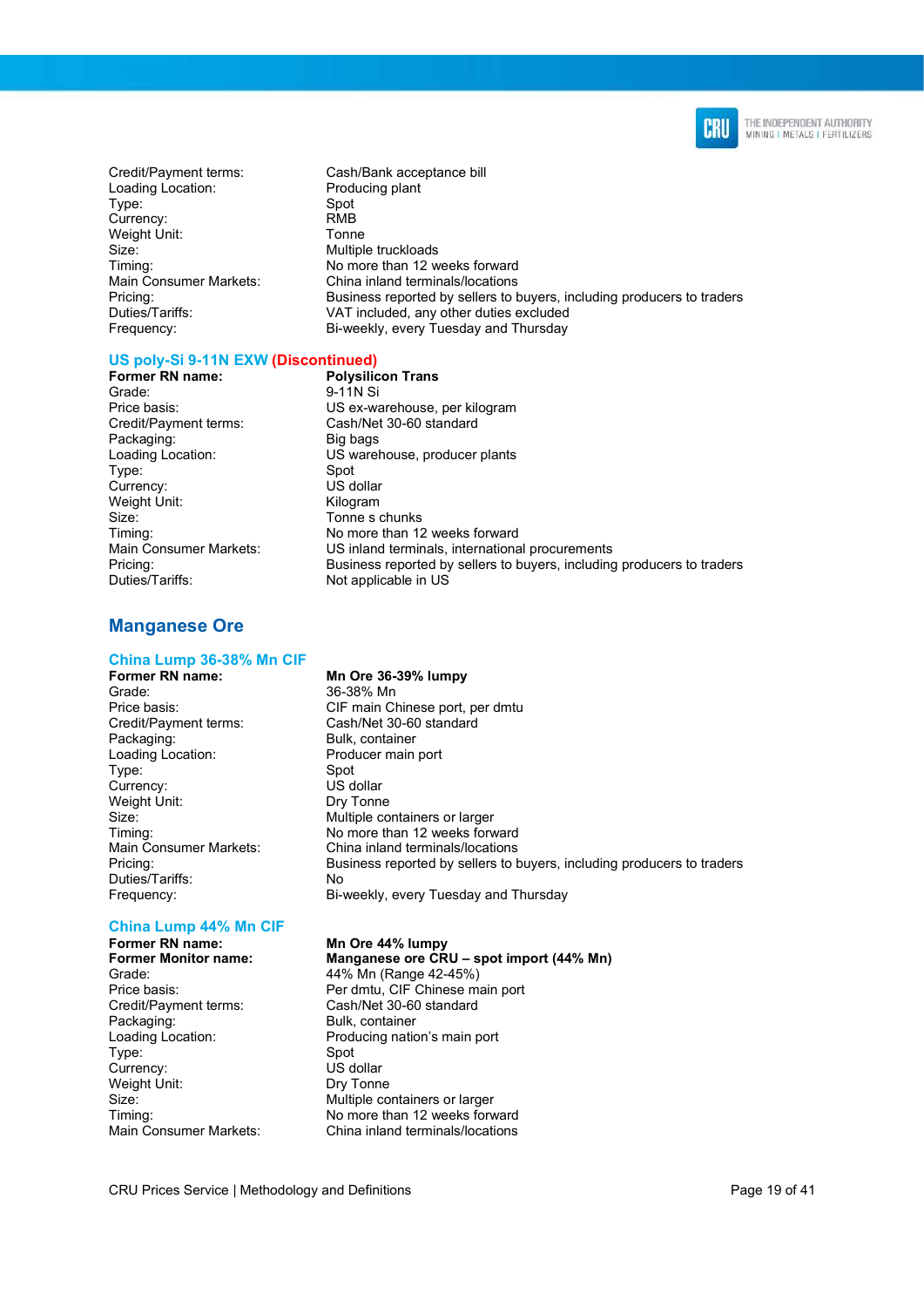

Pricing: Business reported by sellers to buyers, including producers to traders Duties/Tariffs: No Frequency: Bi-weekly, every Tuesday and Thursday

### China Lump 36-38% Mn FOT Tianjin

Grade:<br>Price basis: Credit/Payment terms: Packaging: Bulk, container<br>
Loading Location: producing plant Loading Location: Type: Spot Currency: RMB Weight Unit: Dry tonne Timing: n/a Duties/Tariffs: Duty paid

FOT Tianjin port, per dmtu<br>Cash Size: Multiple containers or larger Main Consumer Markets: Smelters in China and traders Pricing: Business reported by sellers to buyers Frequency: Bi-weekly, every Tuesday and Thursday

### China Lump 44% Mn FOT Tianjin<br>Grade: 44%

Credit/Payment terms: Cash<br>Packaging: Bulk, Loading Location: Producing plant Type: Spot Currency: RMB Weight Unit: Dry tonne Timing: n/a<br>Main Consumer Markets: Sm Duties/Tariffs: Duty paid

44% Mn (Range 42-45%) Price basis: FOT Tianjin port, per dmtu Bulk, container Size: Multiple containers or larger Smelters in China and traders Pricing: Business reported by sellers to buyers Frequency: Bi-weekly, every Tuesday and Thursday

#### India Lump 36-38% Mn CIF (Discontinued) 36-38% Mn

Price basis: CIF main India port, per dmtu Credit/Payment terms: Cash/Net 30-60 standard Packaging: Bulk, container Type: Spot Currency: US dollar<br>
Weight Unit: 
US Dry Tonne Weight Unit: Duties/Tariffs: No

Loading Location: Producing nation's main port Size: Multiple containers or larger Timing: <br>
Mo more than 12 weeks forward<br>
Main Consumer Markets: lndia inland terminals/locations India inland terminals/locations Pricing: Business reported by sellers to buyers, including producers to traders

#### India Lump 44% Mn CIF (Discontinued)

Type: Spot Currency: US dollar<br>
Weight Unit: 
US Drv Tonne Weight Unit:<br>Size:

Grade: 44% Mn (Range 42-45%) Price basis: Per dmtu unit, CIF India main ports Credit/Payment terms: Cash/Net 30-60 standard Bulk, container Loading Location: Producing nation's main port Multiple containers or larger Timing: No more than 12 weeks forward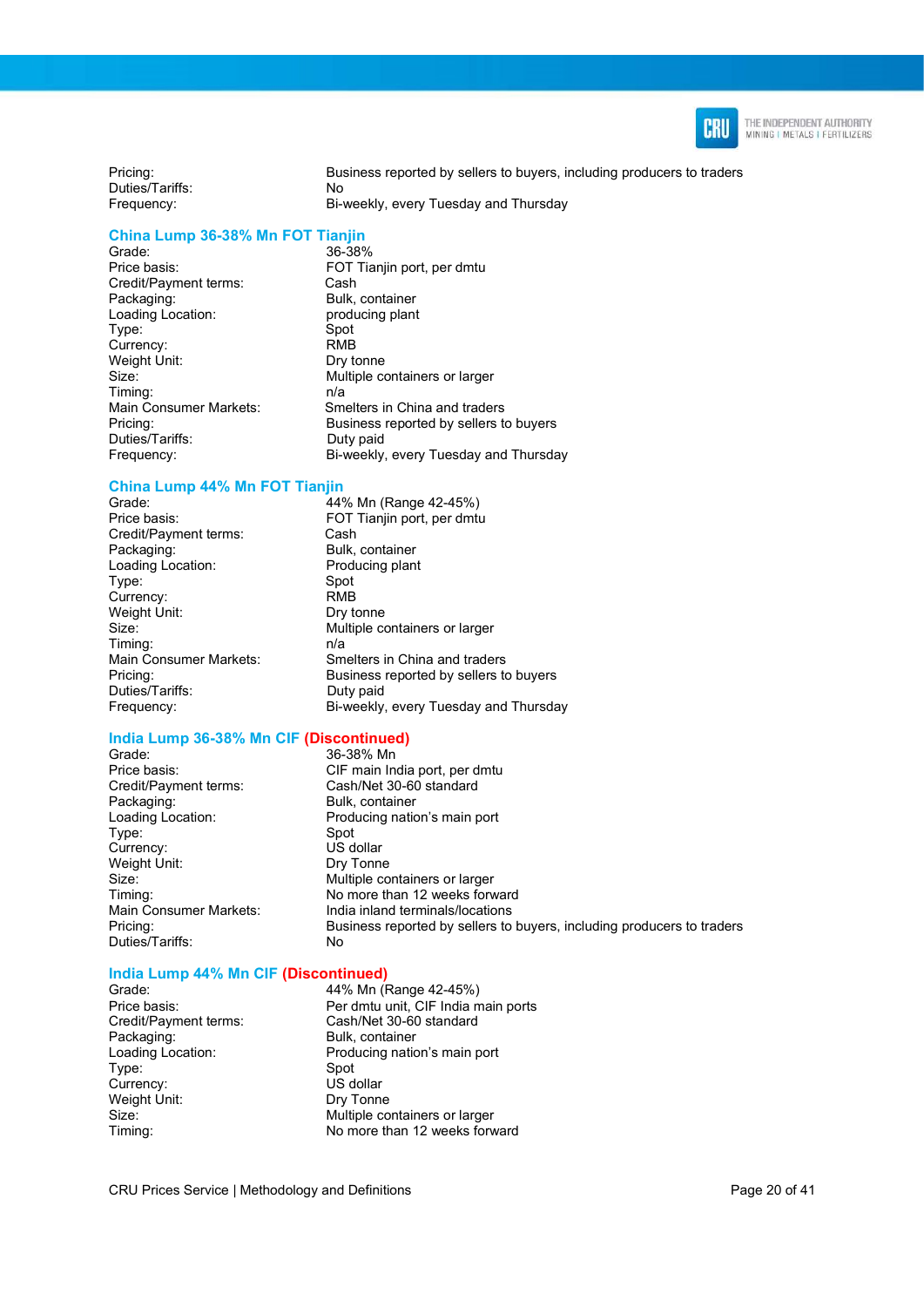

Duties/Tariffs: No

Main Consumer Markets: India inland terminals/locations<br>Pricing: India inland terminals/locations<br>Business reported by sellers to Business reported by sellers to buyers, including producers to traders

### Manganese Metal

#### China EMM Flake 99.7% Mn FOB

Type: Spot<br>Currency: Spot US dollar Currency: Weight Unit: Tonne Duties/Tariffs: No export duty Frequency: Bi-weekly, every Tuesday and Thursday

## US EMM 99.7% Mn EXW<br>Former RN name:

Grade: 99.7% Mn Price basis: US ex-warehouse Credit/Payment terms: Cash/Net 30-60 standard Packaging: Bulk<br>
Loading Location: COS w Type: Currency: US dollar in cents Weight Unit: Pounds Size: Truckload or larger<br>Timina: Timina: Timina: The South Momore than 12 w Duties/Tariffs:

#### EU EMM 99.7% Mn DDP

Grade: 99.7% Mn Packaging: Bulk Type: Spot Currency: US dollar<br>
Weight Unit: Tonnes Weight Unit: Size: Truckload or larger<br>Timing: Timing: No more than 12 w Duties/Tariffs: Duty paid

**Former RN name:** Chinese Mn Metal Flake<br>Grade: Chinese Mn 99.7% min (electrolytic) Grade: Carabonal Mn 99.7% min (electrolytic)<br>
Price basis: Carabonal FOB Guangzhou Huangpu FOB Guangzhou Huangpu port, China Credit/Payment terms: Line of credit/Wire Transfer Loading Location: Chinese ports - foreign destination ports Size: Bulk, typically 25 mt container<br>Timing: Timing: 4-8 weeks 4-8 weeks Main Consumer Markets: Japan, South Korea, the US, India and EU<br>Pricina: Business reported by sellers to buyers, inc Business reported by sellers to buyers, including producers to traders

#### **N.A Electrolytic Mn**

US warehouse, typically Pittsburgh or Chicago<br>Spot Timing: Timing: No more than 12 weeks forward<br>Main Consumer Markets: US inland terminals/locations US inland terminals/locations Pricing: Business reported by sellers to buyers, including producers to traders<br>Duties/Tariffs: Duty paid

Price basis: Delivered, duty paid, per tonne<br>
Credit/Payment terms: Cash/Net 30-60 standard Cash/Net 30-60 standard Loading Location: Rotterdam, or producing plant Timing: Timing: No more than 12 weeks forward<br>
Main Consumer Markets: European inland terminals/locating European inland terminals/locations Pricing: Business reported by sellers to buyers, including producers to traders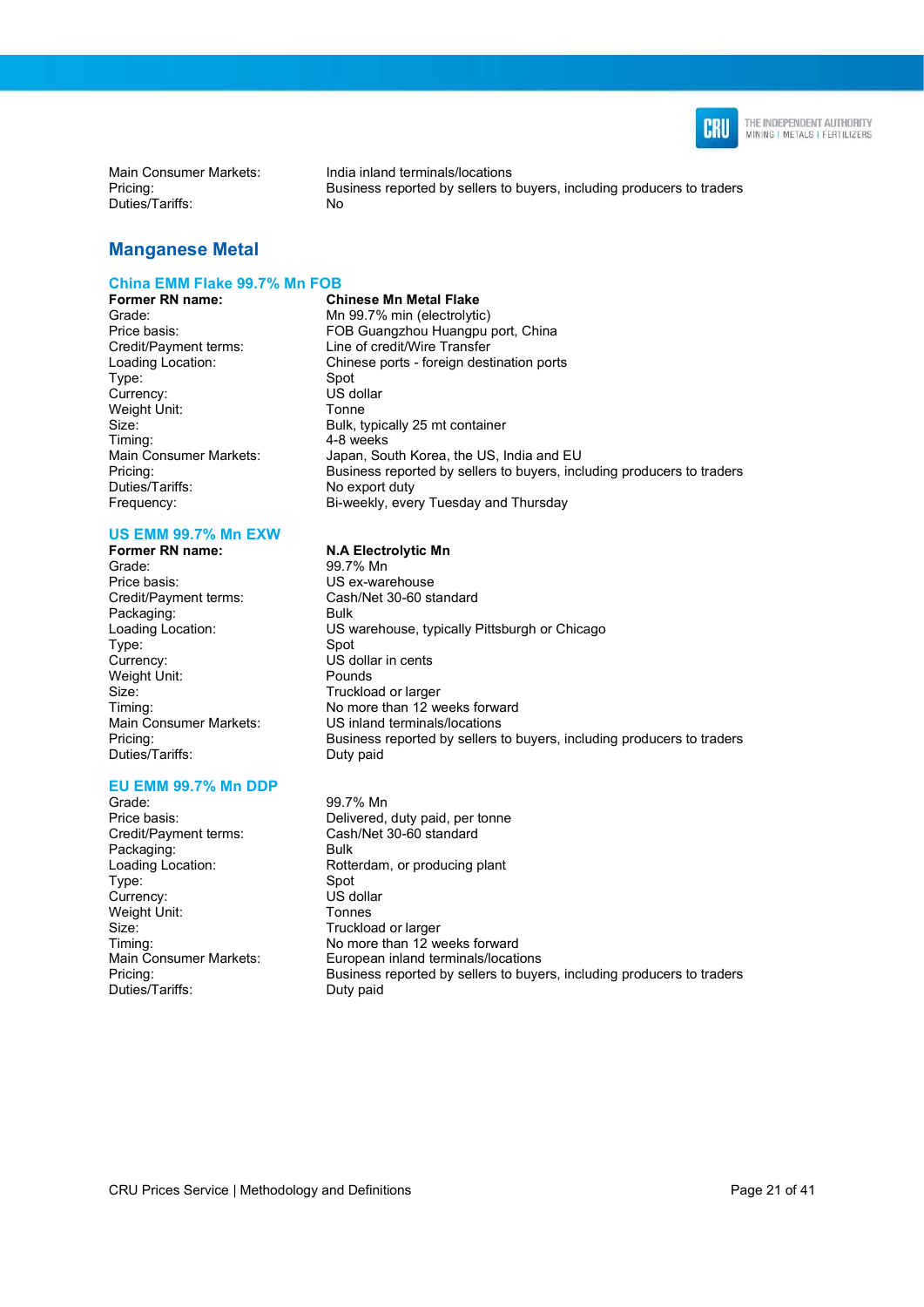

### Chrome

### Ferrochrome

## US HC 47-55% Cr EXW (Discontinued)

Grade: 47-55% Cr,6-8% C Credit/Payment terms: Cash/Net 30-60 standard Packaging: Type: Spot<br>Currency: Spot<br>US d Weight Unit: Pounds Size: Multiple truckloads Duties/Tariffs: Duty paid

N.A High-Carbon FeCr 47-55% Former Monitor name: US Ferrochrome: CC 47-55% Imported Price basis: US ex-warehouse, contained Cr Loading Location: US warehouse, typically Pittsburgh or Chicago  $U\dot{S}$  dollar in cents Timing: Timing: No more than 12 weeks forward<br>
Main Consumer Markets: US inland terminals/locations Main Consumer Markets: US inland terminals/locations<br>Pricing: Business reported by sellers Business reported by sellers to buyers, including producers to traders

#### EU HC 47-55% Cr DDP Benchmark

Former RN name: Euro High-Carbon FeCr 47-55% Former Monitor name: n/a Grade: 47-55% Cr, 6-8% C Packaging: Bulk<br>
Loading Location: Rott Currency: US dollar in cents Weight Unit: Pounds Size: Multiple truckloads<br>
Timina: Timina: No more than 12 w Duties/Tariffs: Duty paid

### Price basis:<br>
Couth African benchmark minus average discounts<br>
Cash/Net 30-60 standard Cash/Net 30-60 standard Rotterdam warehouse or producing plant, additional locations Type: Benchmark minus discounts No more than 12 weeks forward Main Consumer Markets: European inland terminals/locations Pricing: Business reported by sellers to buyers, including producers to traders

## EU HC 47-55% Cr DDP Free Market

### Grade: 47-55% Cr, 6-8% C<br>Price basis: Cass Contract Delivered, Duty paid Credit/Payment terms: Cash/Net 30-60 standard Packaging: Type: Spot Currency: US dollar in cents<br>
Weight Unit: The Pounds<br>
Pounds Weight Unit: Size: Multiple truckloads Timing: Timing: No more than 12 weeks forward<br>
Main Consumer Markets: European inland terminals/locating Duties/Tariffs: Duty paid

Euro High-Carbon FeCr 47-55% FM Former Monitor name: Europe Ferrochrome: CC 47-55% Delivered Delivered, Duty paid, contained Cr Loading Location: Rotterdam warehouse or producing plant, additional locations Furopean inland terminals/locations Pricing: Business reported by sellers to buyers, including producers to traders

## China HC 49-70% Cr DAP (dom.)

Former Monitor name: China Ferrochrome: Grade: 49-70% Cr; 6-10% C

China Domestic HC FeCr 49-70%<br>China Ferrochrome: CC 49-70% Domestic Price basis: China ex-producing point/warehouse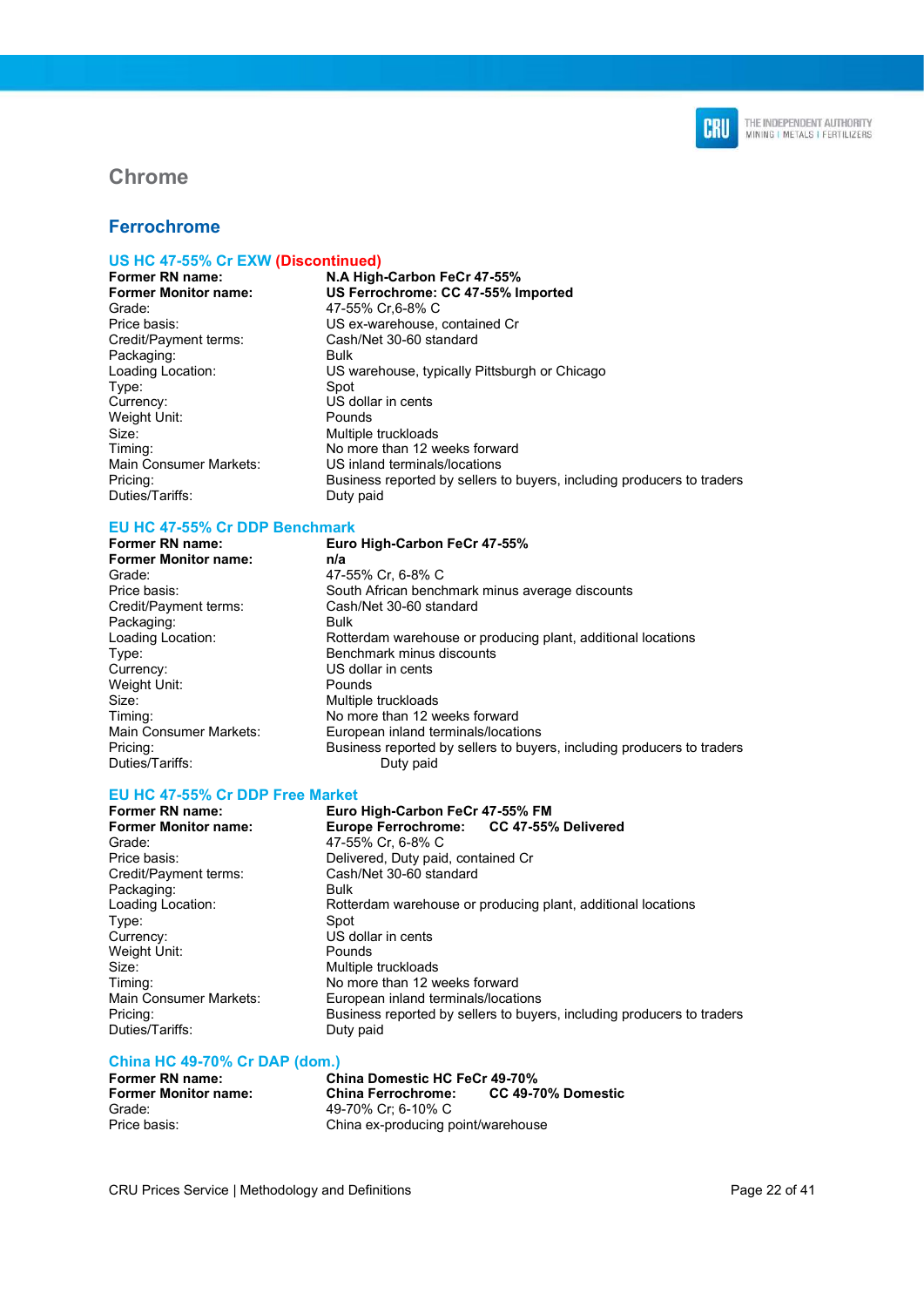

- Credit/Payment terms: Line of credit/Wire Transfer Type: Spot<br>Currency: Spot Susp Weight Unit: Pounds Size: Size: Truckload volumes Timing: 2-8 week delivery time
- Loading Location: Major Chinese stainless mills USD cents Main Consumer Markets: China inland terminals/locations<br>Pricing: China inland terminals/locations<br> $\overline{\phantom{a}}$ Business reported by sellers to buyers, including producers to traders Duties/Tariffs: VAT unpaid for US dollar/VAT paid for Chinese yuan Frequency: Bi-weekly, every Tuesday and Thursday

#### China HC 49-70% Cr CIF (impt.) (Discontinued)

Former RN name: China Import HC FeCr 49-70%<br>Former Monitor name: China Ferrochrome: CC 49-70 Grade: 49-70% Cr; 6% C Price basis: CIF China ports Credit/Payment terms: Line of credit/Wire Transfer Loading Location: Major Chinese ports and stainless mills Type: Spot<br>Currency: Spot US dollar Currency:<br>Weight Unit: Size: 25 mt per container<br>Timina: 25 mt per container<br>4-8 week delivery Main Consumer Markets: China inland terminals/locations

#### China HC 48-63% Cr CIF (impt.)

Pricing: example in the Business reported by sellers to buyers, including producers to traders<br>Duties/Tariffs: example in the limport duty paid Import duty paid Grade: 48-63% Cr; 6-10% C Price basis: CIF China ports Credit/Payment terms: Line of credit/Wire Transfer<br>
Loading Location: Major Chinese ports and stainless m Major Chinese ports and stainless mills Type: Spot<br>Currency: Summer Summer Summer Section 10 Summer Section 10 Summer Section 10 Summer Section 10 Summer Section<br>Section 10 Summer Section 10 Summer Section 10 Summer Section 10 Summer Section 10 Summer Section 10 Pounds/Tonne Size: 25 mt per container<br>Timing: 25 mt per container<br>4-8 week delivery 4-8 week delivery Main Consumer Markets: China inland terminals/locations

China Ferrochrome: CC 49-70% Imported

Pounds/Tonne

4-8 week delivery

Pricing: Business reported by sellers to buyers, including producers to traders Duties/Tariffs: Import duty paid Frequency: Bi-weekly, every Tuesday and Thursday

### EU HC 54-60% Cr DDP

Currency:<br>Weight Unit:

Credit/Payment terms: Cash/Net 30-60 standard Packaging: Bulk Type: Spot Currency: US dollar in cents Weight Unit: Pounds Size: Multiple truckloads<br>
Timing: Timing: No more than 12 w Duties/Tariffs: Duty paid

#### Euro Mid-Grade FeCr 54-60%

Grade: 54-60% Cr; 2-4% Si; 0.03-0.04% Ph; 6-8% C<br>
Price basis: Delivered Duty paid contained Cr Delivered, Duty paid, contained Cr Loading Location: Rotterdam warehouse or producing plant, additional locations No more than 12 weeks forward Main Consumer: European inland terminals/locations Pricing: Business reported by sellers to buyers, including producers to traders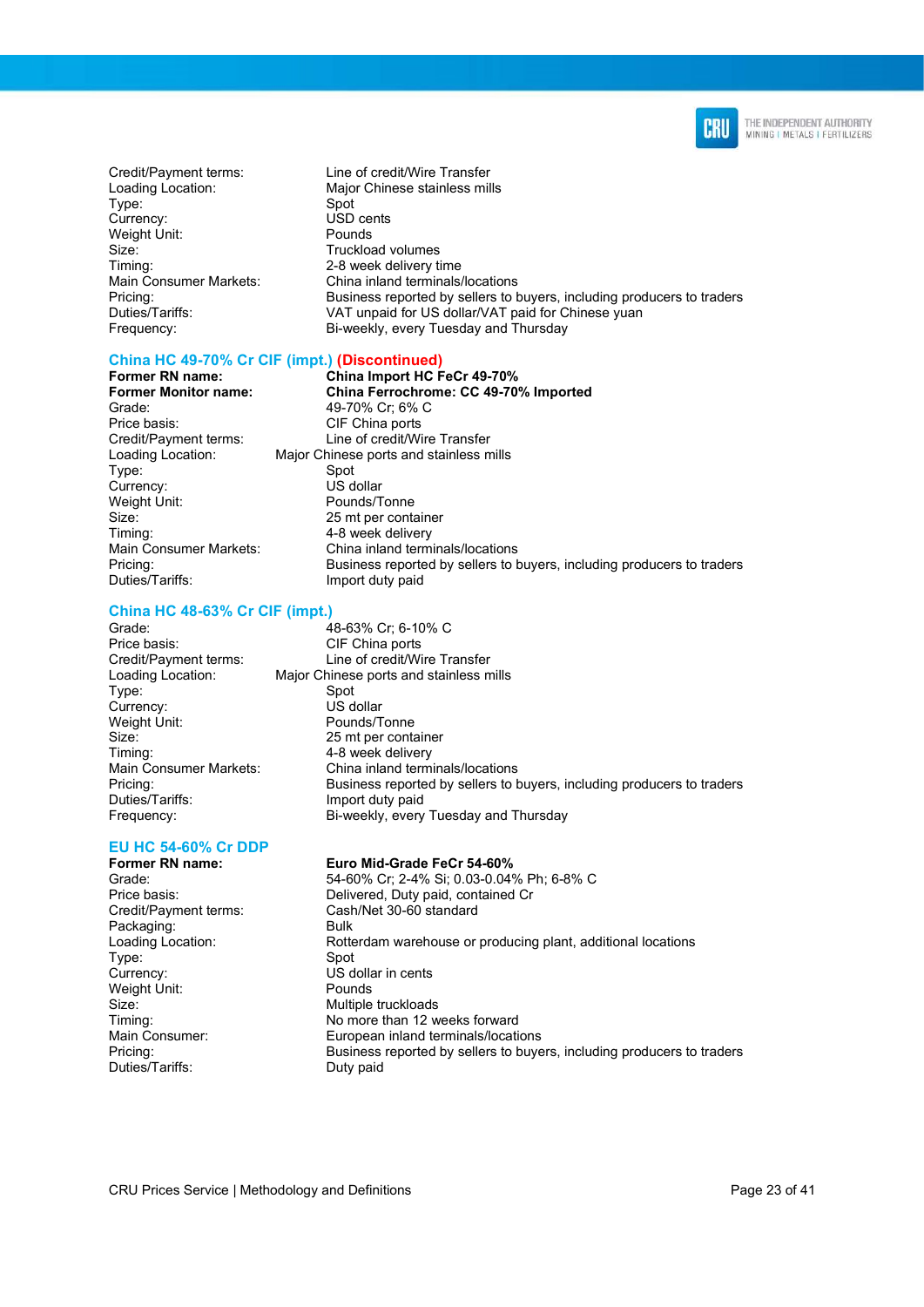

#### US HC 62-70% Cr EXW

Former RN name: N.A High-Carbon FeCr 60-70%<br>Former Monitor name: US Midwest Ferrochrome: HC Credit/Payment terms: Cash/Net 30-60 standard Packaging: Type: Spot<br>Currency: Spot<br>US d Weight Unit: Pounds Size: Multiple truckloads Duties/Tariffs: Duty paid

### EU HC 62-70% Cr DDP

Former RN name: Euro High-Carbon FeCr 60-70% Credit/Payment terms: Cash/Net 30-60 standard Packaging: Bulk Type: Spot Currency: US dollar in cents<br>
Weight Unit: The Pounds<br>
Pounds Weight Unit: Size: Multiple truckloads<br>
Timing: Timing: Timing: Timing: The Momore than 12 w Duties/Tariffs: Duty paid

## US LC 0.05% C EXW<br>Former RN name:

Grade: 60-65% Cr; 0.05 C Credit/Payment terms: Cash/Net 30-60 standard Packaging: Bulk Type: Spot Currency: US dollar in cents<br>
Weight Unit: The Pounds<br>
Pounds Weight Unit: Size: Single truckload Duties/Tariffs: Duty paid

### EU LC 0.05% C DDP<br>Former RN name:

Grade: 65-70% Cr; 0.05 C Credit/Payment terms: Cash/Net 30-60 standard Packaging: Type: Spot Currency: US dollar in cents<br>
Weight Unit: The Pounds<br>
Pounds Weight Unit:

US Midwest Ferrochrome: HC 60-70% Imported Grade: 62-70% Cr; 6-8% C; 1.5% max Si<br>Price basis: Entrance contained Cr US Ex-warehouse, contained Cr Loading Location: US warehouse, typically Pittsburgh or Chicago US dollar in cents Timing: No more than 12 weeks forward Main Consumer Markets: US inland terminals/locations<br>
Pricina: Business reported by sellers Business reported by sellers to buyers, including producers to traders

Former Monitor name: Europe Ferrochrome: HC 60-70% Delivered<br>Grade: 62-70% Cr: 6-8% C: 1.5% max Si 62-70% Cr; 6-8% C; 1.5% max Si Price basis: Delivered, Duty paid, contained Cr Loading Location: Rotterdam warehouse or producing plant, additional locations No more than 12 weeks forward Main Consumer Markets: European inland terminals/locations Pricing: Business reported by sellers to buyers, including producers to traders

#### Former RN name: N.A 0.05% Low-Carbon FeCr<br>Former Monitor name: US Ferrochrome: LC (0.05% US Ferrochrome: LC (0.05% C) Imported

Price basis: US Ex-warehouse, contained Cr Loading Location: US warehouse, typically Pittsburgh or Chicago Timing: No more than 12 weeks forward Main Consumer Markets: US inland terminals/locations<br>
Pricing: Business reported by sellers Business reported by sellers to buyers, including producers to traders

#### Euro 0.05% Low-Carbon FeCr

Former Monitor name: Europe Ferrochrome: LC (0.05% C) Delivered Price basis: **Delivered, Duty paid, contained Cr** Loading Location: Rotterdam warehouse or producing plant, additional locations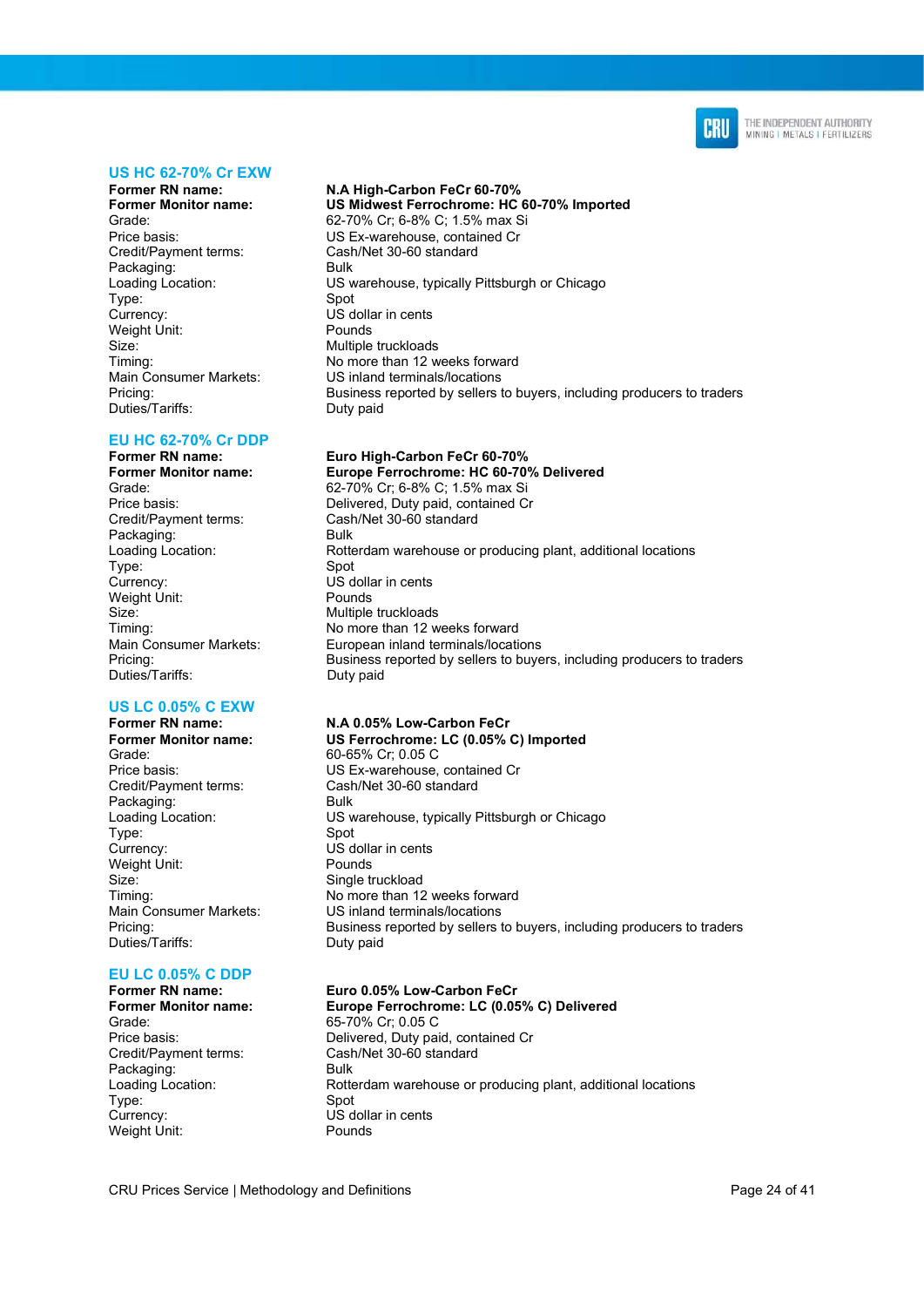

Size: Single truckload<br>Timing: Timing: Single truckload Duties/Tariffs: Duty paid

#### US LC 0.10% C EXW

Former RN name: N.A 0.1% Low-Carbon FeCr<br>Former Monitor name: US Ferrochrome: LC (0.1% 0 Grade: 65-70% Cr; 0.10 C<br>Price basis: 65-70% Cr; 0.10 C Credit/Payment terms: Cash/Net 30-60 standard Packaging: Bulk Type: Spot Currency: US dollar in cents Weight Unit: Pounds Size: Single truckload<br>
Timing: Single truckload<br>
No more than 12 Duties/Tariffs:

## EU LC 0.10% C DDP<br>Former RN name:

Grade: 65-70% Cr; 0.10 C Packaging: Bulk Type: Spot Weight Unit: Pounds Size: Multiple truckloads Duties/Tariffs: Duty paid

#### US LC 0.15% C EXW

Grade: 60-65% Cr; 0.15 C Packaging: Bulk Type: Spot Currency: US dollar in cents<br>
Weight Unit: The Pounds<br>
Pounds Weight Unit: Size: Single truckload Duties/Tariffs: Duty paid

#### US FeCr/Si EXW

Former RN name: N.A FeCr/Si Grade: 40% Cr; 40% Si Price basis: US ex-warehouse<br>Credit/Payment terms: Cash/Net 30-60 st Packaging: Bulk

No more than 12 weeks forward Main Consumer Markets: European inland terminals/locations<br>Pricina: European inland terminals/locations<br>Business reported by sellers to buye Business reported by sellers to buyers, including producers to traders

Former Monitor name: US Ferrochrome: LC (0.1% C) Imported<br>Grade: 65-70% Cr: 0.10 C US ex-warehouse, contained Cr Loading Location: US warehouse, typically Pittsburgh or Chicago Timing: Timing: No more than 12 weeks forward<br>Main Consumer Markets: US inland terminals/locations US inland terminals/locations Pricing: Europe Business reported by sellers to buyers, including producers to traders<br>Duties/Tariffs: Duty paid

#### Euro 0.1% Low-Carbon FeCr

Former Monitor name: Europe Ferrochrome: LC (0.1% C) Delivered Price basis: Delivered, duty paid, contained Cr<br>
Credit/Payment terms: Cash/Net 30-60 standard Cash/Net 30-60 standard Loading Location: Rotterdam warehouse or producing plant, additional locations US dollar in cents Timing: Timing: No more than 12 weeks forward<br>Main Consumer Markets: European inland terminals/locating Main Consumer Markets: European inland terminals/locations<br>Pricing: European inland terminals/locations<br>Business reported by sellers to buye Business reported by sellers to buyers, including producers to traders

#### Former RN name: N.A 0.15% Low-Carbon FeCr

Price basis: US ex-warehouse, contained Cr<br>Credit/Payment terms: Cash/Net 30-60 standard Cash/Net 30-60 standard Loading Location: US warehouse, typically Pittsburgh or Chicago Timing: No more than 12 weeks forward Main Consumer Markets: US inland terminals/locations Pricing: Business reported by sellers to buyers, including producers to traders

Cash/Net 30-60 standard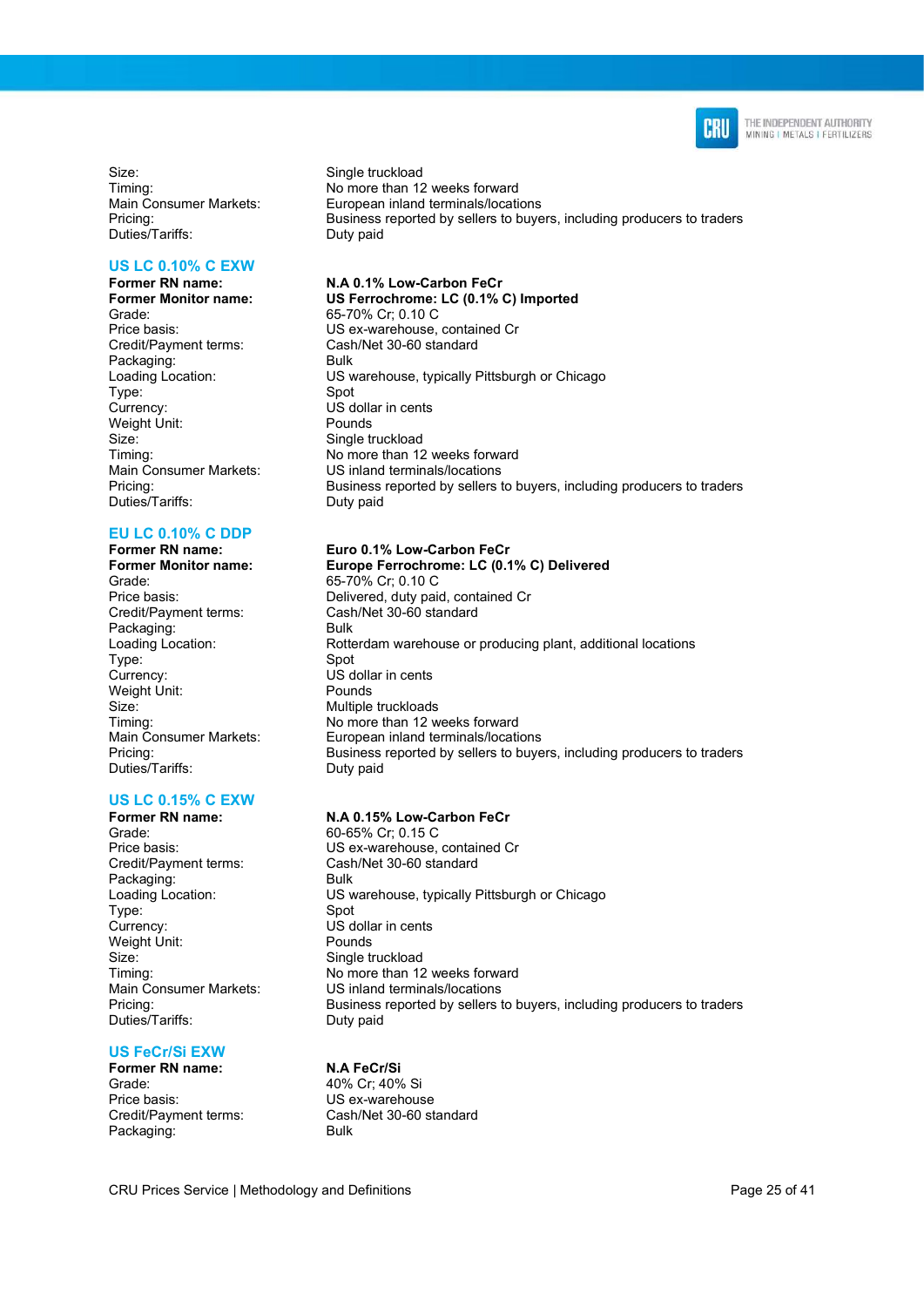

Type: Spot Currency: US dollar in cents<br>
Weight Unit: The Pounds<br>
Pounds Weight Unit: Size: Multiple truckloads Duties/Tariffs: Duty paid

#### Japan HC 60-70% CIF

Grade: 60-70% Credit/Payment terms: Packaging: Bulk Loading Location: Producing ports Type: Spot Currency: US cents<br>
Weight Unit: Pounds Weight Unit: Duties/Tariffs: VAT unpaid

#### Japan LC 0.1% CIF

Grade: 0.10 C Credit/Payment terms: Cash/Net 30 days Packaging: Bulk<br>
Loading Location: Producing ports Loading Location: Type: Spot<br>Currency: Spot Surrency: Spot Surrency: Currency: US cent<br>
Weight Unit: Pounds Weight Unit: Duties/Tariffs: VAT unpaid

Loading Location: US warehouse, typically Pittsburgh or Chicago Timing: No more than 12 weeks forward Main Consumer Markets: US inland terminals/locations Pricing: Formula price based on US FeSi and US HC FeCr 60-70% Cr

#### Former Monitor name: Japan Import High-Carbon Ferrochrome – Spot

Price basis: CIF major Japanese port, contained Cr<br>
Credit/Payment terms: Cash/Net 30 days Size: Size: Multiple containers or larger<br>Timing: Timing: No more than eight weeks for No more than eight weeks forward, with some leeway for holidays Main Consumer Markets: Japan inland terminals/locations<br>Pricina: Districts: Business reported by sellers to the Business reported by sellers to buyers, including producers to traders

#### Former Monitor name: Japan Import Low-Carbon (0.10%) Ferrochrome – Spot

Price basis: CIF major Japanese port, contained Cr Size: Multiple containers or larger<br>Timing: Timing: No more than 12 weeks forw No more than 12 weeks forward, with some leeway for holidays Main Consumer Markets: Japan inland terminals/locations Pricing: Business reported by sellers to buyers, including producers to traders

### Chrome Ore

## China Lump 42% Cr CIF (TR orig.)

Former RN name: Turkish Cr Ore 40-42%<br>Former Monitor name: Turkey Ore: 40-42% Cli Turkey Ore: 40-42% CIF Grade: 42% lumpy, 2:6:1 Cr to Fe ratio Price basis: CIF Chinese main port<br>Credit/Payment terms: Cash/Net 30-60 standa Cash/Net 30-60 standard Packaging: Bulk, container Loading Location: Turkish main port Type: Spot Currency: US dollar Weight Unit: Dry Tonne Size: Size: **Multiple containers or larger** Timing: No more than 12 weeks forward Main Consumer Markets: China inland terminals/locations<br>
Pricina: China inland terminals/locations<br>
Dusiness reported by sellers to the Business reported by sellers to the Business Business reported by sellers to buyers, including producers to traders<br>Duty paid Duties/Tariffs: Frequency: Bi-weekly, every Tuesday and Thursday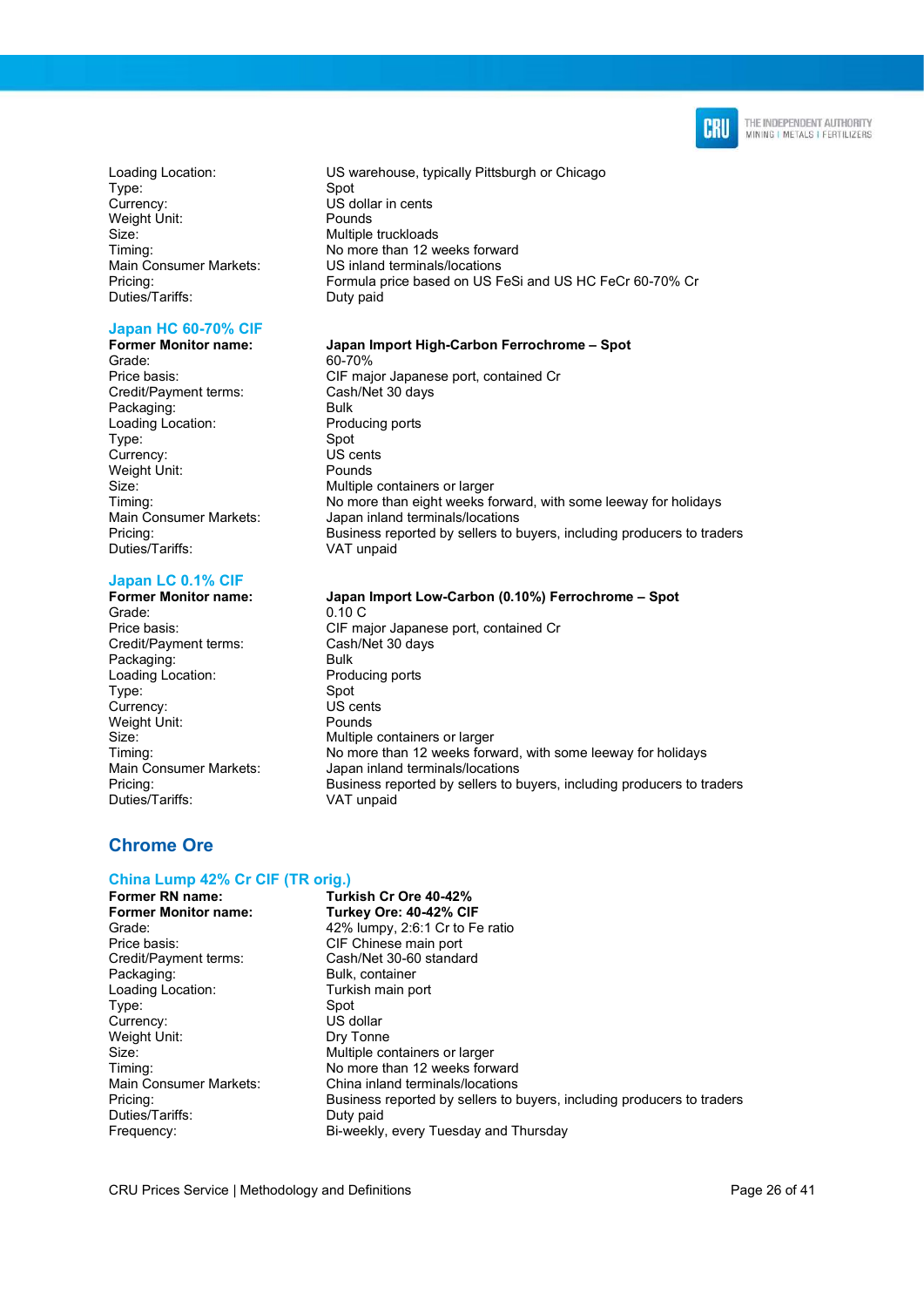

#### China Conc. 48% Cr CIF (TR orig.)

Grade: 48% Cr<br>Price basis: CIF ma Credit/Payment terms: Cash/Net 30-60 standard Loading Location: Turkish main port Type: Spot<br>Currency: Spot Surrency: Currency: Weight Unit: Dry Tonne Duties/Tariffs: Duty paid<br>
Frequency: Si-weekly

Former RN name: Turkish Cr Concentrate 46-48%<br>
Former Monitor name: Turkey Ore: 46-48% CIF Turkey Ore: 46-48% CIF CIF main Chinese port Bulk, container Size: Multiple containers or larger Timing: No more than 12 weeks forward Main Consumer Markets: China inland terminals/locations<br>Pricina: China inland terminals/locations<br> $\overline{C}$ Business reported by sellers to buyers, including producers to traders Bi-weekly, every Tuesday and Thursday

### China Ore 38-40% Cr CIF (ZA orig.)

Former RN name: S.A. Cr Ore 38-40%<br>Former Monitor name: South Africa Ore: 3 Grade: 38-40% lumpy<br>Price basis: CIF main Chine Credit/Payment terms: Cash/Net 30-60 standard Loading Location: Main South African port Type: Spot<br>Currency: Summer Summer Summer Section<br>The Section of Summer Summer Section 1999 Currency: Weight Unit: Dry Tonne Size: **Multiple containers or larger** Duties/Tariffs: Duty paid

## South Africa Ore: 38-40% CIF CIF main Chinese port Bulk, container Timing: Timing: No more than 12 weeks forward<br>Main Consumer Markets: China inland terminals/locations Main Consumer Markets: China inland terminals/locations<br>Pricing: China inland terminals/locations<br>Rusiness reported by sellers to t Business reported by sellers to buyers, including producers to traders Frequency: Bi-weekly, every Tuesday and Thursday

## China Conc. 44% Cr CIF (ZA orig.)

Grade: 44% Cr Price basis: CIF Chinese main port Credit/Payment terms: Cash/Net 30-60 standard Loading Location: Main South African port Type: Spot<br>Currency: Spot US dollar Currency: Weight Unit: Dry Tonne Duties/Tariffs: Duty paid

S.A. Cr Concentrate 44%

Former Monitor name: South Africa Ore: 44% CIF Bulk, container Size: **Multiple containers or larger** Timing: Timing: No more than 12 weeks forward<br>
Main Consumer Markets: China inland terminals/locations China inland terminals/locations Pricing: Business reported by sellers to buyers, including producers to traders Frequency: Bi-weekly, every Tuesday and Thursday

#### China UG2 42% Cr CIF (ZA orig.)

Former RN name: S.A. UG2 42% Price basis: CIF main Chinese port<br>Credit/Payment terms: Cash/Net 30-60 standa Packaging: Bulk, container Loading Location: Main South African port

Former Monitor name: South Africa Ore: UG2 CIF<br>  $\frac{12\% \text{ Cr}}{42\% \text{ Cr}}$ 42% Cr Cash/Net 30-60 standard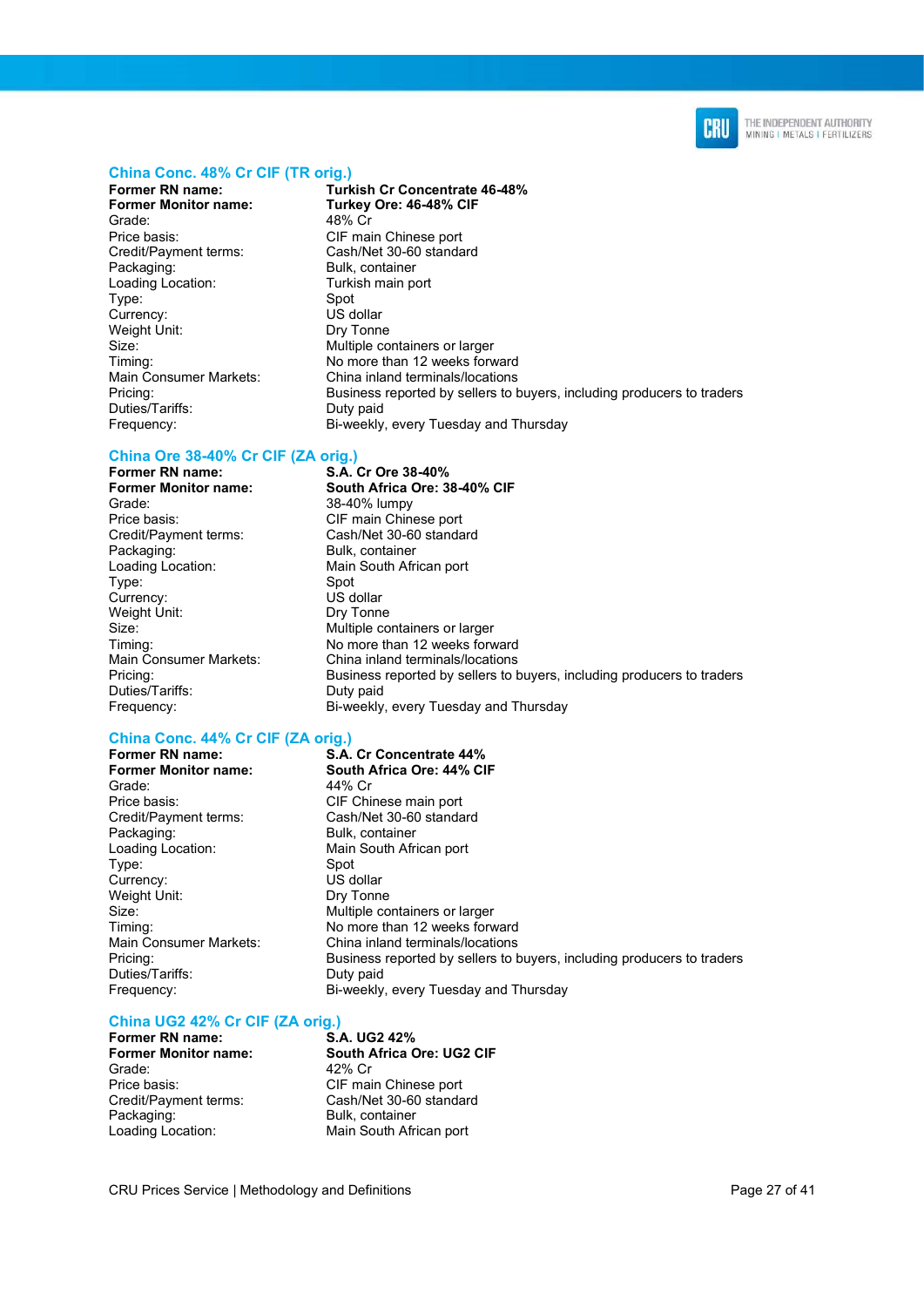

Type: Spot<br>Currency: Spot Surrency: Currency: Weight Unit: Tonne Duties/Tariffs: No<br>
Frequency: Bi-v

Multiple containers or larger Timing: Timing: No more than 12 weeks forward<br>
Main Consumer Markets: China inland terminals/locations Main Consumer Markets: China inland terminals/locations<br>Pricing: China inland terminals/locations<br>Business reported by sellers to b Business reported by sellers to buyers, including producers to traders Bi-weekly, every Tuesday and Thursday

### Chrome Metal

## US Aluminothermic 99% Cr EXW

#### US Aluminothermic Cr

Price basis: US ex-warehouse<br>Credit/Payment terms: Cash/Net 30-60 st Packaging: Bulk<br>
Loading Location: US w Type: Spot<br>Currency: Spot US dollar Currency: US dollar<br>
US dollar<br>
Weight Unit: Pounds Weight Unit: Duties/Tariffs: Duty paid

Grade: Aluminothermic chrome metal, 99% Cr Cash/Net 30-60 standard US warehouse, typically Pittsburgh or Chicago Size: Partial and Full Truckloads<br>Timing: No more than 12 weeks for No more than 12 weeks forward Main Consumer Markets: US inland terminals/locations Pricing: Business reported by sellers to buyers, including producers to traders

#### EU Aluminothermic 99% Cr DDP

| Grade:                 | Aluminothermic chrome metal, 99% Cr                                    |
|------------------------|------------------------------------------------------------------------|
| Price basis:           | Delivered, Duty Paid, per Tonne                                        |
| Credit/Payment terms:  | Cash/Net 30-60 standard                                                |
| Packaging:             | <b>Bulk</b>                                                            |
| Loading Location:      | Rotterdam                                                              |
| Type:                  | Spot                                                                   |
| Currency:              | US dollar                                                              |
| Weight Unit:           | Tonne                                                                  |
| Size:                  | Partial and Full Truckloads                                            |
| Timing:                | No more than 12 weeks forward                                          |
| Main Consumer Markets: | EU inland terminals/locations                                          |
| Pricing:               | Business reported by sellers to buyers, including producers to traders |
| Duties/Tariffs:        | Duty paid                                                              |
|                        |                                                                        |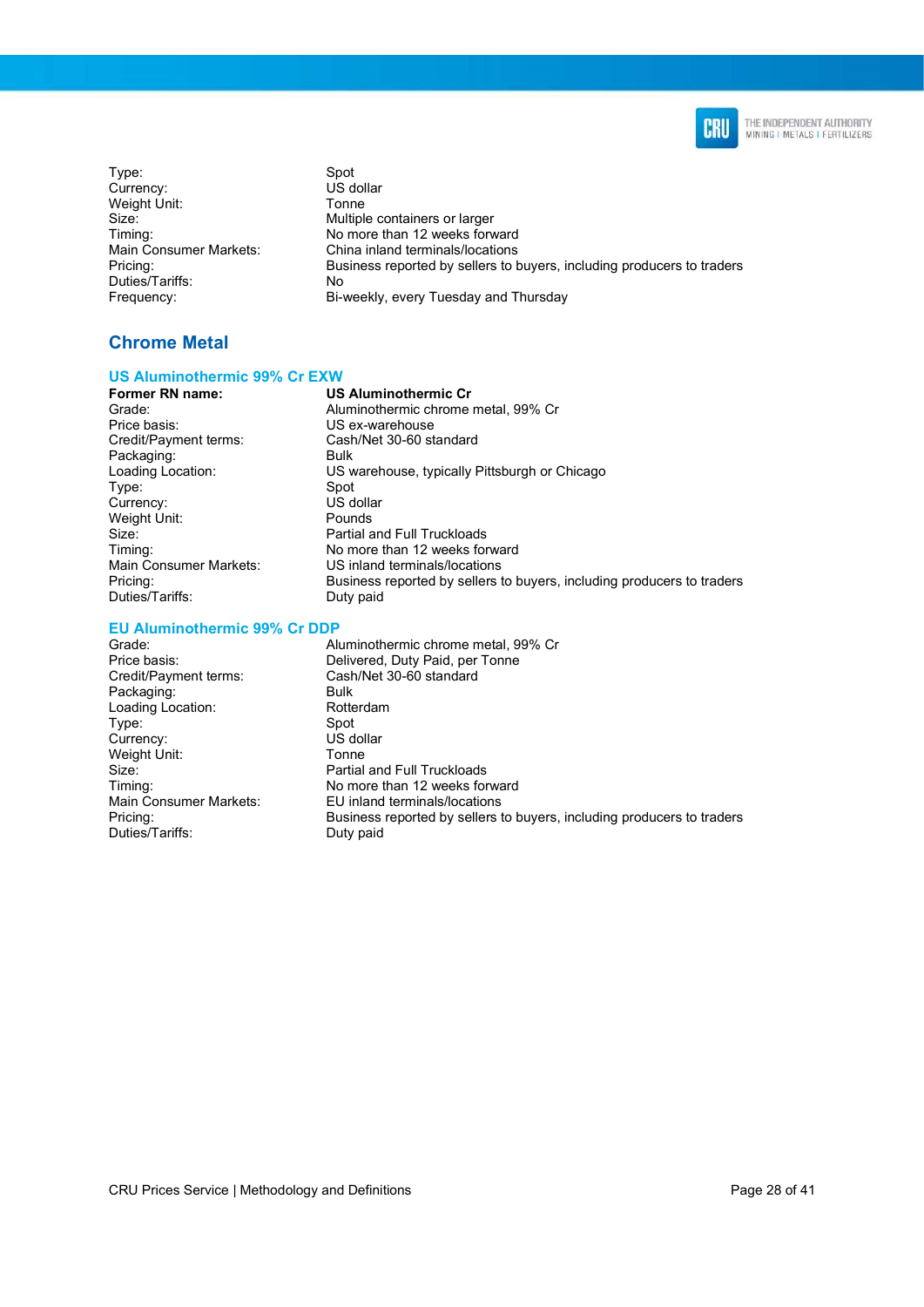

### Molybdenum

### Ferromolybdenum

#### US FeMo 65% Mo EXW

Former RN name: US FeMo Former Monitor name: US Ferromoly Ex-Warehouse Price basis: US ex-warehouse Credit/Payment terms: Cash/Net 30 Type: Spot<br>Currency: Spot US dollar Currency: US dollar<br>
Weight Unit: The Pounds of Mo Weight Unit: Main Consumer Markets: US terminals/locations Duties/Tariffs: Duty paid

## EU FeMo 65% Mo DDP

Price basis: DDP Credit/Payment terms: Cash/Net 30<br>
Loading Location: Major Europe Type: Spot<br>Currency: Spot US dollar Currency: US dollar<br>
Weight Unit: 
Weight Unit:<br>
Weight Unit: Weight Unit: Duties/Tariffs: Duty paid

### China FeMo 60% Mo DAP

Former Monitor name: China Ferromoly Delivered Grade: 60% min Mo Price basis: Delivered consumer<br>
Credit/Payment terms: Cash/Net 30 days Credit/Payment terms: Cash<br>Type: 30 Spot Type: Currency: Rmb<br>
Weight Unit: Tonne Weight Unit: Main Consumer Markets: Chinese mills

### Molybdenum Oxide

#### US Oxide 60% Mo EXW

Former RN name: US Mo Oxide Price basis: US ex-warehouse

Grade: 65% min Mo – 0.5% Cu; 1.5% Si; 0.06% P; 0.1% C; 0.1% S. Loading Location: Major US ports/warehouse; domestic destinations only Size: 10 mt to 20 mt (partial and full truckloads) Timing: No more than 8 weeks forward Pricing: Business reported by sellers to buyers – no inter-trade activity

#### **Western Euro FeMo**

Former Monitor name: Europe Ferromoly Delivered Grade: 65% min Mo – 0.5% Cu; 1.5% Si; 0.06% P; 0.1% C; 0.1% S. Major European ports/warehouse Size: 10 mt to 20 mt (partial and full truckloads)<br>Timing: Timing: 10 more than 8 weeks forward No more than 8 weeks forward Main Consumer Markets: European terminals/locations<br>Pricina: European terminals/locations<br>Business reported by sellers t Business reported by sellers to buyers – no inter-trade activity

#### Former RN name: Chinese FeMo

Size: 10 mt to 20 mt (partial and full truckloads) Timing: No more than four weeks forward, with some leeway for holiday Pricing: Eventy Business reported by sellers to buyers – no inter-trade activity<br>Duties/Tariffs: VAT included. any other duties excluded VAT included, any other duties excluded Frequency: Bi-weekly, every Tuesday and Thursday

Former Monitor name: US Ferromoly Ex-Warehouse<br>Grade: 60% min Mo - 0.5% Cu, 0.1% F  $60\%$  min Mo  $-$  0.5% Cu, 0.1% P, lead and sulfur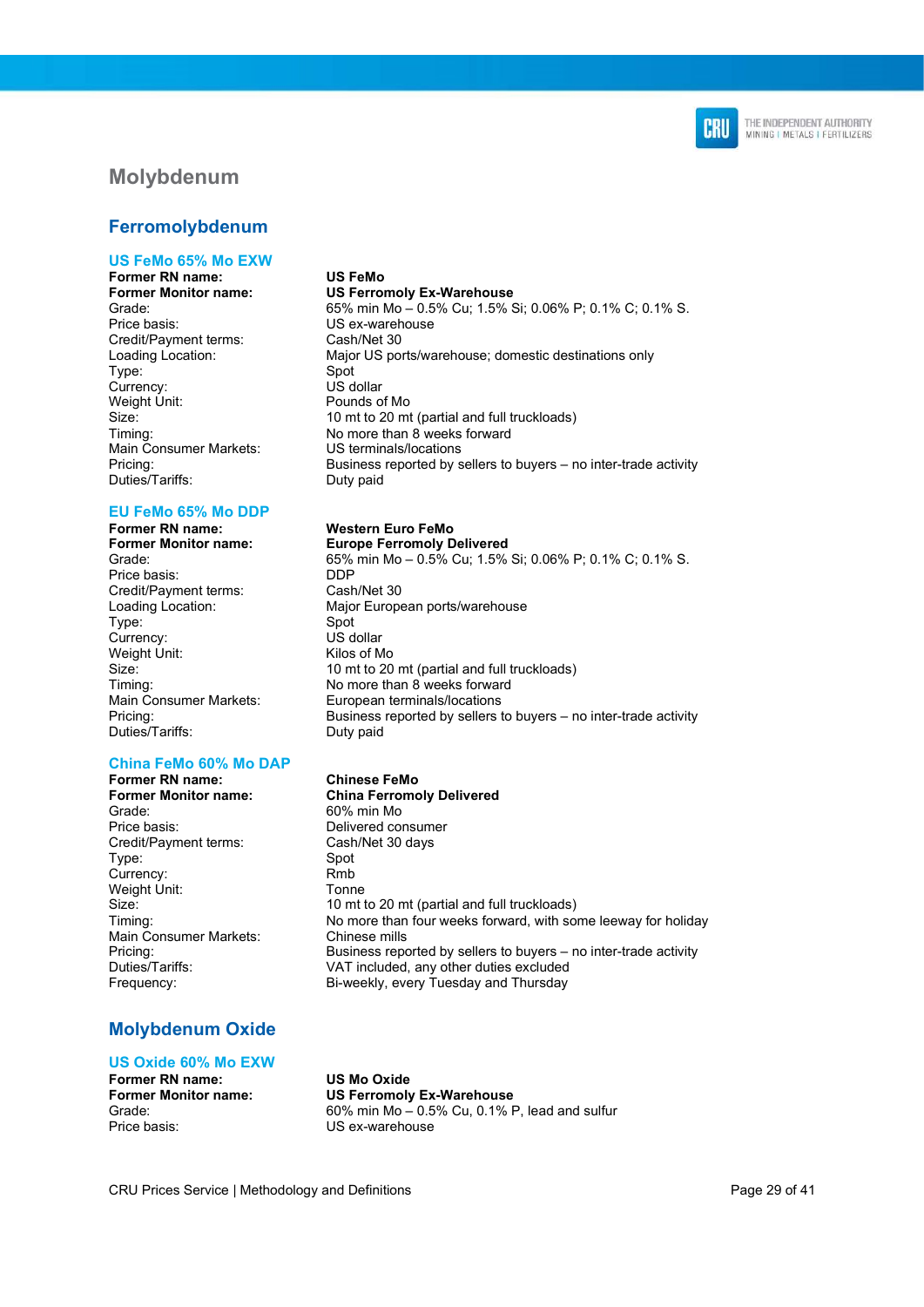

Credit/Payment terms: Cash/Net 30 Type: Spot<br>Currency: Spot Summer Spot Currency: Weight Unit: Pounds of Mo Main Consumer Markets: US terminals/locations<br>
Pricing: Business reported by s Duties/Tariffs: Duty paid

#### EU Oxide 60% Mo EXW

Former RN name: Euro Mo Oxide Former Monitor name: Europe Oxide Delivered Price basis: DDP Credit/Payment terms: Cash/Net 30 Type: Spot<br>Currency: Spot US dollar Currency: Weight Unit: Pounds of Mo<br>Size: 10 mt to 20 mt Duties/Tariffs: Duty paid

#### Main Asia Ports Oxide CIF

Credit/Payment terms: Type: Spot<br>Currency: Spot Surrency: Currency:<br>Weight Unit:

Duties/Tariffs: Duty paid

#### EU Moly Metal DDP

Grade: 99.8% min Mo<br>Price basis: Delivered Dut Credit/Payment terms: Cash/Net 30 Type: Spot Currency: US dollar<br>
Weight Unit: 
US dollar<br>
Kilogramı Size: 5 mt to 20 mt Duties/Tariffs: Duty paid

Loading Location: Major US ports/warehouse Size: 10 mt to 20 mt (partial and full truckloads) packed in bags or drums Timing: Timing: No more than 8 weeks forward Business reported by sellers to buyers – no inter-trade activity

Grade: 60% min Mo – 0.5% Cu, 0.1% P, lead and sulfur Loading Location: Major Europe ports/warehouse 10 mt to 20 mt (partial and full truckloads) packed in bags or drums Timing: No more than 8 weeks forward Main Consumer Markets: Western Europe terminals/locations Pricing: Business reported by sellers to buyers – no inter-trade activity

#### Former Monitor name: Japan Oxide CIF

Grade: 60% min Mo – 0.5% Cu, 0.1% P, lead and sulfur Price basis: CIF Main Asia Ports (other locations in the Asian region may be reflected in the assessment after normalisation) Pounds of Mo Size: 10 mt to 20 mt (partial and full truckloads) packed in bags or drums<br>Timing: 10 Mo more than four weeks forward, with some leeway for holiday No more than four weeks forward, with some leeway for holiday Main Consumer Markets: Japanese, Chinese, S. Korean terminals/locations (other locations in the Asian region may be reflected in the assessment after normalisation) Pricing: Business reported by sellers to buyers – no inter-trade activity Frequency: Weekly, every Friday

Delivered, Duty Paid, per Kilo Loading Location: Major Europe ports/warehouse Kilogramme Timing: Timing: No more than 8 weeks forward Main Consumer Markets: Western Europe terminals/locations Pricing: Business reported by sellers to buyers – no inter-trade activity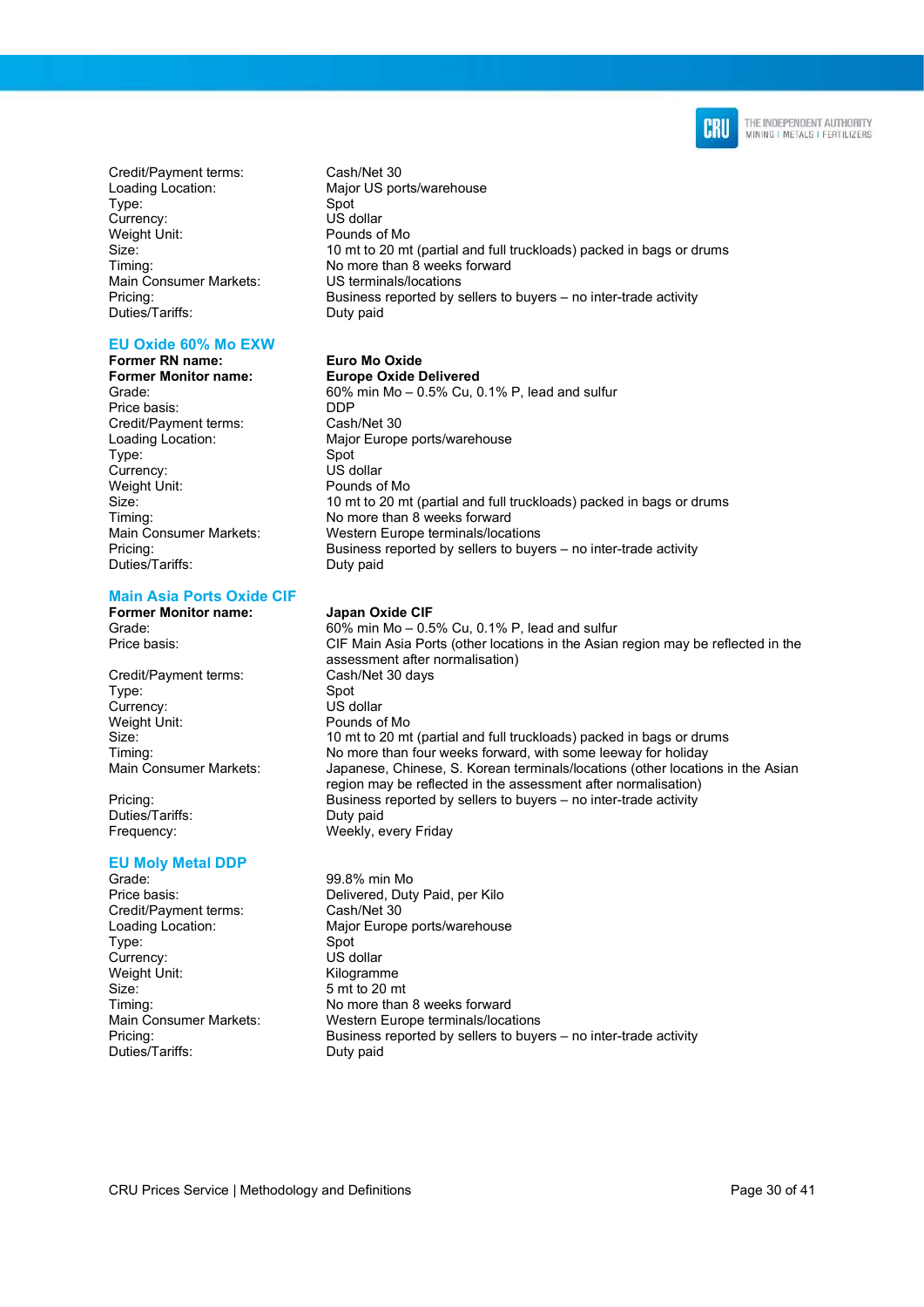

### Nickel

### Premia

## US Cut Cathode Premium DDP<br>Former RN name:

Price basis: US delivered Credit/Payment terms: Cash/Net 30 Type: Spot Currency: US dollar in cents<br>
Weight Unit: The Pounds<br>
Pounds Weight Unit: Main Consumer Markets: Duties/Tariffs: Duty paid

## US Briquette Premium DDP<br>Former RN name:

Grade: 99.8%min Ni Price basis: US delivered Credit/Payment terms: Cash/Net 30<br>
Loading Location: Major US po Type: Spot<br>Currencv: US d Weight Unit: Main Consumer Markets: US terminals/locations<br>
Pricina: Business reported by s Duties/Tariffs: Duty paid

#### EU Cut Cathode Premium EXW

### Former Monitor name: Rotterdam Melting Grade Grade: Grade: 4x4 cut cathode, 99.8%min Ni

Price basis: Europe ex-warehouse<br>Credit/Payment terms: Cash/Net 30 Credit/Payment terms:<br>Loading Location: Type: Spot<br>Currency: Spot US dollar Currency: Weight Unit: Tonne Main Consumer Markets: Europe terminals/locations Duties/Tariffs: Duty paid

### EU Briquette Premium EXW

Grade: 99.8%min Ni Price basis: Europe ex-warehouse<br>Credit/Payment terms: Cash/Net 30 Credit/Payment terms: Type: Spot

## **US Melting Premium** Former Monitor name: US Midwest Melting Grade Grade: 4x4 cut cathode, 99.8%min Ni Loading Location: Major US ports/warehouse Size: 10 mt to 20 mt (partial and full truckloads) Timing:  $\frac{N}{2}$  No more than 8 weeks forward<br>
Main Consumer Markets: US terminals/locations Pricing: Business reported by sellers to buyers – no inter-trade activity

#### US Melting Premium

Former Monitor name: US Midwest Melting Grade Major US ports/warehouse US dollar in cents<br>Pounds Size: 10 mt to 20 mt (partial and full truckloads)<br>Timing: Timing: 10 more than 8 weeks forward No more than 8 weeks forward Business reported by sellers to buyers – no inter-trade activity

### Former RN name: Euro Melting Premium

Major Europe ports/warehouse Size: 2mt to 10mt (small lots and partial truckloads) Timing: Timing: No more than 8 weeks forward Pricing: Business reported by sellers to buyers – no inter-trade activity

#### Former RN name: Euro Melting Premium<br>Former Monitor name: Former Rotterdam Melting Gra Rotterdam Melting Grade

Loading Location: Major Europe ports/warehouse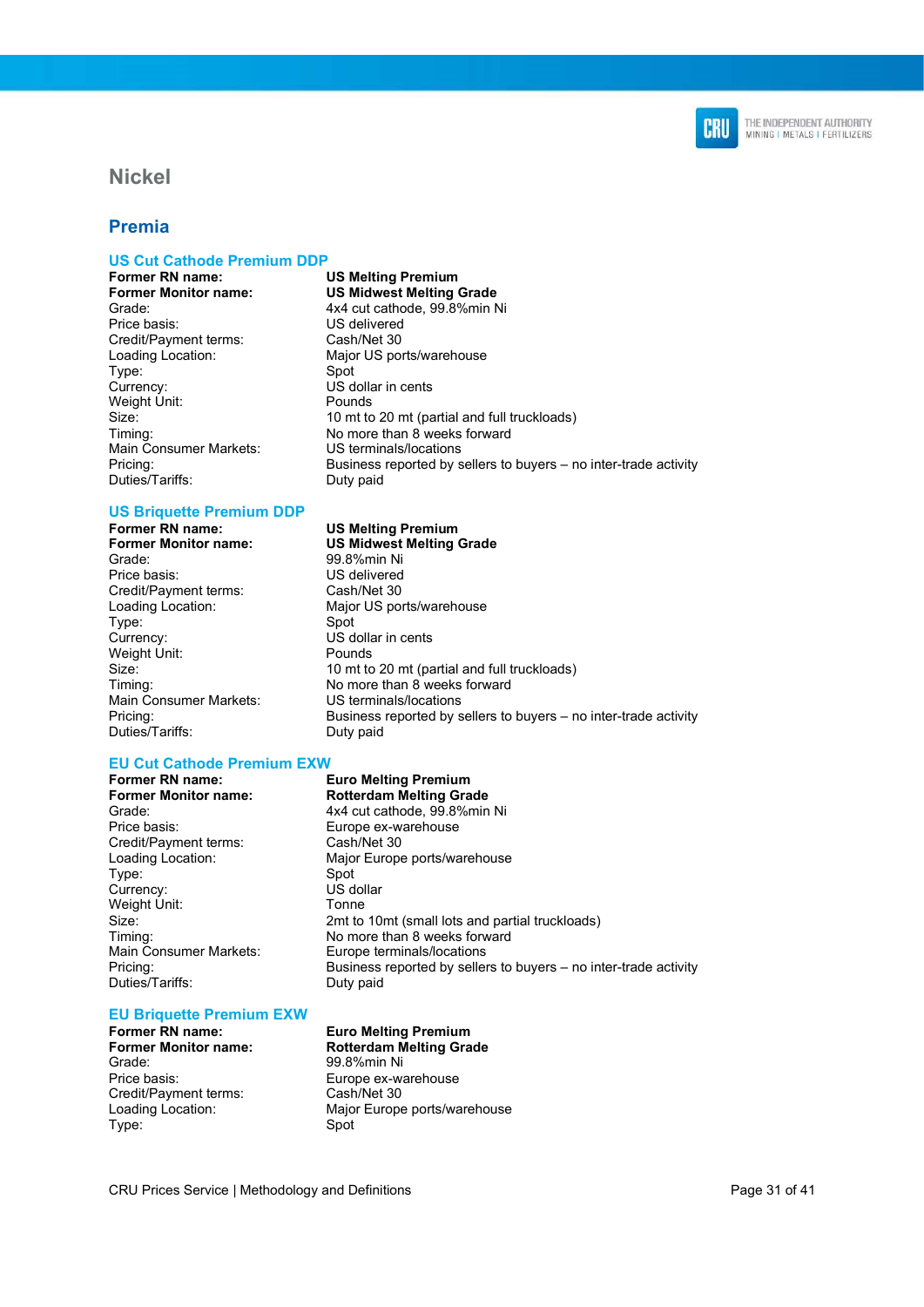

Currency: US dollar Weight Unit: Tonne Duties/Tariffs: Duty paid

Size: 2mt to 10mt (small lots and partial truckloads)<br>2mt to 10mt (small lots and partial truckloads) No more than 8 weeks forward Main Consumer Markets: Europe terminals/locations Pricing: Business reported by sellers to buyers – no inter-trade activity

## US Plating Premium EXW (Discontinued)

Price basis: US ex-warehouse Credit/Payment terms: Cash/Net 30 Type: Spot Currency: US dollar in cents Weight Unit: Pounds Main Consumer Markets: Duties/Tariffs:

**Former RN name:** US Plating Premium<br>Grade: Daily price based on L Daily price based on LME settlement plus a North American premium Loading Location: Major US ports/warehouse Size: 10 mt to 20 mt (partial and full truckloads)<br>Timing: Timing: 10 more than 8 weeks forward No more than 8 weeks forward<br>US terminals/locations Pricing: Business reported by sellers to buyers – no inter-trade activity<br>Duties/Tariffs: Duty paid

## EU Plating Premium EXW (Discontinued)

#### Former RN name: Euro Plating Premium Former Monitor name: Rotterdam Plating Grade Grade: 99.8%min Ni Price basis: Europe ex-warehouse<br>
Credit/Payment terms: Cash/Net 30 Credit/Payment terms: Loading Location: Major Europe ports/warehouse Type: Spot Currency: US dol<br>
Weight Unit: Tonne Weight Unit: Size: 2mt to 10mt (small lots and partial truckloads)<br>
Timing: 2001 Timing: Timing: No more than 8 weeks forward<br>
Main Consumer Markets: Europe terminals/locations Main Consumer Markets: Europe terminals/locations<br>Pricing: Eusiness reported by selle Duties/Tariffs:

#### Full-Plate Cathode EXW

Former RN name: Russia Full-Plate Cathode<br>
Former Monitor name: Rotterdam Full Plate Catho Grade: 99.8%min Ni Price basis: Europe ex-warehouse<br>
Credit/Payment terms: Cash/Net 30 Credit/Payment terms: Type: Spot Currency: Weight Unit: Tonne Duties/Tariffs: Duty paid

Rotterdam Full Plate Cathodes Russian Loading Location: Major Europe ports/warehouse Size: 2mt to 10mt (small lots and partial truckloads) Timing:  $\frac{N}{2}$  No more than 8 weeks forward<br>
Main Consumer Markets: Europe terminals/locations Europe terminals/locations Pricing: Business reported by sellers to buyers – no inter-trade activity

Business reported by sellers to buyers – no inter-trade activity<br>Duty paid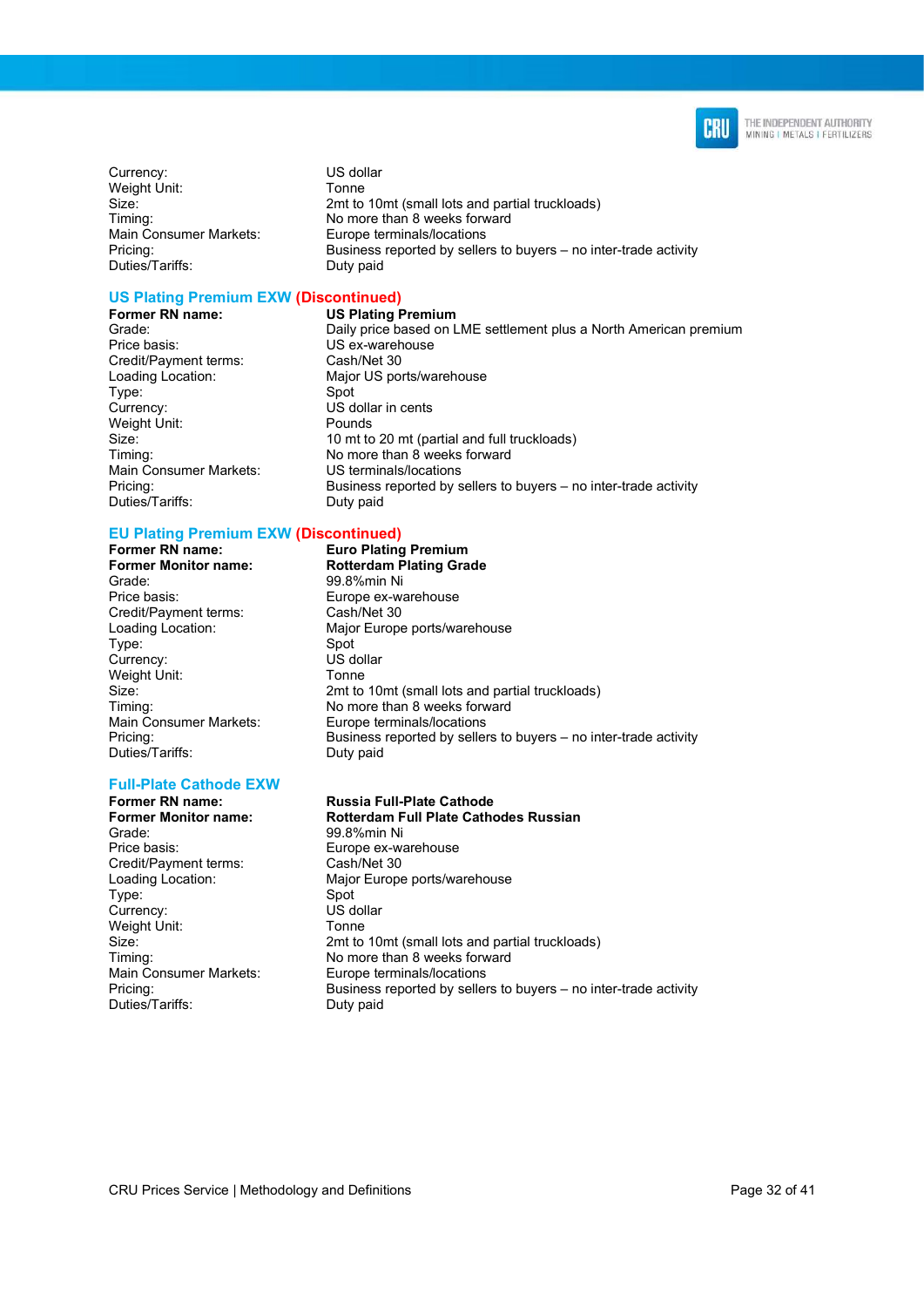

### Noble Alloys & Minor Metals

### Ferrotitanium

### US FeTi 68-72% Ti EXW

Former RN name: N.A. FeTi Credit/Payment terms: Type: Currency: US dollar Weight Unit: Pounds of Ti Main Consumer Markets: Duties/Tariffs:

## EU FeTi 68-72% Ti DDP

Price basis: DDP<br>Credit/Payment terms: Cash/Net 30 Credit/Payment terms:<br>Loading Location: Type: Currency: US dollar Weight Unit: Kilograms of Ti Size: Minimum 2 mt Duties/Tariffs: Duty paid

### Ferrotungsten

#### US FeW 72-75% W EXW

Price basis: US ex-warehouse<br>Credit/Payment terms: Cash/Net 30 Credit/Payment terms: Type: Spot<br>Currency: Spot US dollar Currency: Weight Unit: Pounds of W Main Consumer Markets:<br>Pricing: Duties/Tariffs:

#### EU FeW 72-75% W DDP

Price basis: DDP Credit/Payment terms: Cash/Net 30 Type: Spot Currency: US dollar<br>
Weight Unit: 
US dollar<br>
Kilograms

Grade: 68-72% min Ti – max: 0.5% N; 0.2% C; 6% Al; 1% Sn; 3% V<br>Price basis: CS ex-warehouse US ex-warehouse<br>Cash/Net 30 Loading Location: Major US ports/warehouse Size: 2 mt to 10 mt (small lots and partial truckloads) Timing:  $\frac{N}{2}$  No more than 8 weeks forward<br>
Main Consumer Markets: US terminals/locations Pricing: Business reported by sellers to buyers – no inter-trade activity<br>Duties/Tariffs: Duty paid

68-72% min Ti – max: 0.5% N; 0.2% C; 6% Al; 1% Sn; 3% V Major European ports/warehouse<br>Spot Timing: No more than 8 weeks forward Main Consumer Markets: European terminals/locations<br>Pricina: European terminals/locations<br>Business reported by sellers Business reported by sellers to buyers – no inter-trade activity

#### Former RN name: N.A. FeW

Grade: 72-75% min W – 0.5% Si, 0.05% Cu, 0.25% Mn, 0.2% C Loading Location: Major US ports/warehouse Size: 2 mt to 10 mt uncrushed 100x10, packed in 100-kilo drums. Timing:  $\frac{N}{2}$  No more than 8 weeks forward<br>
Main Consumer Markets: US terminals/locations Business reported by sellers to buyers – no inter-trade activity<br>Duty paid

Grade: 72-75% min W – 0.5% Si, 0.05% Cu, 0.25% Mn, 0.2% C Loading Location: Major European ports/warehouse Kilograms of W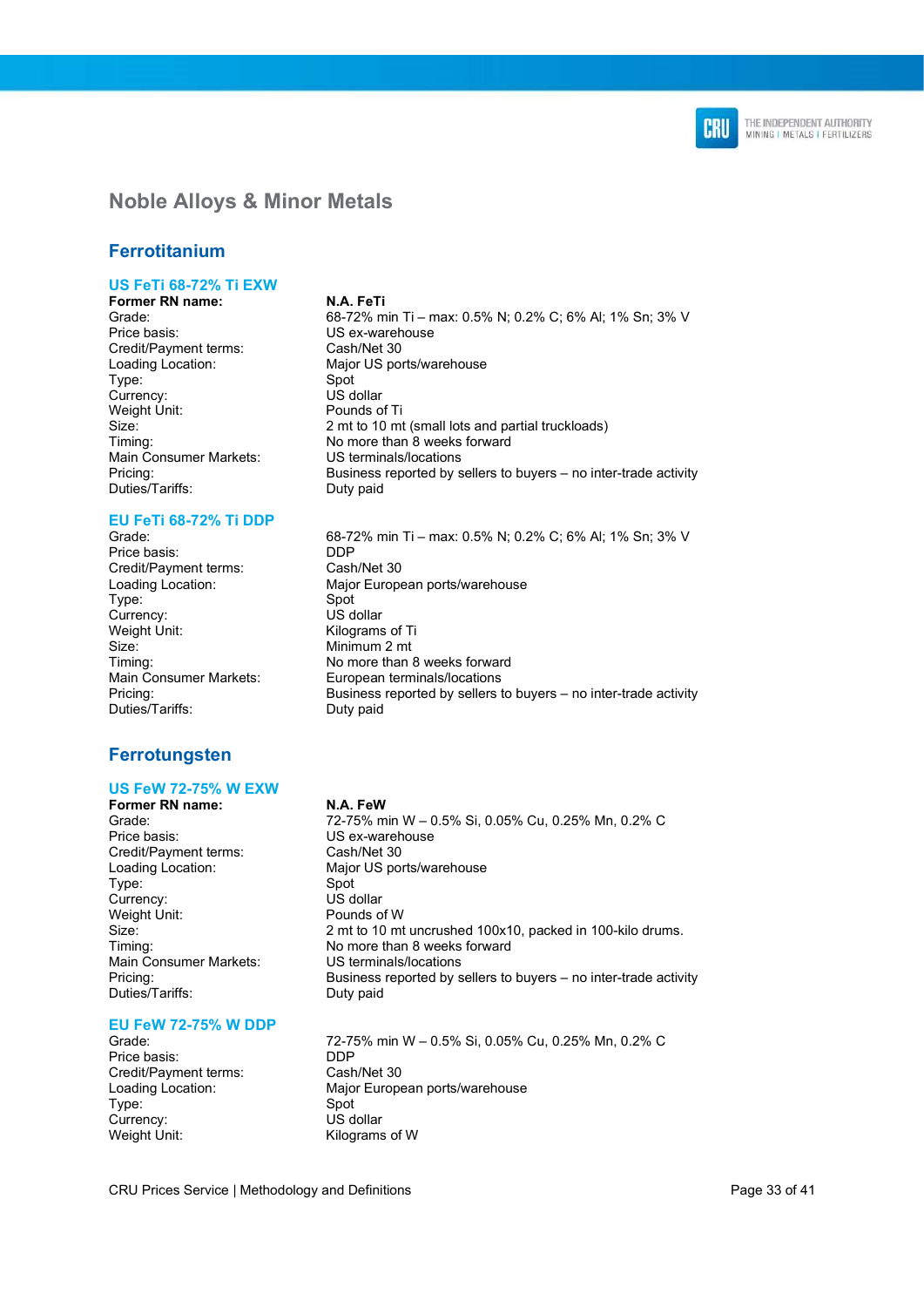

Size: Minimum 2 mt<br>Timing: Timing: No more than Duties/Tariffs: Duty paid

### Ferrovanadium

#### US FeV 80% V EXW

Former RN name: N.A. FeV

Price basis: US ex-warehouse<br>
Credit/Payment terms: Cash/Net 30 Credit/Payment terms: Type: Spot<br>Currency: Spot US dollar Currency: Weight Unit: Pounds of V<br>Size: 10 mt to 20 r Main Consumer Markets: Duties/Tariffs: Duty paid

#### EU FeV 80% V DDP

Former RN name: Euro FeV

Price basis: DDP<br>Credit/Pavment terms: Cash/Net 30 Credit/Payment terms: Type: Spot Currency: US dollar<br>
Weight Unit: 
Weight Unit: Weight Unit: Kilograms of V<br>Size: Kilograms of V Duties/Tariffs: Duty paid

### Tantalum

#### US Ta Ore 30% Ta EXW

Former RN name: US Ta Ore Grade: 30% Ta Price basis: US ex-warehouse<br>Credit/Payment terms: Cash/Net 30 Credit/Payment terms: Type: Spot<br>Currency: Spot US dollar Currency: US dollar<br>
Weight Unit: The Pounds of Ta Weight Unit: Size: 2 mt to 5 mt. Main Consumer Markets: US terminals/locations Duties/Tariffs: Duty paid

No more than 8 weeks forward Main Consumer Markets: European terminals/locations<br>Pricing: European terminals/locations<br>Business reported by sellers Business reported by sellers to buyers – no inter-trade activity

Grade: 80% min V – 1.50%max Al; 1.50%max Si; 0.25%max C; 0.05%max S; 0.05%max P Loading Location: Major US ports/warehouse 10 mt to 20 mt (partial and full truckloads) packed in 25-lb bags of V on pallets Timing:  $\frac{N}{2}$  No more than 8 weeks forward<br>
Main Consumer Markets: US terminals/locations Pricing: Business reported by sellers to buyers – no inter-trade activity

Grade: 80% min V – 1.50%max Al; 1.50%max Si; 0.25%max C; 0.05%max S; 0.05%max P Loading Location: Major Europe ports/warehouse Minimum 5 mt packed in 250kg drums or supersacks Timing: Timing: No more than 8 weeks forward<br>
Main Consumer Markets: Europe terminals/locations Europe terminals/locations Pricing: Business reported by sellers to buyers – no inter-trade activity

Loading Location: Major US ports/warehouse Timing: Timing: No more than 8 weeks forward Pricing: Business reported by sellers to buyers – no inter-trade activity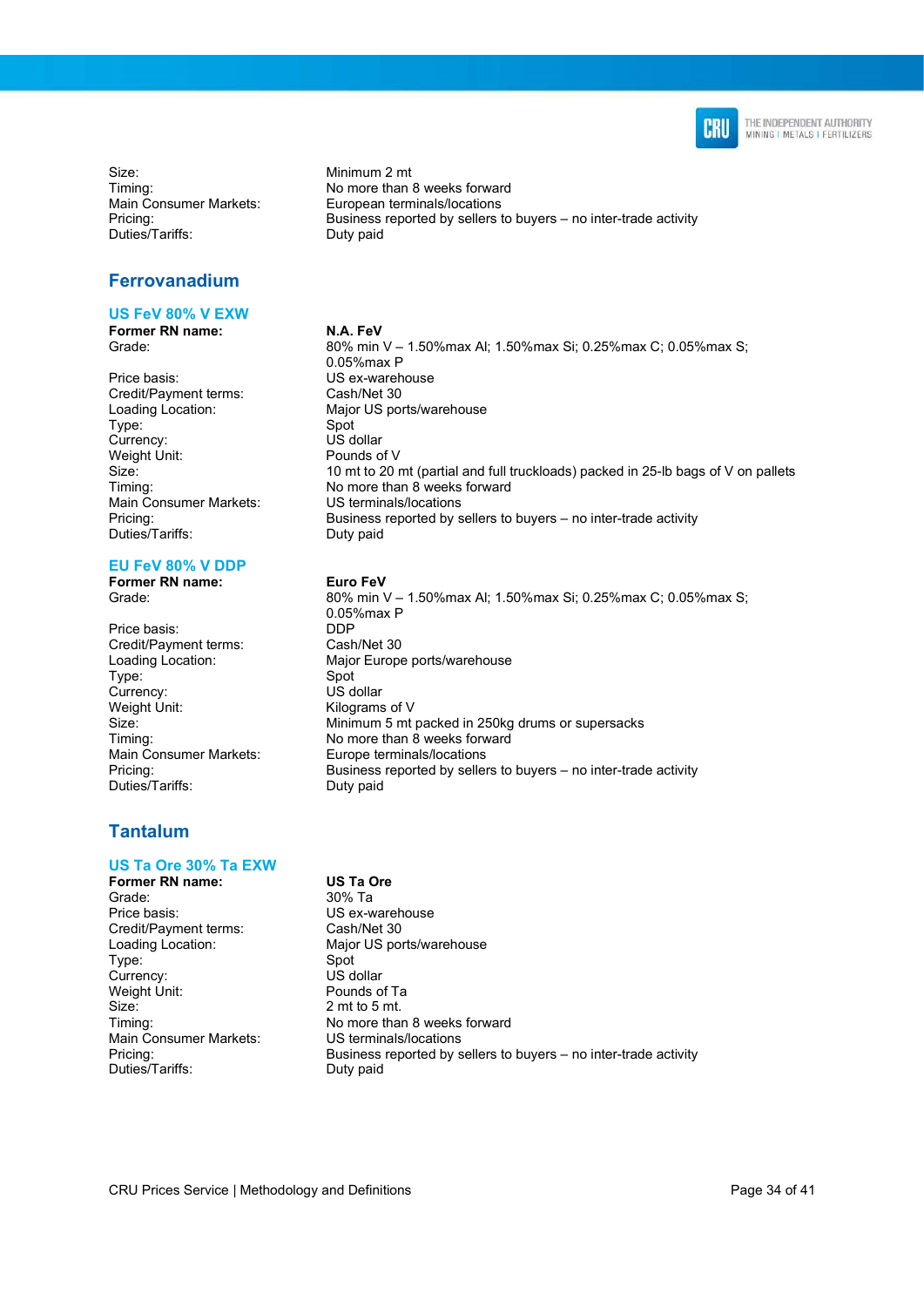

### **Tungsten**

#### US W Ore 65% WO3 EXW (Discontinued)

Former RN name: US W Ore

Price basis: US ex-warehouse Credit/Payment terms: Cash/Net 30 Type: Spot Currency: US dollar<br>
Weight Unit: Pounds of W Weight Unit: Size: 5 mt to 10 mt Main Consumer Markets: Duties/Tariffs: Duty paid

Grade: 65% min WO3 – S 0.7% max S; 0.05% max P; 0.15% max As; 0.13% max Cu; 0.2% max Sn; 7% max SiO2; 5% max Ca Loading Location: Major US ports/warehouse Timing:  $\frac{1}{2}$  No more than 8 weeks forward<br>Main Consumer Markets: US terminals/locations Pricing: Business reported by sellers to buyers – no inter-trade activity

#### US W APT 88.5% WO3 EXW (Discontinued)

88%.5 WO3

Size: 5 mt to 10 mt

**Former RN name: N.A. APT**<br>Grade: 88% 5 W Price basis: US ex-warehouse<br>Credit/Payment terms: Cash/Net 30 Credit/Payment terms: Loading Location: Major US ports/warehouse Type: Spot<br>Currency: Spot US dollar Currency: US dollar<br>
Weight Unit: The Pounds of W Weight Unit:<br>Size: Timing:  $\frac{1}{2}$  No more than 8 weeks forward<br>
Main Consumer Markets: US terminals/locations Main Consumer Markets: Pricing: Business reported by sellers to buyers – no inter-trade activity Duties/Tariffs: Duty paid

#### China FeW 72-75% W FOB

Price basis: Per kg W, fob China Credit/Payment terms: Cash<br>
Loading Location: Chinese ports Loading Location: Type: Spot Currency: Weight Unit: Tonne Size: 10 mt min<br>Timing: 1-6 weeks Duties/Tariffs: No export duty

Grade: 72-75% min W – S: 0.08% max; P: 0.05% max; C: 0.4% max; Si: 0.7% max; Mn: 0.5% max 1-6 weeks Main Consumer Markets: Japan, South Korea, the US, and EU Pricing: Business reported by sellers to buyers, including producers to traders Frequency: Bi-weekly, every Tuesday and Thursday

#### China tungsten concentrate 65% WO3 – domestic DAP

Credit/Payment terms: Cash<br>
Loading Location: Producing plant Loading Location: Type: Spot Currency: RMB Weight Unit: Tonne Size: 50t min Timing: n/a Main Consumer Markets: Middle and east China

Grade: WO3: 65% max; S: 0.8% max; P: 0.10% max; As: 0.15% max; Mo: 0.05% max; Ca: 5% max; Mn: 1.5% max; Cu: 0.25% max; Sn: 0.25% max; SiO2: 7.0% max Price basis: Price basis: Per mt, delivered place, mainly Jiangxi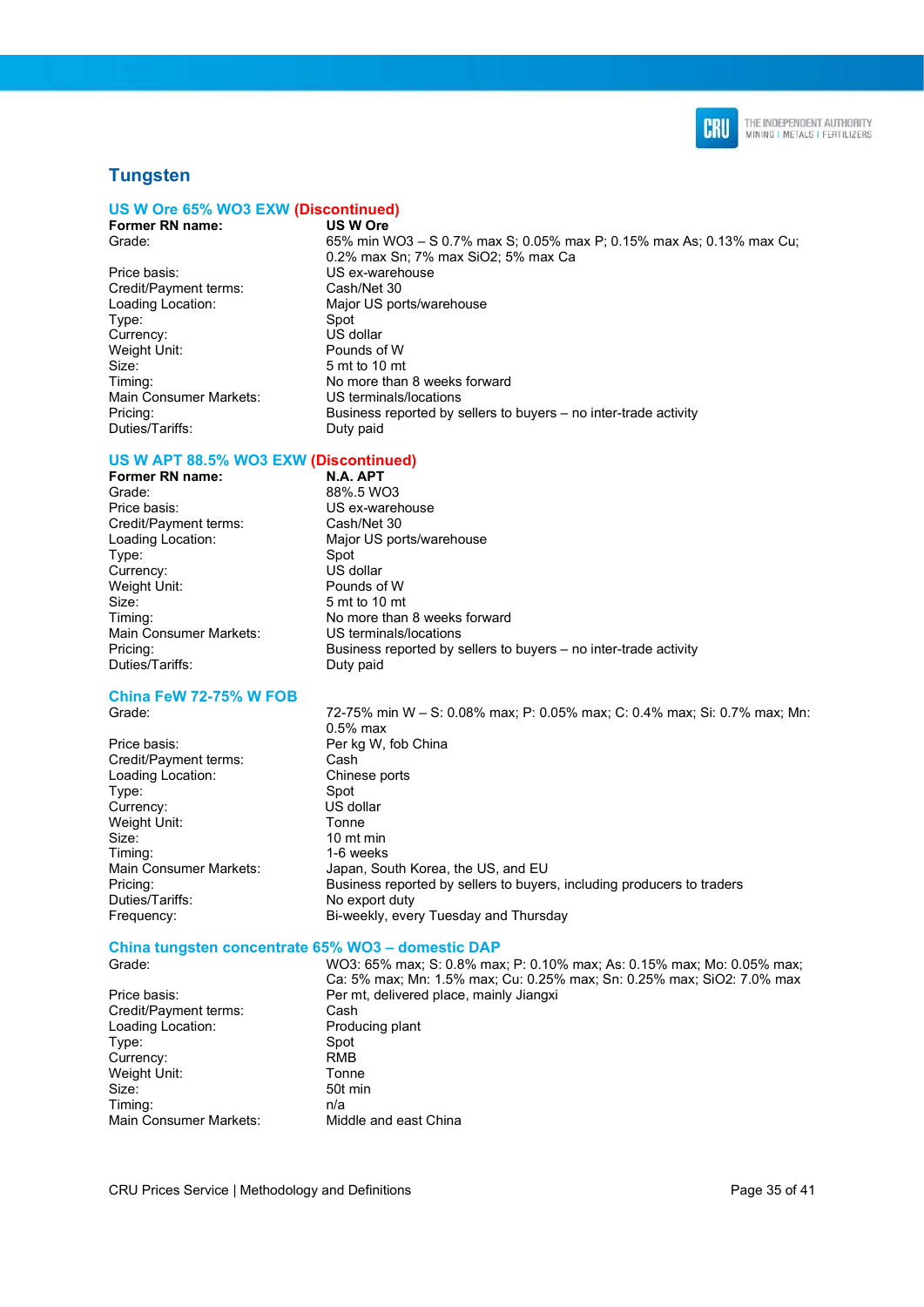

Pricing: Business reported by sellers to buyers, including producers to traders Duties/Tariffs: VAT included, any other duties excluded Frequency: Bi-weekly, every Tuesday and Thursday

#### China APT 88.5% DAP

Grade: WO3: 88.5% min<br>Price basis: Per mt delivered Credit/Payment terms: Cash Loading Location: Producing plant<br>
Type: Spot<br>
Spot Type: Spot<br>Currency: Spot<br>RMB Currency: Weight Unit: Tonne Size: 20t min Timing: n/a<br>Main Consumer Markets: Cer Pricing:<br>
Duties/Tariffs: Business reported by sellers to buyers, including producers to traders<br>
Duties/Tariffs: VAT included. any other duties excluded Frequency: Bi-weekly, every Tuesday and Thursday

#### China APT 88.5% WO3 FOB

Grade: WO3: 88.5% min<br>Price basis: Per mtu WO3: fo Credit/Payment terms: Cash<br>
Loading Location: Chinese ports Loading Location: Type: Spot Currency: US dollar<br>
Weight Unit: Company of Tonne Weight Unit: Size: 17t min Timing: 1-6 weeks Main Consumer Markets: Japan, South Korea, the US, and EU Pricing: Business reported by sellers to buyers, including producers to traders Duties/Tariffs: No export duty

### Vanadium

#### China V2O5 98% V FOB

Former RN name: V2O5 Grade: 98% V Price basis: The Solid China Price basis: The Solid China Price is a FOB China Credit/Payment terms: Cash/Net 30<br>
Loading Location: Major Chines Type: Spot<br>Currency: Spot US dollar Currency: US dol<br>
Weight Unit: Christian Media Weight Unit: Size: 5 mt to 10 mt<br>Timing: 5 mt to 10 mt Main Consumer Markets: US terminals/locations Duties/Tariffs: Duty paid Frequency: Bi-weekly, every Tuesday and Thursday

Major Chinese ports No more than 8 weeks forward Pricing: Business reported by sellers to buyers – no inter-trade activity

Per mt, delivered place, mainly Hunan, Fujian, Sichuan

Central, eastern and southern China

Per mtu WO3, fob China

VAT included, any other duties excluded

Bi-weekly, every Tuesday and Thursday

#### China V2O5 98% V DAP (dom.)

| Former RN name:       |   |
|-----------------------|---|
| Grade:                | ć |
| Price basis:          |   |
| Credit/Payment terms: |   |
| Loading Location:     | N |
| Type:                 | s |
| Currency:             |   |
| Weight Unit:          |   |

V2O5 98% V DAP China Cash/Net 30 Major Chinese ports Spot  $\dot{\rm C}$ hinese RMB -<br>Onne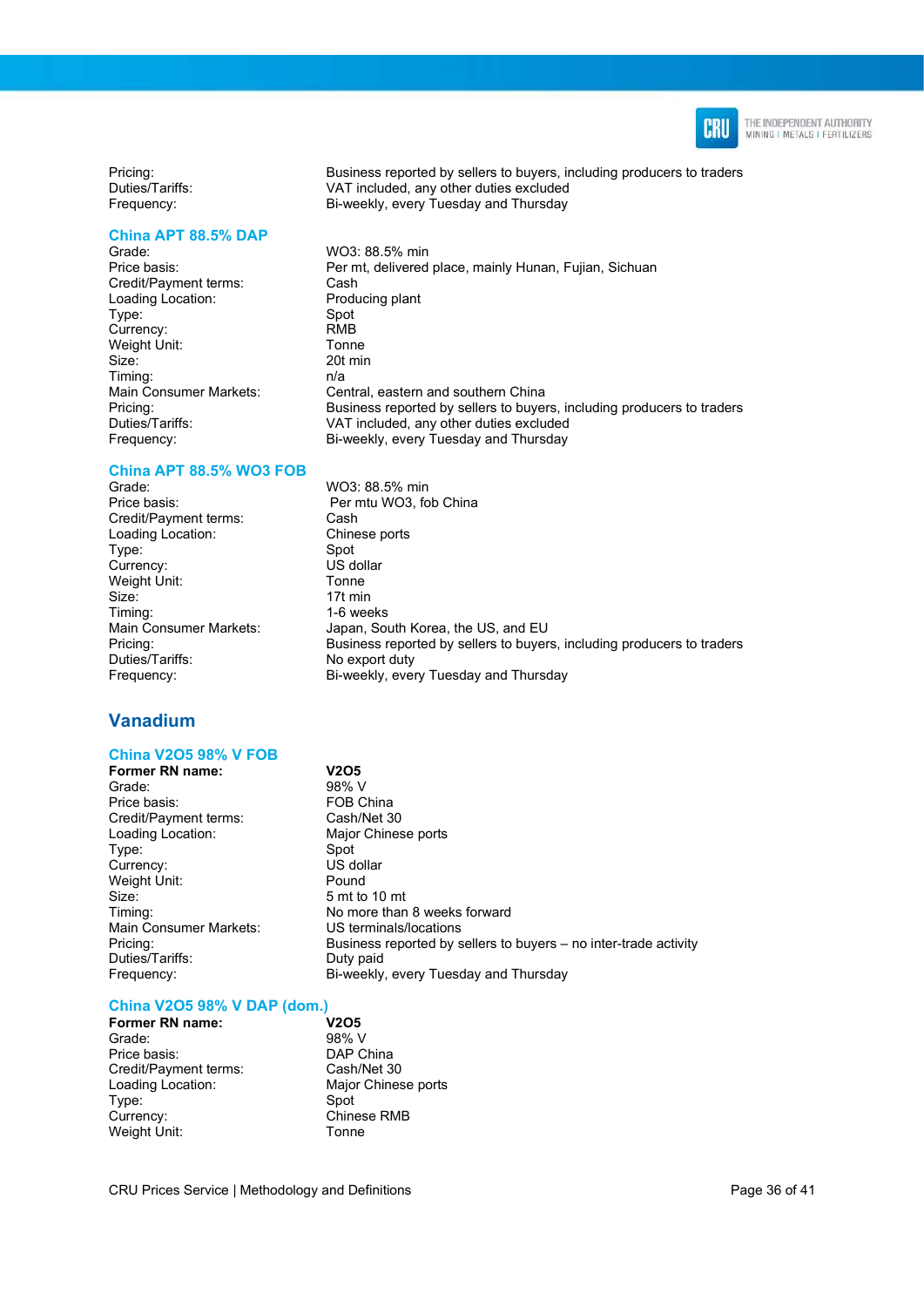

Size: 5 mt to 10 mt<br>Timing: 5 metro 10 mt No more than Main Consumer Markets: Chinese inland terminals/locations<br>Pricing: Chinese inland terminals/locations<br>Rusiness reported by sellers to buy Duties/Tariffs: Duty paid Frequency: Bi-weekly, every Tuesday and Thursday

### Minor Metals

#### US Antimony 99.65% Sb EXW

Former RN name: US Antimony Grade: 99.65% min Sb ingot, max 0.15% As, max 50 ppm Se, balance Pb Price basis: US ex-warehouse<br>
Credit/Payment terms: Cash/Net 30 Credit/Payment terms: Loading Location: Major US ports/warehouse; domestic destinations only Type: Spot<br>Currency: Spot US dollar Currency: Weight Unit: Pounds<br>Size: 10 mt to Timing: Timing: No more than 8 weeks forward<br>
Main Consumer Markets: US inland terminals/locations Pricing: Business reported by sellers to buyers – no inter-trade activity Duties/Tariffs: Duty paid

#### EU Antimony 99.65% Sb EXW

Grade: 99.65% min Sb ingot, max 0.15% As, max 50 ppm Se, balance Pb Price basis: EU ex-warehouse Credit/Payment terms: Cash/Net 30 Loading Location: Rotte<br>Type: Spot Type: Currency: US dollar Weight Unit: Tonne Duties/Tariffs:

# Size: 10 mt to 20 mt (partial and full truckloads)<br>Timina: 10 more than 8 weeks forward Timing: Timing: No more than 8 weeks forward<br>
Main Consumer Markets: EU inland terminals/locations **EU** inland terminals/locations Pricing: Business reported by sellers to buyers – no inter-trade activity<br>Duties/Tariffs: Duty paid

10 mt to 20 mt (partial and full truckloads)

US inland terminals/locations

No more than four weeks forward, with some leeway for holiday

Business reported by sellers to buyers – no inter-trade activity

#### US Bismuth 99.99% Bi EXW Former RN name: US Bismuth

Grade: 99.99% min Bi ingot/shot<br>Price basis: exercise US ex-warehouse Credit/Payment terms: Cash/Net 30 Type: Spot<br>Currency: Spot US dollar Currency: US dolla<br>
Weight Unit: Pounds Weight Unit: Duties/Tariffs: Duty paid

US ex-warehouse Loading Location: Major US ports/warehouse; domestic destinations only Size: 1 mt to 5 mt (small volume lots)<br>Timing: 1 Mo more than 8 weeks forward Timing: Timing: No more than 8 weeks forward<br>
Main Consumer Markets: US inland terminals/locations US inland terminals/locations Pricing: Business reported by sellers to buyers – no inter-trade activity

#### EU Bismuth 99.99% Bi EXW

Price basis: EU ex-warehouse<br>Credit/Payment terms: Cash/Net 30 Credit/Payment terms: Cash/Net 3<br>
Loading Location: Content Rotterdam Loading Location: Type: Spot<br>Currency: Spot US dollar Currency: Weight Unit: Pounds

Grade: 99.99% min Bi ingot/shot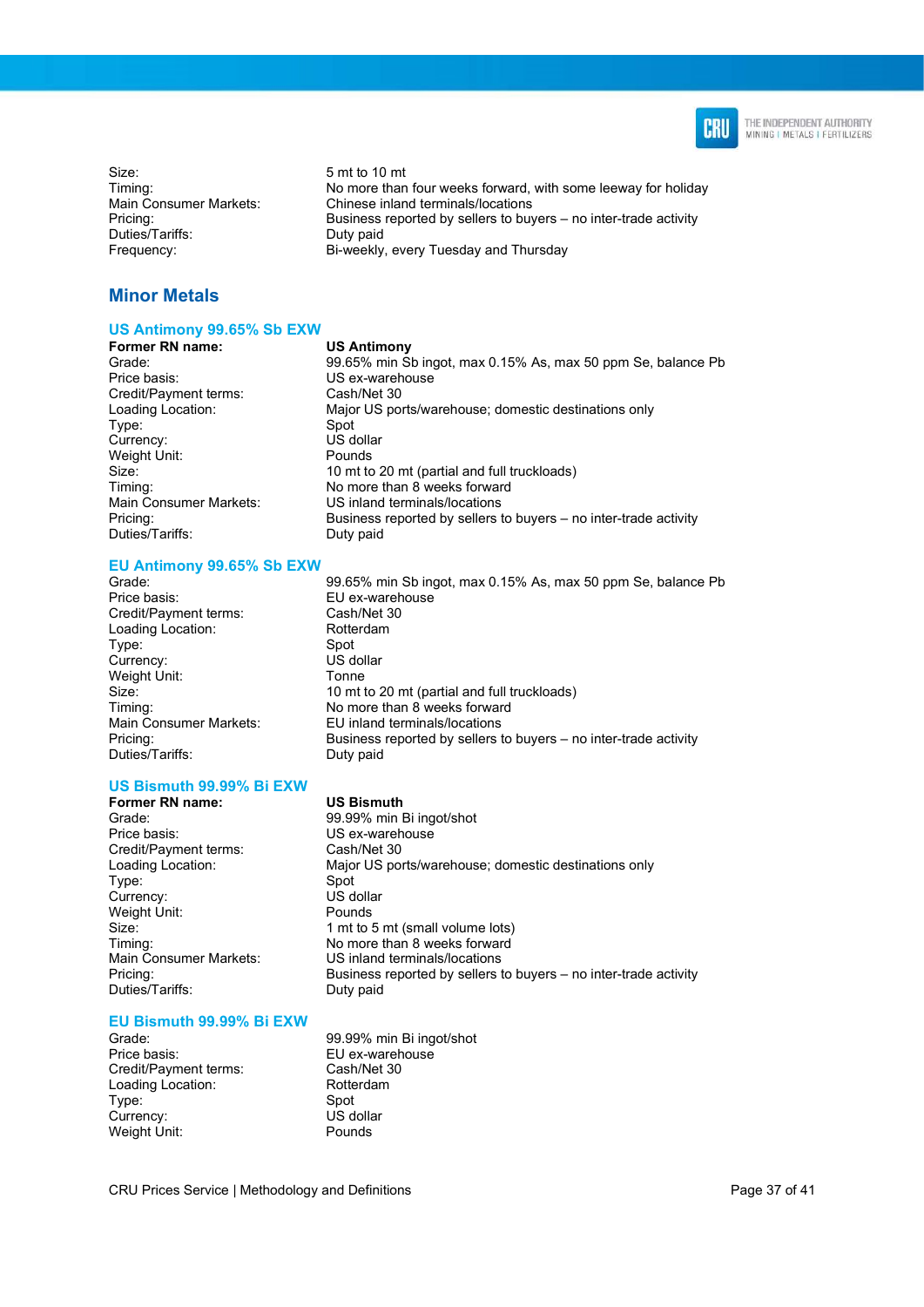

Size: 1 mt to 5 mt (small volume lots)<br>Timing: 1 million of the Normore than 8 weeks forward Main Consumer Markets: EU inland terminals/locations<br>Pricing: EU inland terminals/locations<br>Business reported by sellers t Duties/Tariffs: Duty paid

US Cadmium 99.95% Cd EXW

Former RN name: US Cadmium<br>Grade: 99.95% min C Grade: 99.95% min Cd sticks<br>
Price basis: Class Custom US ex-warehouse Credit/Payment terms: Type: Spot Currency: US dollar<br>
Weight Unit: 
US dollar<br>
Pounds Weight Unit: Duties/Tariffs:

## EU Cadmium 99.95% Cd EXW

Grade: 99.95% min Cd sticks<br>
Price basis: EU ex-warehouse Credit/Payment terms: Loading Location: Rotterdam Type: Spot Currency: US dollar<br>
Weight Unit: Pounds Weight Unit: Duties/Tariffs: Duty paid

#### US Indium 99.99% In EXW

**Former RN name:** US Indium<br>Grade: 99.99% min Price basis: US ex-warehouse Credit/Payment terms: Cash/Net 30 Type: Spot Currency: Weight Unit: Kilos<br>Size: 100 k Duties/Tariffs: Duty paid

### EU Indium 99.99% In EXW

Price basis: EU ex-warehouse Credit/Payment terms: Cash/Net 30<br>
Loading Location: Rotterdam Loading Location: Type: Spot Currency: US dollar Weight Unit: Kilos Size: 100 kg lots<br>Timing: 100 kg lots<br>No more th

No more than 8 weeks forward

US ex-warehouse<br>Cash/Net 30 Loading Location: Major US ports/warehouse; domestic destinations only Size: 500 lb to 5 mt (small volume lots) Timing: Timing: No more than 8 weeks forward Main Consumer Markets: US inland terminals/locations<br>
Pricina: Business reported by sellers t Business reported by sellers to buyers – no inter-trade activity<br>Duty paid

Business reported by sellers to buyers – no inter-trade activity

EU ex-warehouse<br>Cash/Net 30 Size: 500 lb to 5 mt (small volume lots) Timing: No more than 8 weeks forward Main Consumer Markets: US inland terminals/locations<br>Pricing: Business reported by sellers to Business reported by sellers to buyers – no inter-trade activity

- 99.99% min In Loading Location: Major US ports/warehouse; domestic destinations only  $100$  kg lots Timing: Timing: No more than 8 weeks forward<br>
Main Consumer Markets: US inland terminals/locations US inland terminals/locations Pricing: Business reported by sellers to buyers – no inter-trade activity
- Grade: 99.99% min In Timing: Timing: No more than 8 weeks forward<br>Main Consumer Markets: EU inland terminals/locations **EU** inland terminals/locations Pricing: Business reported by sellers to buyers – no inter-trade activity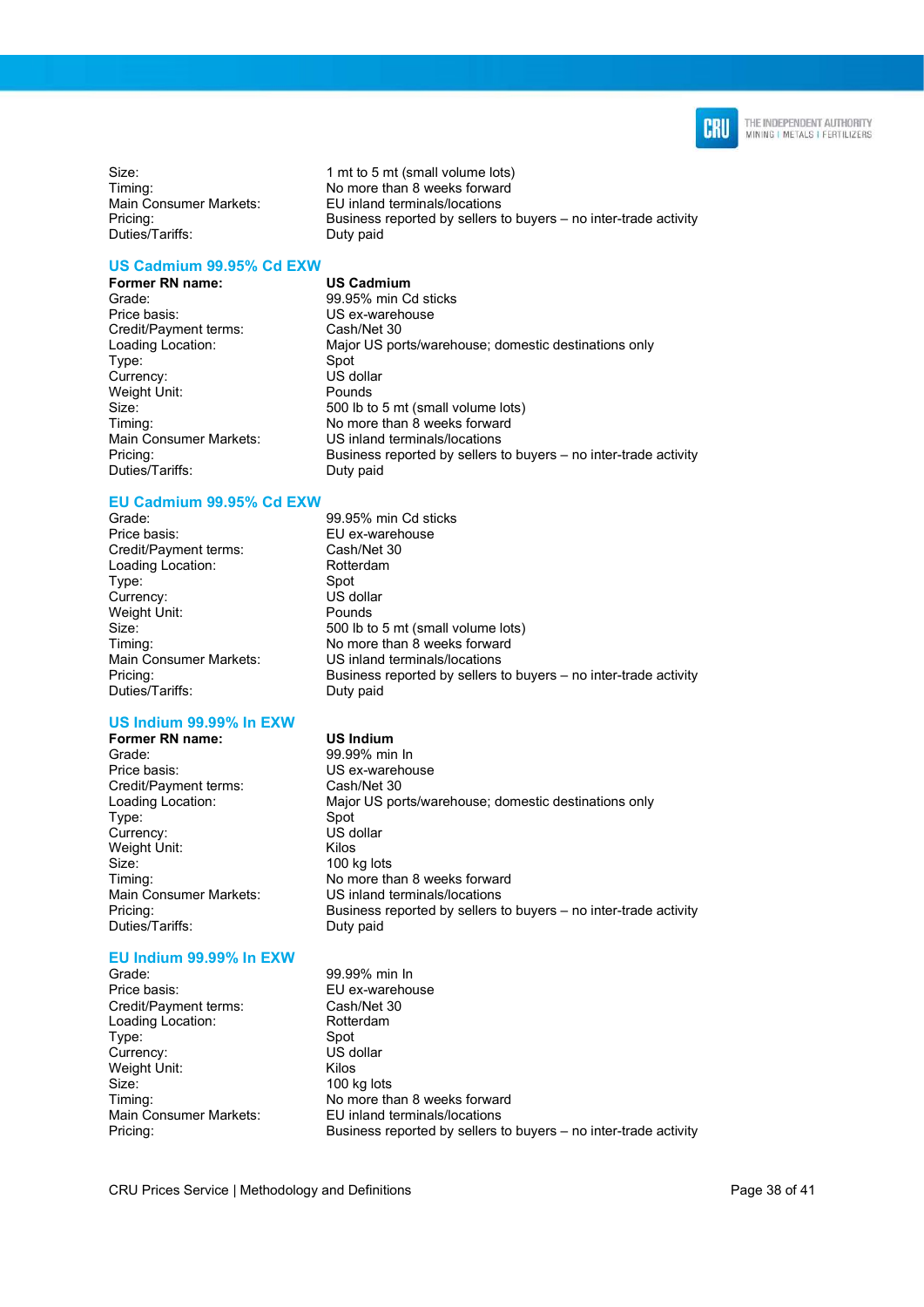Duties/Tariffs: Duty paid

#### US Selenium 99.5% Se EXW

Former RN name: US Selenium Price basis: US ex-warehouse<br>Credit/Payment terms: Cash/Net 30 Credit/Payment terms: Type: Spot Weight Unit: Duties/Tariffs: Duty paid

#### EU Selenium 99.5% Se EXW

Credit/Payment terms: Cash/Net 30<br>
Loading Location: Rotterdam Loading Location: Type: Spot<br>Currency: Spot US dollar Currency: US dollar<br>
US dollar<br>
Weight Unit: Pounds Weight Unit: Duties/Tariffs: Duty paid

### Cobalt

## EU 99.8% Co DDP

Loading Location: Rotterdam Type: Spot<br>Currency: Spot US Dollar Currency: Weight Unit: Pound Size: min 1 tonne

## US 99.8% Co DDP

Grade: 99.8% min Co<br>Price basis: Company Contract US ex-warehously Type: Spot Currency: US Dollar<br>
Weight Unit: Company Pound<br>
Pound Weight Unit: Size: min 1 tonne

- Grade: 99.5% min Se min 200 mesh Loading Location: Major US ports/warehouse; domestic destinations only US dollar<br>Pounds Size: 500kg to 5 mt (small lot transactions) Timing: Timing: No more than 8 weeks forward Main Consumer Markets: US inland terminals/locations Pricing: Business reported by sellers to buyers – no inter-trade activity
- Grade: 99.5% min Se min 200 mesh<br>Price basis: FU ex-warehouse **FU** ex-warehouse Size: 500kg to 5 mt (small lot transactions) Timing: Timing: No more than 8 weeks forward Main Consumer Markets: EU inland terminals/locations<br>Pricing: Business reported by sellers to Business reported by sellers to buyers – no inter-trade activity
- 99.8% min Co Price basis: Delivered, duty paid, per pound Credit/Payment terms: Cash/Net 30-60 standard Timing: Timing: No more than 8 weeks forward<br>
Main Consumer Markets: European inland terminals/loca European inland terminals/locations Pricing: Business reported by sellers to buyers, including producers to traders
- US ex-warehouse Credit/Payment terms: Cash/Net 30-60 standard Loading Location: Major US ports/warehouse; domestic destinations only Timing:  $\frac{1}{2}$  No more than 8 weeks forward<br>
Main Consumer Markets: European inland terminals/loca Main Consumer Markets: European inland terminals/locations<br>Pricing: European inland terminals/locations<br>Business reported by sellers to buye Business reported by sellers to buyers, including producers to traders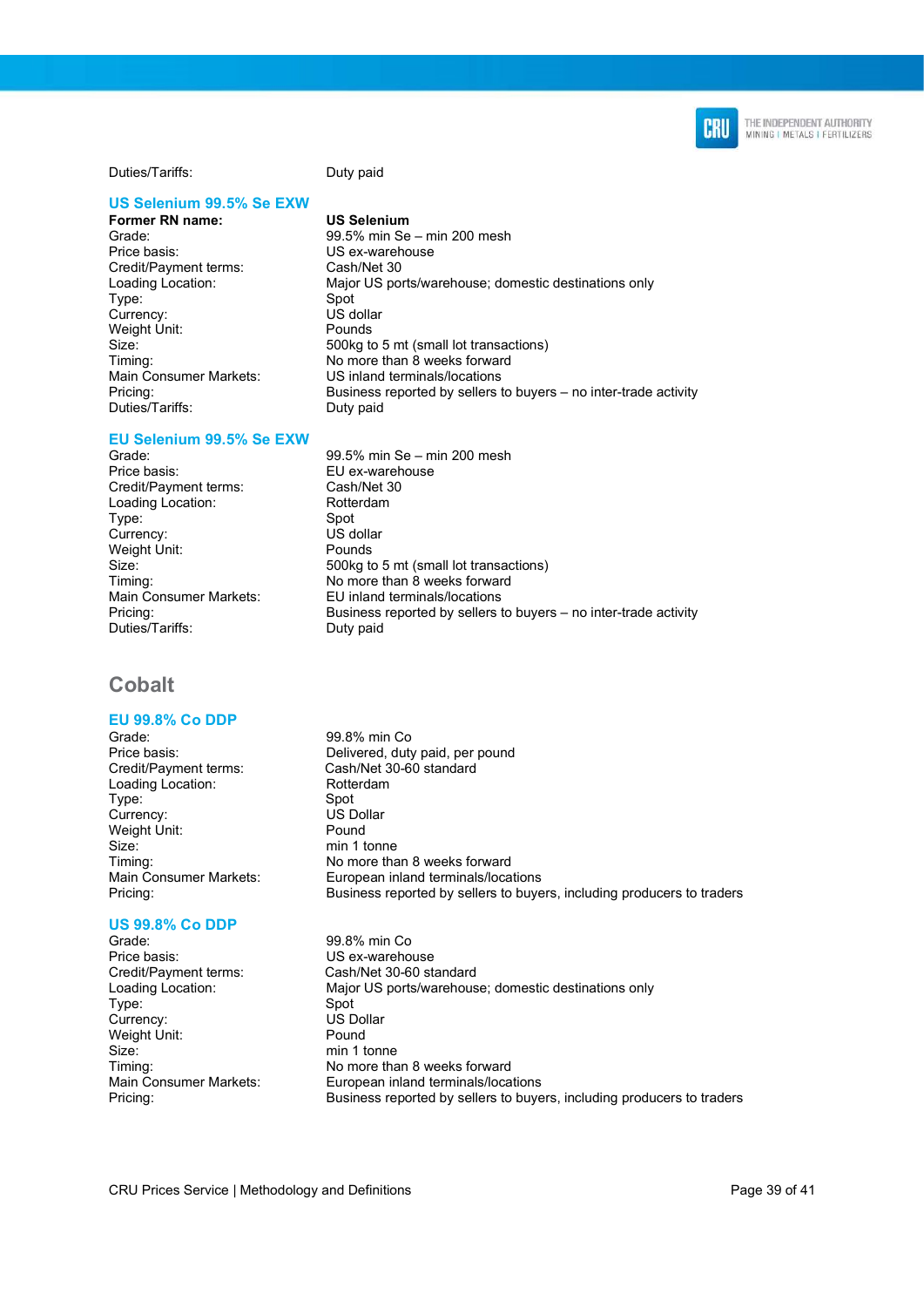

#### China 99.8% Co DAP

Grade: 99.8% min Co<br>Price basis: DAP Price basis: Loading Location: Type: Type: Spot - Assessed<br>
Currency: The Spot - Assessed<br>
RMB Currency:<br>Weight Unit: Size: Min lot size 1 tonne<br>
Timing: No more than 4 wee Main Consumer Markets: China<br>Pricing: Busine Frequency: Weekly, every Friday

Credit/Payment terms: Bank acceptance (other payment normalized)<br>
Loading Location: Producer plant Metric ton of material No more than 4 weeks forward Business reported by sellers to buyers, including producers to traders Duties/Tariffs: VAT included, any other duties excluded

### Battery Metals

### Cobalt Sulphate

#### China sulfate 20.5% Co DAP

- Grade: Co 20.5% min<br>
Form: Crystal Price basis: DAP<br>Credit/Payment terms: Bank Loading Location: Producer plant Type: Spot - Assessed<br>
Currency: Spot - Assessed<br>
RMB Currency: Weight Unit: Metric ton of material<br>Size: Min lot size 5 tonnes Main Consumer Markets:<br>Pricing: Frequency: Weekly, every Friday
- Crystal Bank acceptance (other payment normalized) Min lot size 5 tonnes Timing:  $\begin{array}{ccc} \text{Timing:} & \text{No more than 4 weeks forward} \\ \text{Main Consumer Markets:} & \text{China} \end{array}$ Pricing: Business reported by sellers to buyers – no inter-trade activity<br>Duties/Tariffs: VAT included, any other duties excluded VAT included, any other duties excluded

### Nickel Sulphate

#### China Nickel sulfate min 21% - max 22.5%, Co 10ppm max

| Grade:<br>Nickel content min 21%, max: 22.5%; Cobalt 10ppm max               |  |
|------------------------------------------------------------------------------|--|
| Form:<br>Crystal                                                             |  |
| Price basis:<br><b>DAP</b>                                                   |  |
| Credit/Payment terms:<br>Bank acceptance (other payment normalized)          |  |
| Loading Location:<br>Producer plant                                          |  |
| Spot - Assesed<br>Type:                                                      |  |
| Currency:<br><b>RMB</b>                                                      |  |
| Weight Unit:<br>Metric ton of material                                       |  |
| Size:<br>Min lot size 1 tonne                                                |  |
| Timing:<br>No more than 4 weeks forward                                      |  |
| Main Consumer Markets:<br>China                                              |  |
| Business reported by sellers to buyers – no inter-trade activity<br>Pricing: |  |
| Duties/Tariffs:<br>VAT included, any other duties excluded                   |  |
| Frequency:<br>Weekly, every Friday                                           |  |